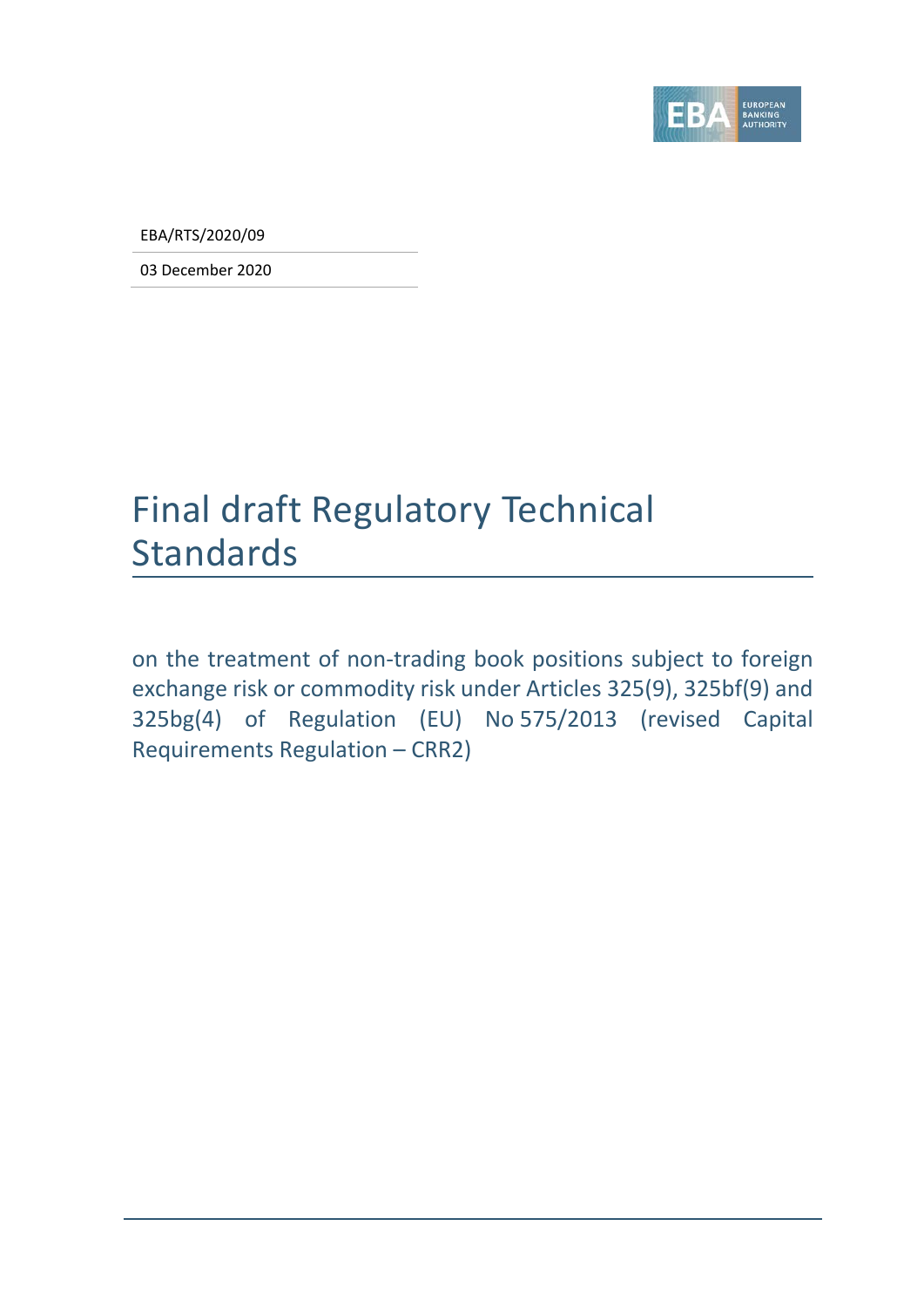

# **Contents**

|     | 1. Executive summary                                                                                                                                                                                                        | 3  |
|-----|-----------------------------------------------------------------------------------------------------------------------------------------------------------------------------------------------------------------------------|----|
|     | 2. Background and rationale                                                                                                                                                                                                 | 5  |
|     | 3. Draft regulatory technical standards on the treatment of non-trading book positions subject<br>to foreign exchange risk or commodity risk under Articles 325(9), 325bf(9) and 325bg(4) of<br>Regulation (EU) No 575/2013 | 15 |
|     | 4. Accompanying documents                                                                                                                                                                                                   | 24 |
| 4.1 | Draft cost-benefit analysis/impact assessment                                                                                                                                                                               | 24 |
|     | 4.2 Feedback on the public consultation                                                                                                                                                                                     | 29 |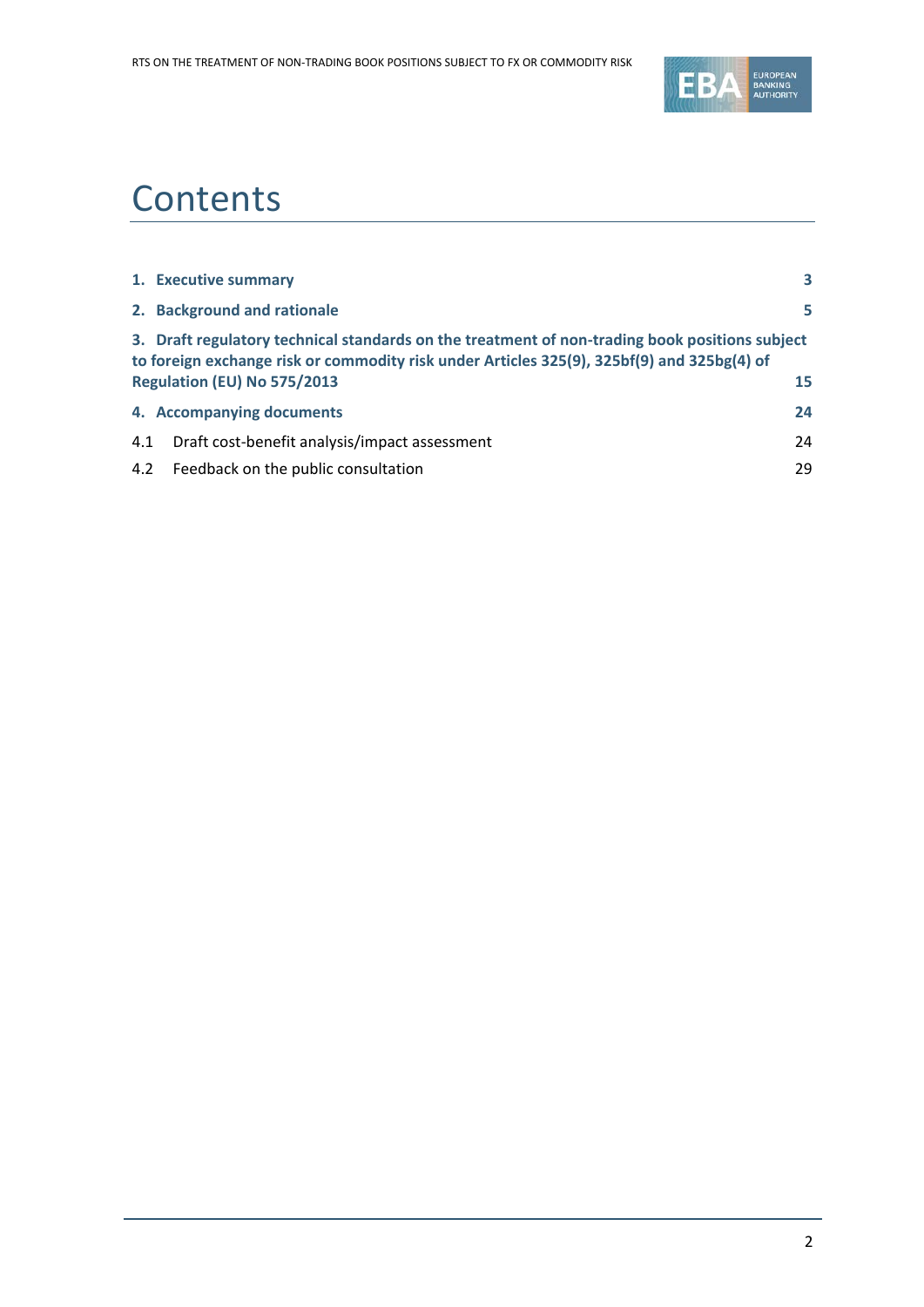

# <span id="page-2-0"></span>1. Executive summary

Regulation (EU) No 575/2013 (the revised Capital Requirements Regulation – CRR2) implements in EU legislation, inter alia, revised requirements to compute own funds requirements for market risk. In accordance with that Regulation, institutions are required to calculate own funds requirements for market risk for:

- positions held in the trading book;
- positions held in the banking book (i.e. non-trading book) bearing foreign exchange (FX) or commodity risk.

In line with Article 325(9), the EBA is mandated to develop draft regulatory technical standards (RTS) to specify how institutions should calculate the own funds requirements for non-trading book positions that are subject to FX risk or commodity risk in accordance with the alternative standardised approach (SA) and the alternative internal model approach (IMA).

The final draft RTS specify that institutions can use either the last available accounting value or the last available fair value as a basis for calculating the own funds requirements for non-trading book positions subject to FX risk. Although institutions are not expected to perform a full revaluation of non-trading book positions attracting FX risk, the draft RTS require them to update the FX component of those positions. The frequency at which such updates must be performed is monthly for institutions using the SA for capitalising the FX risk stemming from the banking book and daily for those using the IMA.

The draft RTS also set out the treatment for non-monetary items held at historical cost that may be impaired due to changes in the relevant exchange rate. In this respect, the draft RTS identify a specific methodology that institutions should use when capitalising the FX risk stemming from those items under the alternative SA, while they require institutions to directly model the risk of an impairment due to changes in the relevant exchange rate when they capitalise the FX risk of those positions using the alternative IMA.

As regards non-trading book positions attracting commodity risk, the draft RTS set out that institutions are to use the last available fair value when computing the corresponding own funds requirements. The draft RTS specify that the fair value must be updated monthly where the own funds requirements for those positions are calculated using the alternative SA and daily where they are calculated using the alternative IMA.

Articles 325bf(4) and 325bg(9) mandate the EBA to draft RTS to specify how institutions are to calculate changes in hypothetical profit and loss (HPL), actual profit and loss (APL) and risk theoretical profit and loss (RTPL) for the purpose of the backtesting and profit and loss (P&L) attribution requirements. Considering that for non-trading book positions some specifications are needed to ensure a meaningful implementation of those requirements, these draft RTS also include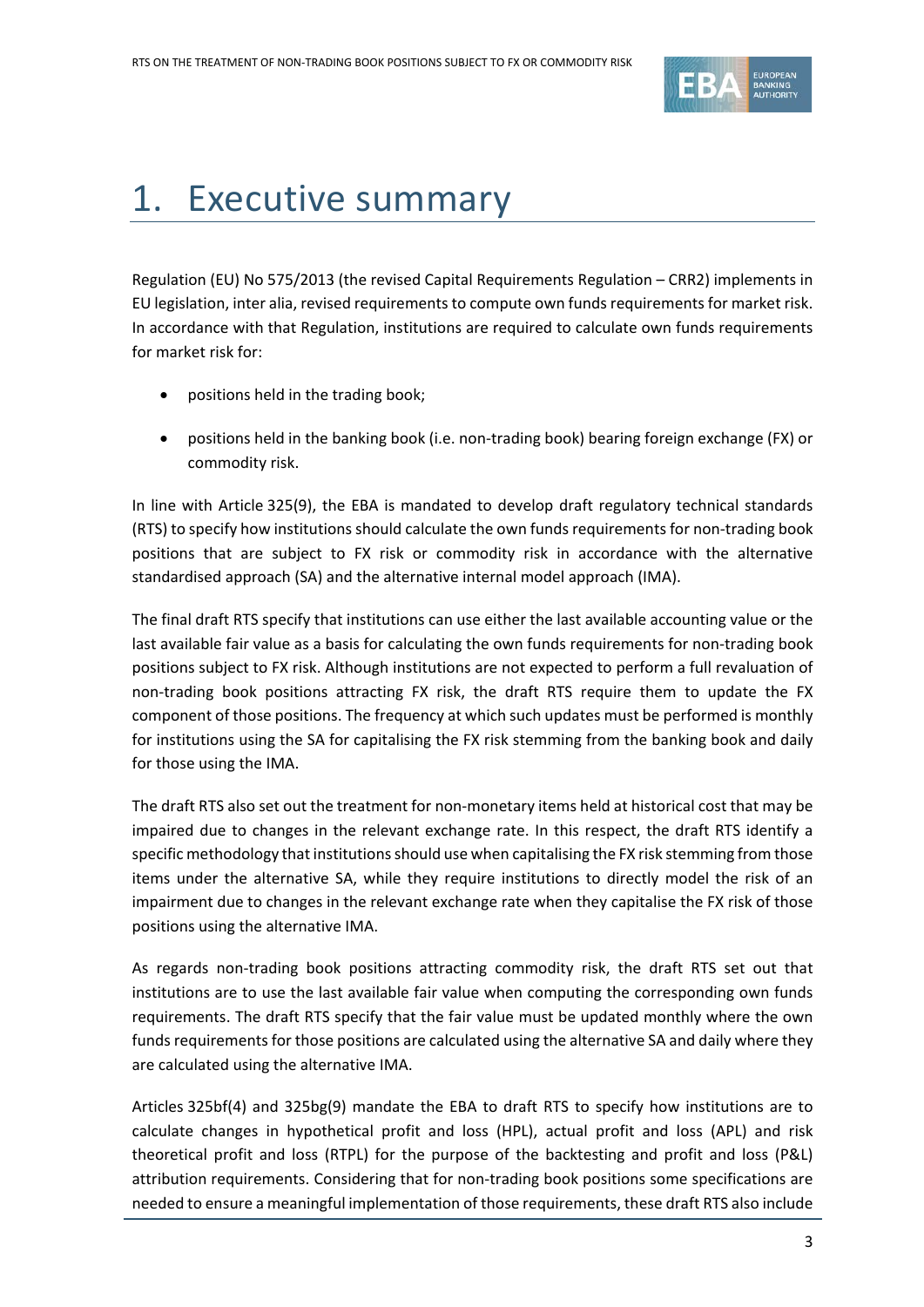

provisions about the calculation of the HPL and APL for non-trading book positions. Specifically, for positions that are subject to FX risk or to commodity risk, the draft RTS generally expect institutions not to include in the effects of APL and HPL changes that are not related to FX risk or commodity risk and that may lead, for example, to overshootings when comparing those changes against the Value-at-Risk numbers. However, the draft RTS also foresee specific treatments that reduce the operational burden that institutions may be subject to if they were to isolate those components under all circumstances.

These draft RTS have been finalised considering the comments received in response to the Consultation Paper, which put forward a first proposal with respect to these RTS. With the exception of the treatment set out for capitalising non-monetary items at historical cost, the comments were broadly supportive of the approach set out by the EBA. However, a number of technical suggestions were also put forward, which were considered during the finalisation and included where relevant.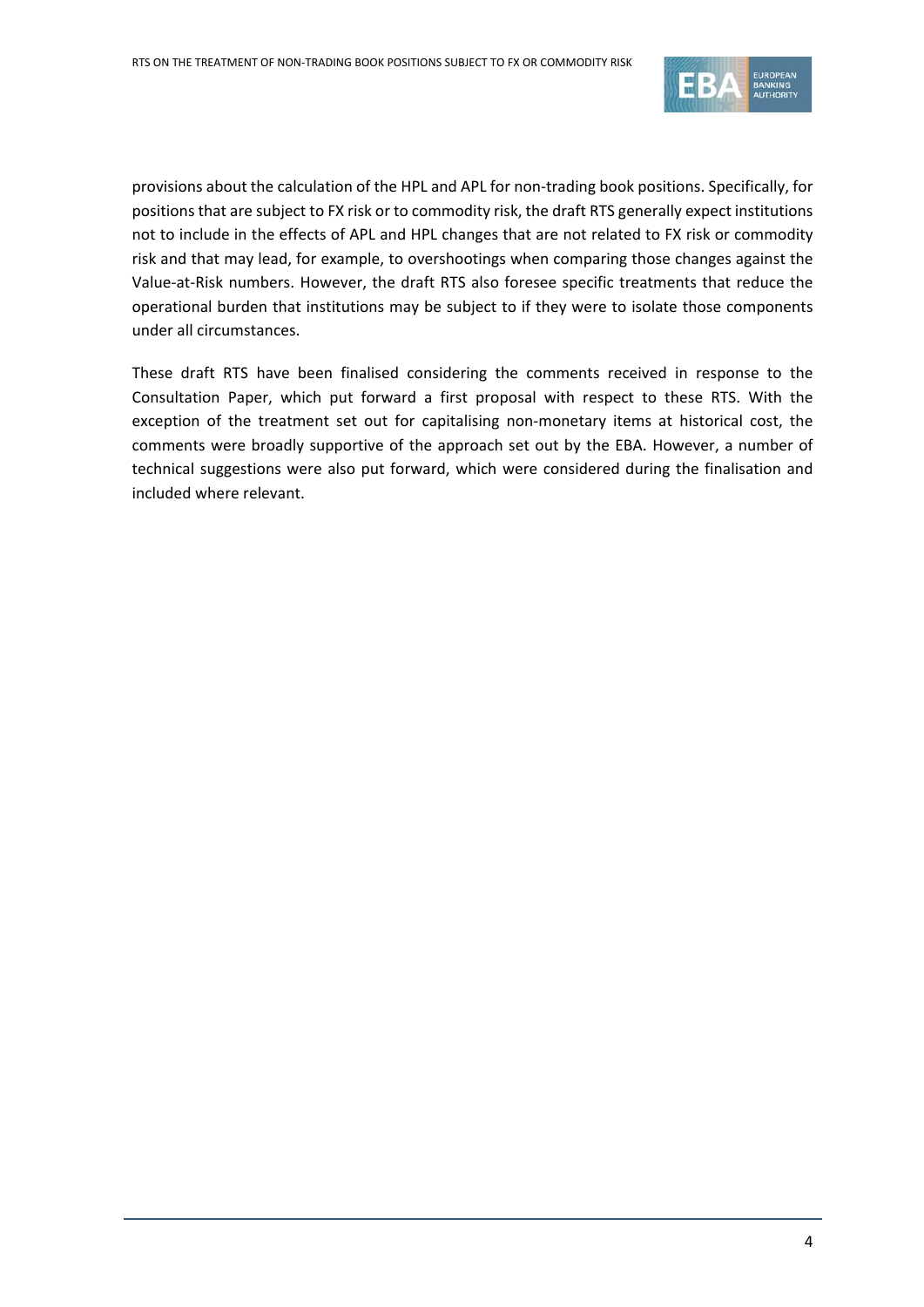

# <span id="page-4-0"></span>2. Background and rationale

Regulation (EU) No 575/2013 (the revised Capital Requirements Regulation – CRR2) implements in EU legislation, inter alia, the revised requirements to compute own funds requirements for market risk. In accordance with that Regulation, institutions are required to calculate own funds requirements for market risk for:

- positions held in the trading book;
- positions held in the banking book (i.e. non-trading book) bearing foreign exchange (FX) or commodity risk.

In Article 325(9), the EBA is mandated to develop draft regulatory technical standards (RTS) to specify how institutions should calculate the own funds requirements for non-trading book positions that are subject to FX risk or commodity risk in accordance with the alternative standardised approach (SA) and the alternative internal model approach (IMA). In addition, Articles 325bf(4) and 325bg(9) mandate the EBA to draft RTS to specify how institutions are to calculate the changes in hypothetical profit and loss (HPL), actual profit and loss (APL) and risk theoretical profit and loss (RTPL) for the purpose of the backtesting and P&L attribution requirements.

# 2.1 Valuation of non-trading book positions attracting foreign exchange risk for the purpose of the standardised approach

Article 325q of CRR2 defines the risk factors for FX risk for the SA, while Article 325r(5) outlines how institutions should calculate the delta FX risk. Accordingly, CRR2 already sets out all key aspects that institutions should follow for the purpose of computing the own funds requirements for FX risk and commodity risk using the SA.

Article 105 requires institutions to revalue trading book positions at fair value on at least a daily basis. However, it does not set any specific requirements with respect to the valuation of banking book positions in the context of the calculation of the own funds requirements for market risk associated with those positions.

Accordingly, the EBA deems it necessary to define values of non-trading book positions that institutions are to use when calculating, for example, the own funds requirements for FX risk.

Positions in the banking book are most often not fair valued. However, institutions may, for disclosure purposes – depending on the accounting standards implemented in the institution's jurisdiction – fair value all banking positions, e.g. on a quarterly basis.

In the Consultation Paper on which these final draft RTS are based, the EBA acknowledged that requiring a fair valuation of all banking book positions just for the purpose of computing the own funds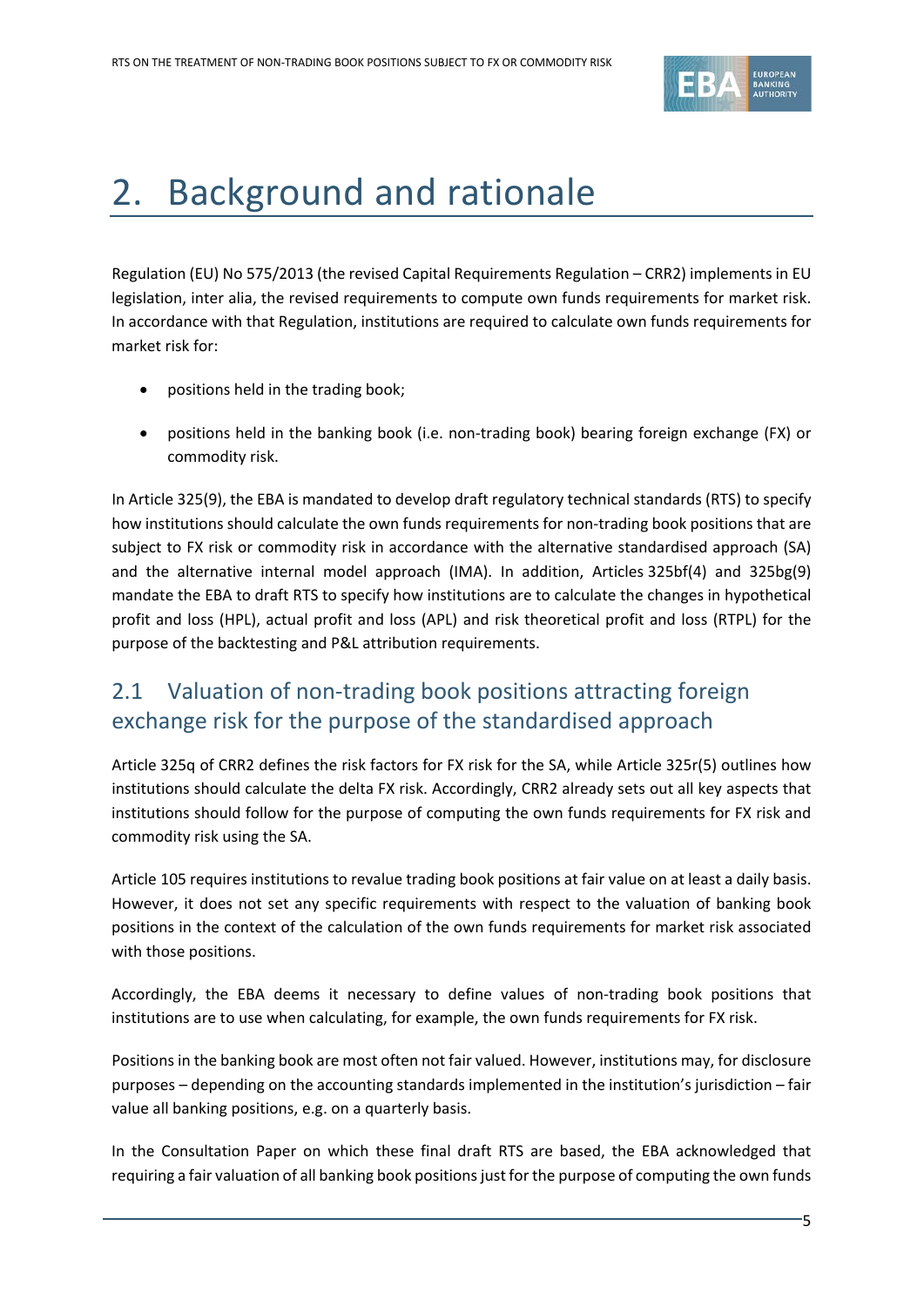

requirements for market risk would be overly burdensome compared with the benefits that may come from such requirements. All respondents agreed with this analysis. As a result, the EBA decided to retain the treatment envisaged for consultation and the final draft RTS set out the following.

- Institutions should use the accounting value of banking book positions as a basis for calculating the relevant risk measures that are needed to obtain the own funds requirements for market risk. In other words, the accounting value should be considered to represent the market value for the purpose of Article 325r(5).
- Institutions that are fair valuing all banking book positions on at least a quarterly basis may use the fair value instead of the accounting value as a basis for computing the own funds requirements for market risk.

Accordingly, institutions should consider the same value for a non-trading book position as a basis for computing the own funds requirements within, for example, a quarter (i.e. until the non-trading book position is fully revalued). However, in line with international standards, institutions should be required to update the FX components of non-trading book positions. Specifically, in line with the Fundamental Review of the Trading Book (FRTB) standards, in which institutions are required to compute the own funds requirements for market risk in accordance with the SA on a monthly basis, the draft RTS require institutions to update the FX component of a non-trading book position on at least a monthly basis.

In general, the EBA expects the risk management of the FX risk stemming from banking book positions to be performed consistently using the value that is chosen for computing the own funds requirements; for example, if the institution calculates the own funds requirements for FX risk using the accounting value as a basis, then the risk management should also be performed on that basis.

It should be noted that, regardless of whether the institution uses the fair value or the accounting value, it must be able to identify the FX component in the value; that is, the institution must be able to explicitly express the pricing function used to determine the accounting value (or the fair value) with respect to the relevant exchange rate, and accordingly calculate, for example, the delta risk in a meaningful way.

#### Example:

*The institution computed the fair value of a loan on a given date for disclosure purposes. The fair value of the loan on the given date was USD 110, while the FX rate was USD 1 = EUR 0.9. Accordingly, when computing the delta sensitivity, in accordance with Article 325r(5):*

*V(FX) = 110 \* FX = 110 \* 0.9 = EUR 99*

*Delta = (V(FX \* 1.01) – V(FX))/0.01 = (110 \* 0.9 \* 1.01 – 110 \* 0.9)/0.01 = EUR 99*

*The day after the fair valuation, the loan itself is not fully fair valued. However, the FX rate has changed from USD 1 = EUR 0.9 to USD 1 = EUR 0.8. Accordingly, when computing the delta sensitivity the day*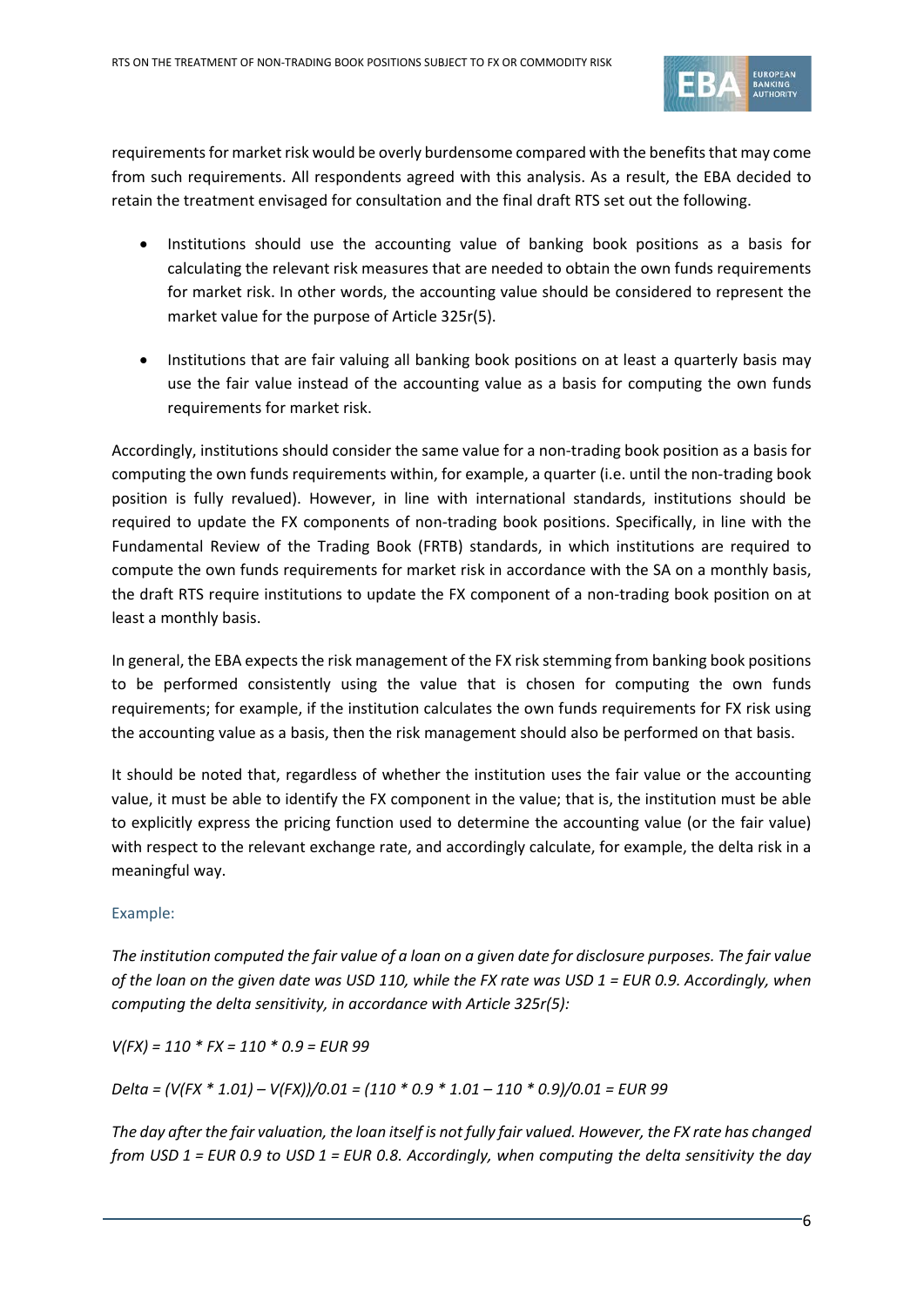

*after the fair valuation, the institution should keep the value as it was at the fair valuation date in the reporting currency and update the FX component:*

*V(FX) = 110 \* FX = 110 \* 0.8 = EUR 88*

*Delta = EUR 88*

#### **Non-monetary items at historical cost**

An institution may have in its balance sheet non-monetary items that are held at historical cost that may be impaired due to sharp movements in the exchange rate.

In general, non-monetary items that are booked at historical cost keep the same balance sheet value regardless of movements in the exchange rates. However, in case of indication of an impairment (due to a sharp move in the FX rate and/or other circumstances) the carrying amount of an asset is the lower of its carrying amount before considering possible impairment losses (using the FX rate on the date of the transaction) and its recoverable amount (using the FX rate on the reporting date). Thus, in certain instances a movement in the FX rate may also lead to FX-related losses with respect to nonmonetary items that are booked at historical cost.

Considering that the institution may suffer losses due to the FX risk embedded in those items, such risk has to be capitalised. In this context, the EBA acknowledges that the sensitivity-based method may not be fit for the purpose of calculating the own funds requirements for FX risk stemming from non-monetary items that are held at historical cost. However, the EBA believes that it is important that the FX risk of those items is captured under the Pillar 1 requirements in the same way by all institutions in the Union, and accordingly provides for a specific treatment in these draft RTS.

Given a non-monetary item at historical cost, where the institution is applying the requirements in the CRR on a solo basis, it is required to:

- 1. identify the foreign currency for which depreciation against the reporting currency would lead to the highest impairment of the item;
- 2. treat that item as linearly dependent on the FX rate (i.e. delta-1 product).

The identification of the foreign currency in accordance with point 1 is needed since, without further specification, institutions may interpret the term 'currency of denomination' referred to Article 325q in different ways, possibly leading some institutions to capitalise the FX risk in those items and others not to.

In general, the treatment envisaged at the solo level is also applicable at the consolidated level. However, there is one case for which the EBA decided to include a specific provision to ease the application of the framework. Specifically, the draft RTS clarify that where the non-monetary item held at historical cost stems from a subsidiary, and the reporting currency of the subsidiary is different from the reporting currency of the parent bank, the non-monetary item must be treated as denominated in the currency of the subsidiary.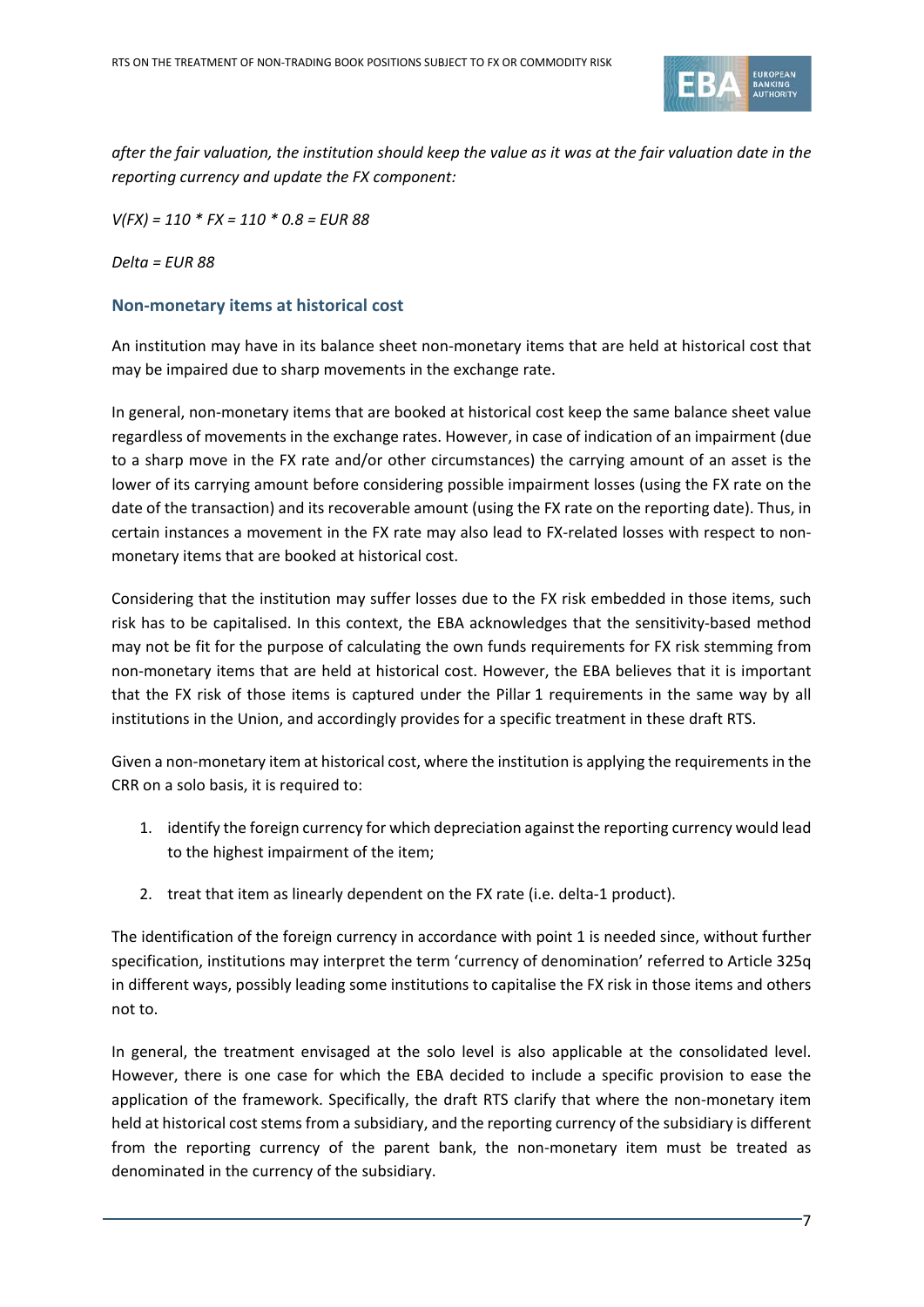

#### Example:

1

*One institution reporting in euro has a subsidiary in the United States, of which the functional currency is the US dollar. The subsidiary in the United States has a building held at cost in the UK.*

| <b>Assets</b>                                                      | <b>Value in EUR</b> | <b>Liabilities</b>        | <b>Value in</b><br><b>EUR</b> |
|--------------------------------------------------------------------|---------------------|---------------------------|-------------------------------|
| Loans in EUR                                                       | 100                 | Deposits in<br><b>EUR</b> | 140                           |
| Loans in USD                                                       | 50                  |                           |                               |
| Real estate in the UK<br>stemming from the<br>subsidiary in the US | 30                  | CET1                      | 40                            |

*In principle, the real estate item may be impaired due to changes in the GBP/USD exchange rate. Accordingly, it could be argued that the institution at the consolidated level should consider both the EUR/USD and the EUR/GBP exchange rates when computing the own funds requirements for FX risk for that item. However, for simplicity, and acknowledging that the sensitivity-based method is not designed to capture the FX risk stemming from those items, the draft RTS clarify that the item should be treated as an item in US dollars (i.e. the reporting currency of the subsidiary from which it stems) when computing the own funds requirements for FX risk at the consolidated level.*

All respondents to the Consultation Paper were critical of the proposed treatment. In particular, a clear preference for a Pillar 2 requirement treatment was highlighted.

It should be noted that these RTS are relevant in the context of the alternative SA, which is in place only for reporting purposes. The alternative SA, as currently framed in CRR2, does not foresee any treatment for structural FX positions, i.e. CRR2 does not allow banks to exclude any FX position from the calculation of own funds requirements (for reporting purposes) under the alternative SA.

When it comes to the current SA, which is used for capital purposes, the EBA has addressed the concerns from respondents in the guidelines on structural  $FX^1$  $FX^1$ . Specifically, the structural FX guidelines clarify the following points.

- At the solo level, the competent authorities are expected to recognise as structural the investments in subsidiaries. Those items are in general kept at historical cost.
- Non-monetary items at historical cost are not subject to the cap imposed by the maximum open position, as defined in these guidelines.

<span id="page-7-0"></span><sup>1</sup> [https://eba.europa.eu/regulation-and-policy/market-risk/guidelines-on-the-treatment-of-structural-fx-under-352-2-of](https://eba.europa.eu/regulation-and-policy/market-risk/guidelines-on-the-treatment-of-structural-fx-under-352-2-of-the-crr)[the-crr](https://eba.europa.eu/regulation-and-policy/market-risk/guidelines-on-the-treatment-of-structural-fx-under-352-2-of-the-crr)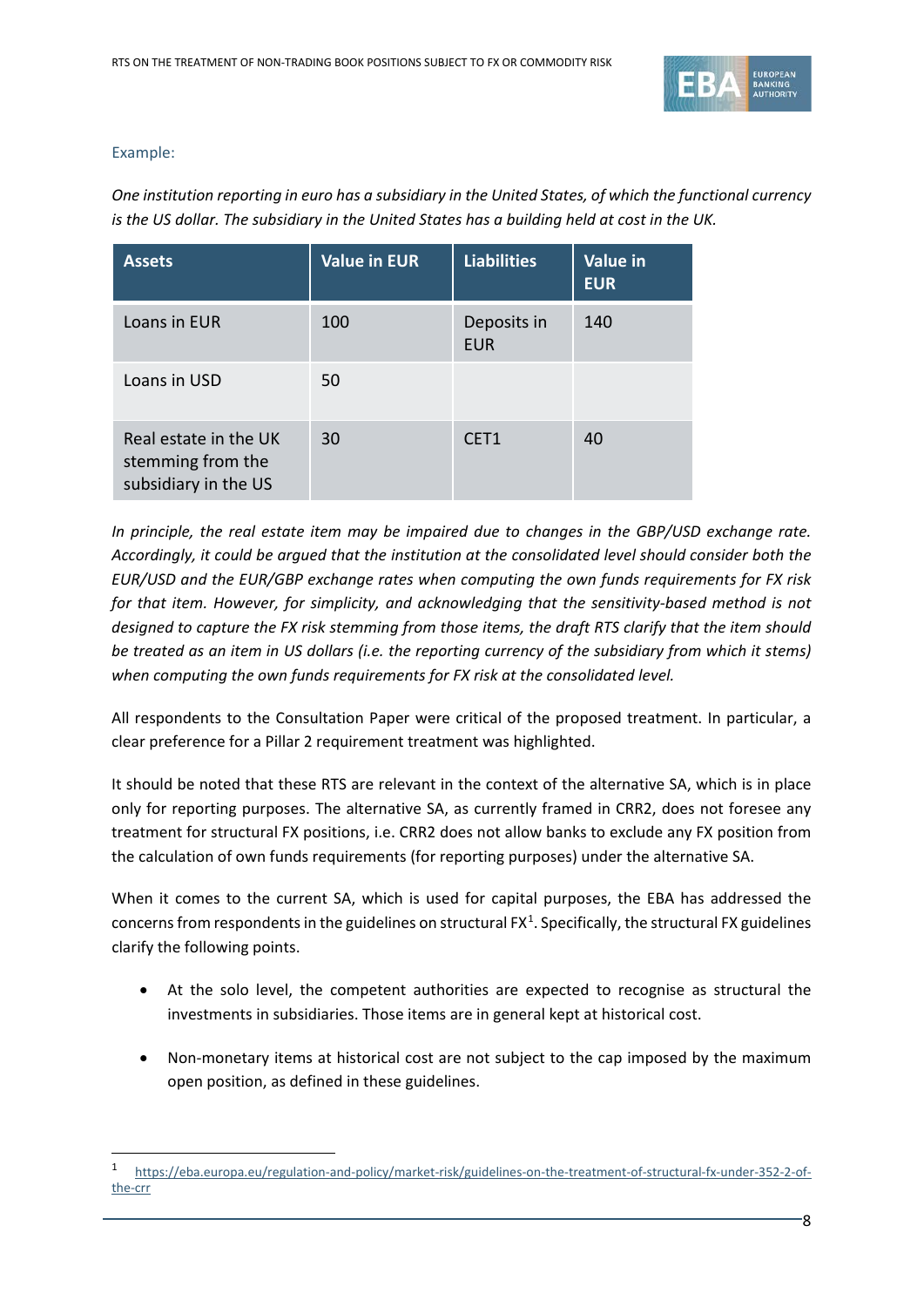

Thus, for capital purposes, investments in subsidiaries are expected to be waived as part of the structural FX provision, and the corresponding FX risk to not be capitalised as part of the Pillar 1 requirements under that scenario. However, the exclusion is the result of the assessment performed by the competent authority, which is expected, for example, to check that the item is actually structural (e.g. that the institution does not intend to sell the subsidiary in accordance with its business strategy). The EBA deems such supervisory assessment warranted.

Considering that:

- (i) the EBA expects CRR3 to finally include the possibility for banks to remove structural positions from the scope of positions subject to FX risk; and
- (ii) the EBA expects that the above-mentioned favourable treatment for investment in subsidiaries under the structural FX provision will also be kept under EU implementation of the FRTB SA;

the EBA decided to keep the treatment proposed for consultation.

# 2.2 Valuation of non-trading book positions attracting commodity risk for the purpose of the standardised approach

With respect to the valuation of banking book instruments that are attracting commodity risk, the draft RTS propose that institutions should take the last available fair value as a basis for computing the own funds requirements for market risk. Institutions are required to fair value those positions on at least a monthly basis.

# 2.3 Valuation of non-trading book positions attracting foreign exchange or commodity risk under the internal model approach

Considering that the SA is also designed to represent a fallback for desks moving from the IMA to the SA (e.g. because of not meeting the backtesting requirements), it is desirable to have common provisions with respect to the valuation of non-trading book positions bearing FX risk and commodity risk. Accordingly, the EBA proposes in these draft RTS a framework for the IMA that is broadly in line with the one envisaged for the SA.

#### Valuation of non-trading book positions subject to foreign exchange risk (and not to commodity risk)

Specifically with regard to FX risk, institutions should be allowed to use either the last available accounting value or the fair value as a starting point for calculating the own funds requirements for FX risk.

However, the draft RTS specify that the last available value should be updated daily to reflect changes in the FX risk factors. The updated value should then be considered as the basis for computing the expected shortfall measure or the stress scenario risk measure. The draft RTS specify that risk factors that do not reflect FX risk or commodity risk cannot be shocked when calculating the expected shortfall measure or the stress scenario risk measure.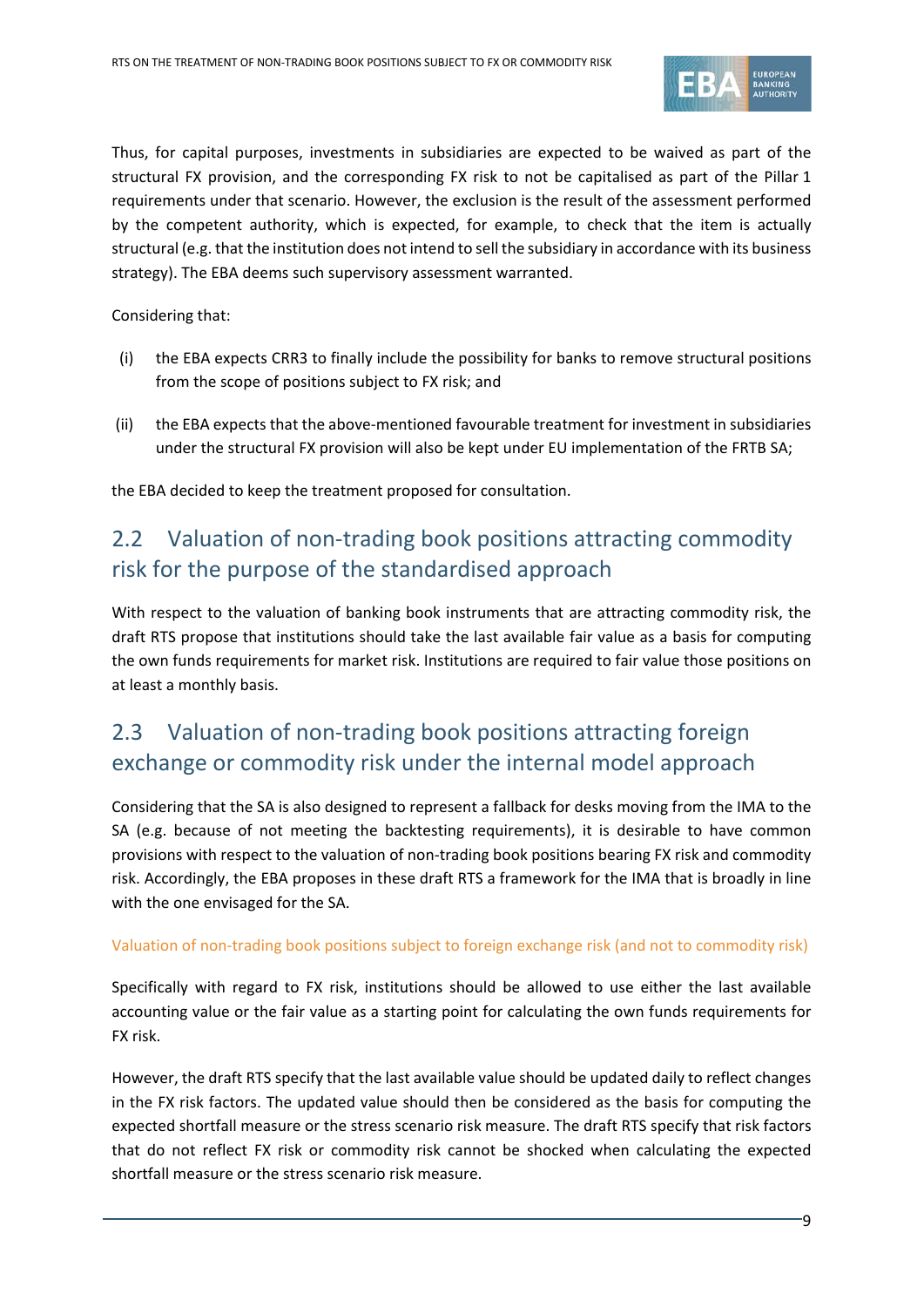

#### Example:

*The institution has in its banking book a financial instrument held at cost. The last time the institution calculated its accounting value was at the end of Q2 2020 (i.e. 30 June 2020). That value is expressed in the risk-measurement model as a function of three risk factors.*

*Value of the instrument = V (x1, x2, x3)*

*Suppose that only x1 is an FX risk factor. If the institution was to calculate the expected shortfall measure on 10 July 2020, then the draft RTS clarify that itshould first take the last available accounting value and update x1 to reflect the value of x1 on the 10 July 2020. This can be represented by the following formula:*

*V\_basis (t2) = V (x1(t2), x2(t1), x3(t1))*

*where t1 = 30 June 2020 and t2 = 10 July 2020*

*As a result, the institution will calculate the expected shortfall measure (shocking x1, assuming it to be modellable) by computing the value of the instrument following the shock:*

*V\_shocked (t2) = V (x1(t2) + shock, x2(t1), x3(t1))*

*As mentioned, the draft RTS clarify that x2 and x3 cannot be shocked where the institution computes the expected shortfall measure.*

As explained later, when it comes to positions that are subject to FX risk and not subject to commodity risk, institutions are required to calculate the HPL and APL related to non-trading book positions for the purpose of the backtesting and profit and loss attribution requirements, reflecting changes only in the FX component. This requirement is consistent with the way institutions are to obtain the basis for computing the own funds requirements, as explained above (in the example, by updating the FX component of the last available accounting or fair value), and with the way they compute the expected shortfall and the stress scenario risk measure (in the example, by shocking only x1).

However, as detailed later in this background section, for some positions that are subject to FX risk (and not to commodity risk), institutions may decide to reflect in the HPL and APL changes the changes related to all components determining the value of a non-trading book position. Where an institution decides to do so, when determining the basis for calculating the own funds requirements, it must update all risk factors determining the value of the financial instrument, i.e. following the notation of the example *V\_basis (t2)* = *V (x1(t2), x2(t2), x3(t2))*. It should also be stressed that, in this case, shocks are applied only to x1 for the purpose of computing the expected shortfall measure or the stress scenario risk measure, i.e. only to risk factors that reflect FX risk.

#### Valuation of non-trading book positions subject to commodity risk (and not to FX risk)

As regards positions attracting commodity risk, in line with the framework proposed under the SA, institutions are required to fair value those positions and use the fair value as a basis for computing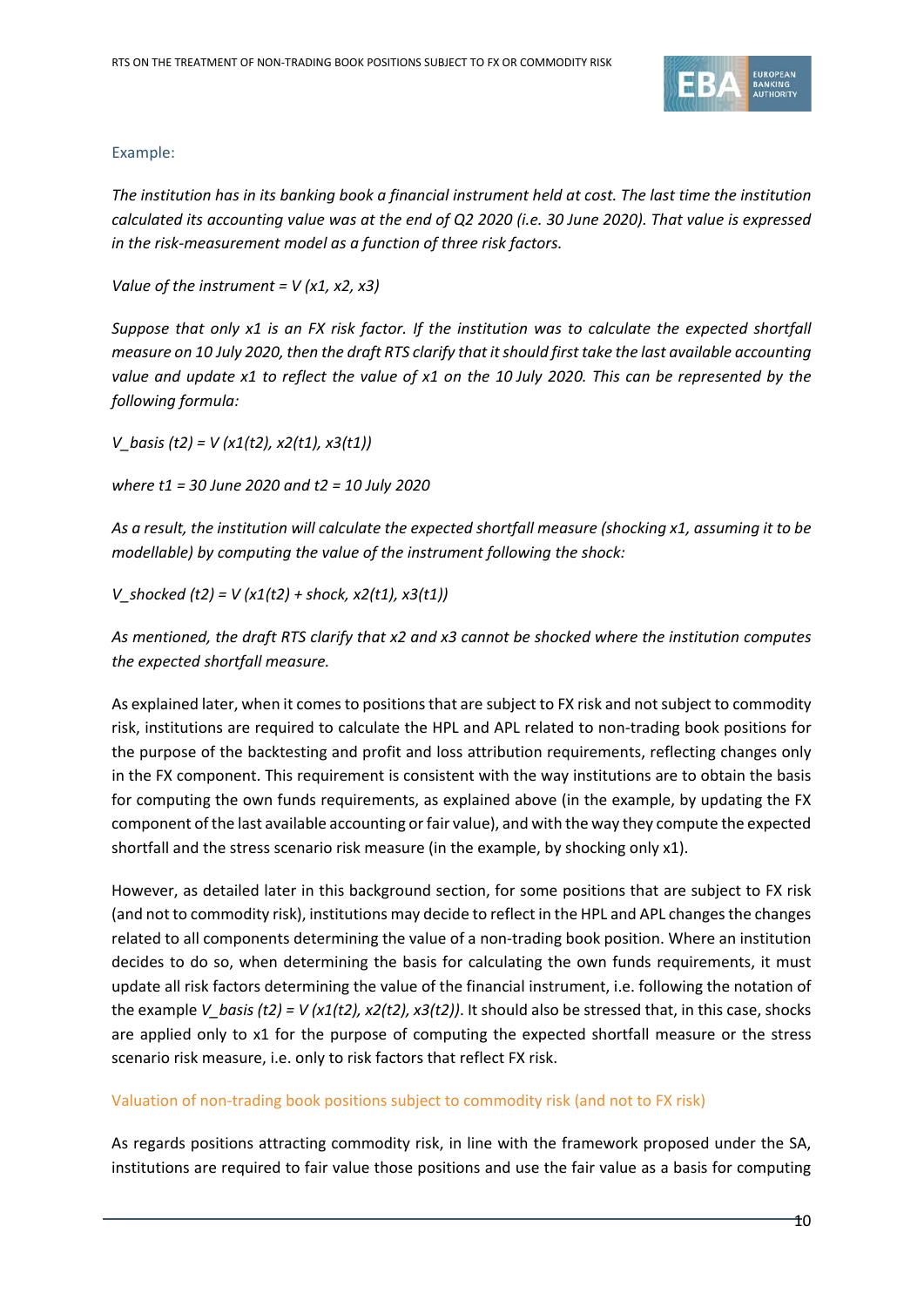

the own funds requirements. However, institutions using the IMA are required to perform this full revaluation on a daily basis.

In relation to these instruments, the draft RTS clarify that institutions are to shock only risk factors related to commodity risk when computing the expected shortfall measure or the stress scenario risk measure.

#### Valuation of non-trading book positions subject to both commodity risk and FX risk

Positions that are subject to both FX and commodity risk are to be treated as positions subject to commodity risk when it comes to their valuation. Indeed, they should fulfil both the requirements applicable to positions subject to FX risk and the requirements for positions subject to commodity risk. In this context, it is easy to see the following:

- The requirements for positions attracting commodity risk are stricter than those applicable to positions subject to FX risk; indeed, for positions attracting commodity risk, institutions should perform a daily full fair valuation.
- The requirements for positions attracting commodity risk are not in conflict with those applicable to positions subject to FX risk, i.e. the institution can apply the requirements applicable to one risk class without going against the requirements in place for the other risk class.

As a result, positions attracting both commodity and FX risk should also be fair valued on a daily basis. In addition, when computing the expected shortfall or the stress scenario risk measure, institutions should shock only FX and commodity risk factors.

# Specification of the HPL and APL for banking book positions subject to FX risk (and not commodity risk)

As specified, the proposed draft RTS do not require a daily fair valuation of the instrumentsin the nontrading book bearing FX risk and not commodity risk. Instead, for items with FX risk but not commodity risk, only a daily update of the FX component is required.

Accordingly, for example, an institution that is fair valuing its banking book positions on a quarterly basis will observe bumps in the value of its portfolio at the fair-valuing date that are not triggered by FX risk factors.

It appears that specific definitions of HPL and APL in the portfolio's value are needed to address the problem of having bumps that may lead to overshooting in the backtesting, although this is not due to changes in the FX risk component of the price. Accordingly, these draft RTS set out that, if at time  $t$ the institution is fully revaluing its banking book positions, when calculating the APL and HPL as  $V_t$  –  $V_{t-1}$  for the purpose of backtesting  $VaR_{t-1}$ , the value of the portfolio in t,  $V_t$ , must be calculated ignoring that at time  $t$  a full revaluation of the banking book positions has been performed. Accordingly, when calculating  $V_t$  the institution should take the last available value of the banking book positions (before time  $t$ ) as a basis and update the FX component with the FX rate at time  $t$ . In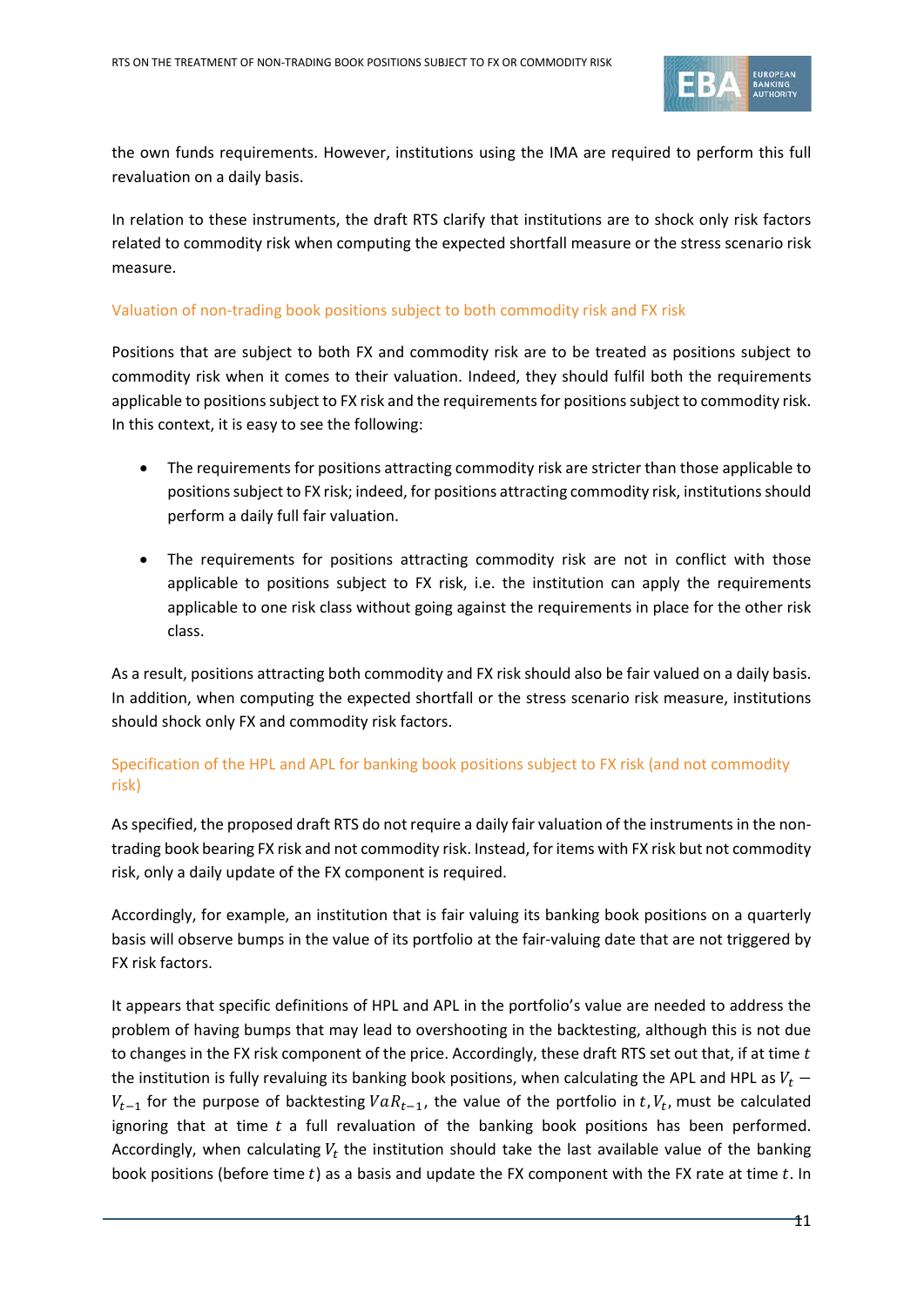

this way, the base value over which the FX component is updated will be the same, and any overshooting will be due only to changes in the FX risk component.

The treatment described above for APL and HPL solves the distortion of the PLA test through bumps in the HPL, as the RTPL – due to its calculation in the value-at-risk engine –reflects only changes in the FX component of banking book positions. In this way, the same definition of HPL would be used in the context of the PLA and in the context of the backtesting. In general, respondents to the consultation paper agreed with the definitions proposed above for HPL and APL for non-trading book positions attracting FX risk. However, it was also noted that for institutions it may be operationally challenging to capture only the changes in the FX components when computing the HPL and APL; on that basis, it was proposed that the operational issue be addressed by allowing institutions to use a sensitivitybased P&L to obtain the hypothetical and actual changes in the portfolio's value. Following such feedback, the EBA decided to amend the draft RTS proposed for consultation introducing this framework.

- 1. In general, institutions are to calculate the HPL and APL related to non-trading book positions reflecting only changes in the FX components of a non-trading book position.
- 2. For non-trading book positions, the value of which does not change linearly with changes in the relevant exchange rate, the institution may calculate the HPL and APL by reflecting the changes in all the components determining the value of the non-trading book positions. Where the institution decides to use such possibility, it should do so for all non-trading book positions included in the trading desk, the value of which is non-linear in the FX component.

The possibility of reflecting changes in all components used for calculating the value of a non-trading book position is limited to non-linear positions in the FX component, since for those that are linear a full revaluation-based P&L coincides with a sensitivity-based P&L. Thus, fulfilling the requirements as presented for consultation should not pose operational issues to institutions.

Finally, it should be noted that reflecting changes in all components for the purpose of computing the HPL and APL actually means fully revaluing the non-trading book position on a daily basis. Thus, as anticipated in the previous section, for those positions for which the institution reflects all changes in the APL and HPL, the institution is required to update not just the FX risk factors from the last available value to obtain the value that is used as a basis for computing the own funds requirements but all risk factors on a daily basis.

Considering that there may be positions that are subject to both commodity risk and FX risk, the final draft RTS make explicit that the provisions set out in this section are relevant only for positions that are subject to FX risk and not commodity risk. The case of a position subject to both risks is captured in the following section.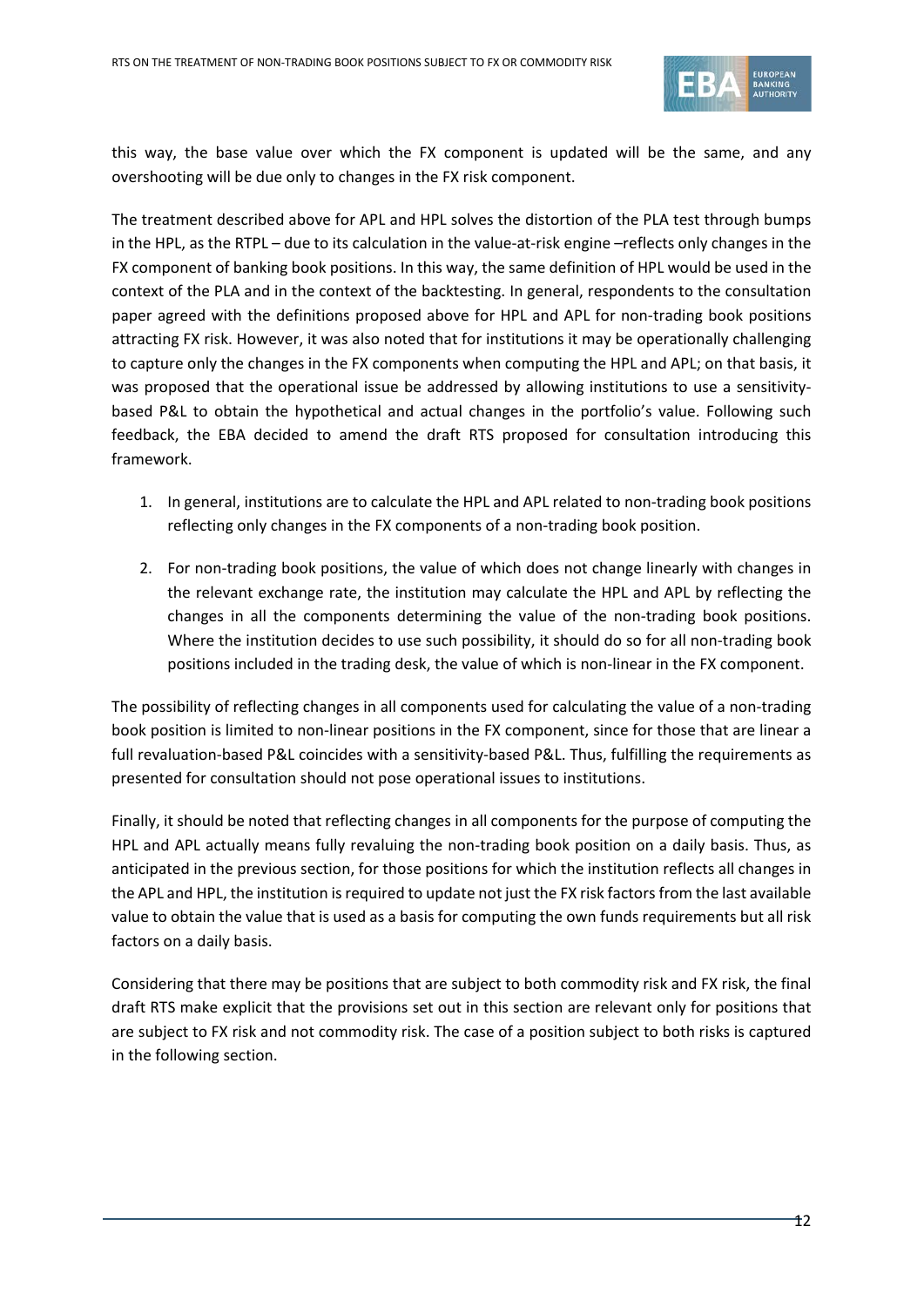

### Specification of the HPL and APL for banking book positions subject to commodity risk

A position attracting commodity risk can be a position directly in a commodity itself or a derivative on a commodity.

Without considering any potential FX risk, a position in the commodity itself is subject only to commodity risk factors, namely the price of the commodity. Thus, the HPL and APL are to be calculated by assessing the variation in the price of the commodity.

Derivatives on commodities held in the non-trading book may also depend on other risk factors, e.g. interest rates. In principle, the EBA could ask institutions to calculate the HPL and APL stemming from those derivatives by reflecting changes in commodity risk factors only. However, considering that positions in derivatives on commodities in the non-trading book are expected to be non-material, institutions are not required to isolate the commodity risk component when computing the actual and hypothetical changes. However, the possibility of reflecting in the APL and HPL only the commodity risk component (and the FX risk component where the position is subject to both risks) is kept in the final draft RTS to ensure that institutions can obtain the actual and hypothetical changes solely on the basis of risks that are captured in the risk-measurement model

The requirements set out in the previous paragraph are applicable to any position subject to commodity risk, i.e. also to those positions subject to commodity and FX risks.

#### Some useful clarifications

The provisions outlining the calculation of the hypothetical and actual changes in the portfolio's value for positions attracting FX risk but not commodity risk have been included in these draft RTS as a derogation to the RTS on the backtesting and profit and loss attribution requirements, in order to cluster aspects relating to non-trading book positions subject to FX risk and commodity risk in one set of RTS. It should, however, be noted that, unless otherwise specified in these draft RTS, all requirements included in the RTS on the backtesting and profit and loss attribution requirements also hold for non-trading book positions. For example, around the calculation of the RTPL, these draft RTS do not amend those on the profit and loss attribution requirements; thus, also for non-trading book positions, institutions are required to calculate the RTPL by reflecting only changes in risk factors to which they apply scenarios of future shocks when calculating the expected shortfall measure or the stress scenario risk measure.

Another point that is worth clarifying relates to the scope of application of the RTS. As mentioned earlier, the framework set out for institutions using the IMA to capitalise the foreign exchange risk stemming from non-trading book positions is in line with the framework for institutions using the SA. Fundamentally, the main difference relates to the frequency of updating of the foreign exchange risk component, which has been set to daily in the IMA and monthly in the SA. The same holds for commodity risk, where institutions are required to fully revalue the position attracting commodity risk on a daily or monthly basis depending on whether they use the SA or the IMA.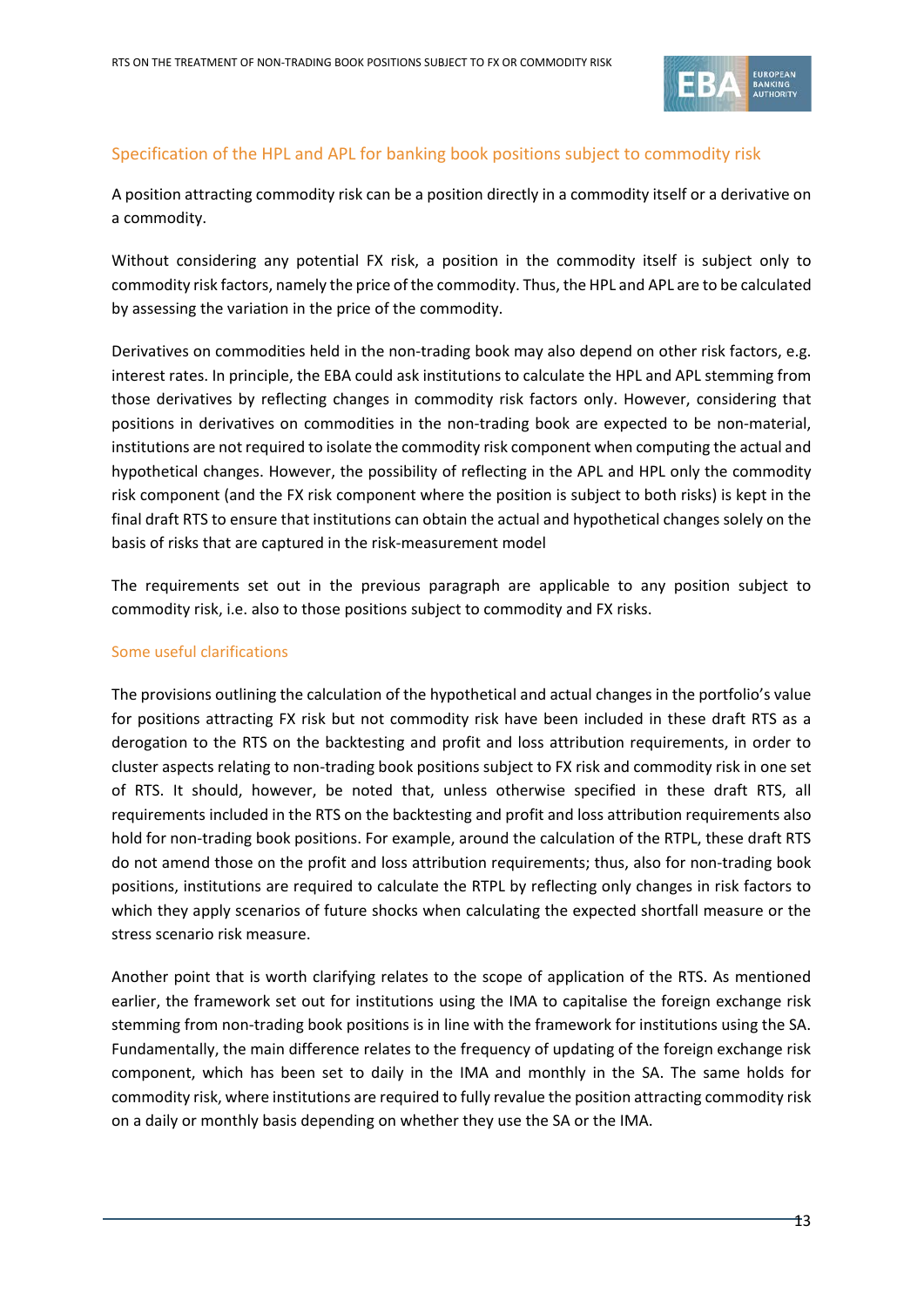

If a trading desk is in the IMA scope, but for one quarter it does not meet, for example, the backtesting requirements, then its positions are to be capitalised using the SA. Thus, in principle, the foreign exchange component of the non-trading book positions in those desks could be updated on a monthly basis in the quarter when they are capitalised using the SA. However, to meet the backtesting and profit and loss attribution requirements in the following quarter, the institution needs the time series of APL, HPL and RTPL over the past 250 business days – those changes can be built only by updating the foreign exchange risk factor on a daily basis. Thus, in practice, whenever a desk is in the IMA scope, regardless of whether its positions are actually capitalised using the IMA, the institution needs to update the value of a non-trading book position in the desk on a daily basis; in other words, the requirements set out in section 2 of the draft RTS (see legal text) are actually applicable to all positions in trading desks that are in the IMA scope. The same kind of reasoning can be reiterated for positions attracting commodity risk; thus, in practice, institutions are required to fully revalue the positions attracting commodity risk on a daily basis when they are held in desks that are in the IMA scope.

#### **Non-monetary items at historical cost**

As mentioned previously, non-monetary items that are booked at historical cost do not change their balance sheet value when small movements in exchange rates occur. However, in case of indication of an impairment (due to a sharp move in the FX rate and/or other circumstances) the carrying amount of an asset is the lower of its carrying amount before considering possible impairment losses (using the FX rate on the date of the transaction) and its recoverable amount (using the FX rate on the reporting date). Thus, in certain instances a movement in the FX rate may also lead to FX-related losses with respect to non-monetary items that are booked at historical cost.

On this basis, the draft RTS specify that, where institutions opt to capitalise the FX risk stemming from non-monetary items at historical cost using the IMA (pending permission of the competent authority), they should do so by modelling the risk that such items would be impaired due to changes in the relevant exchange rates.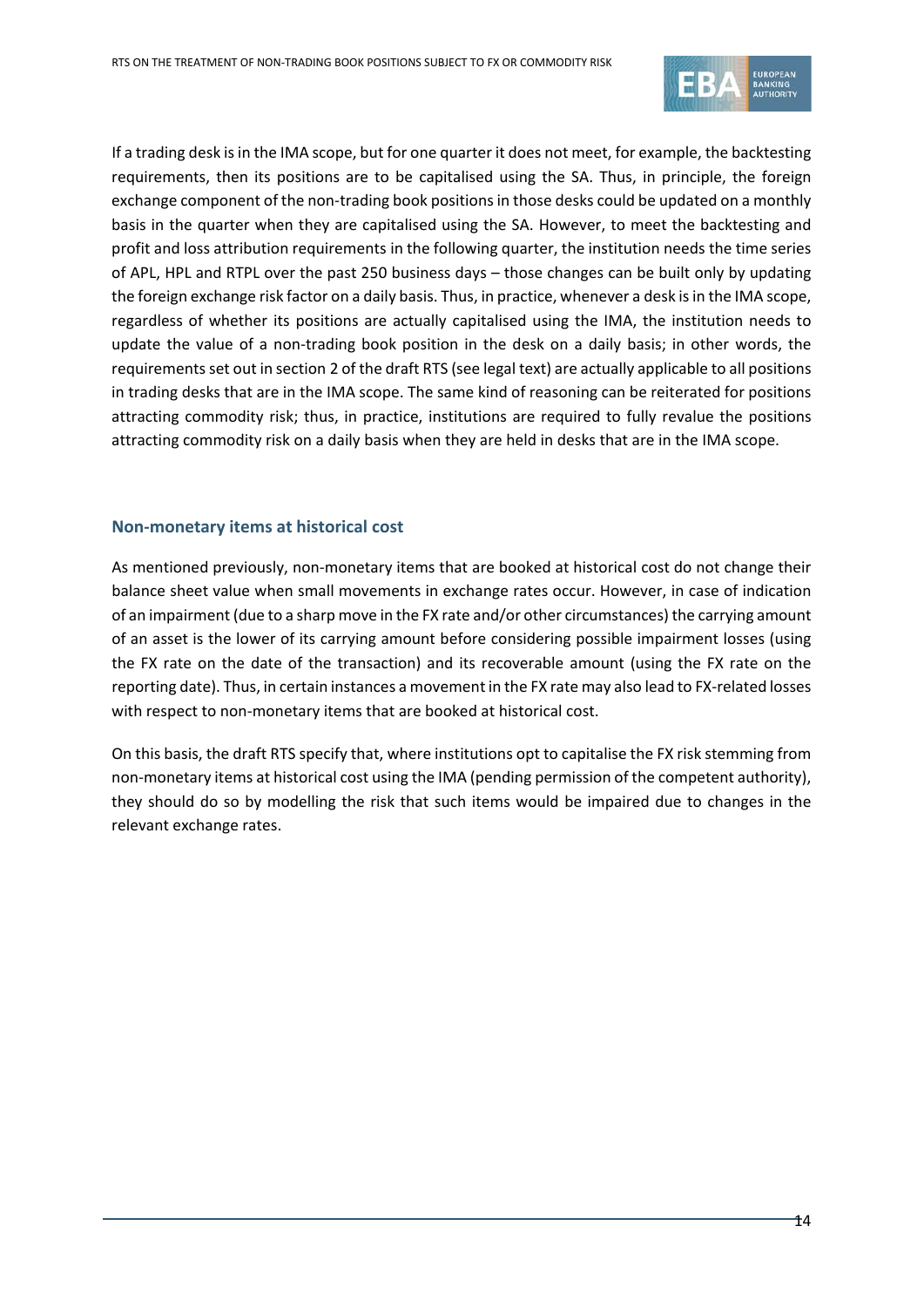

<span id="page-14-0"></span>3. Draft regulatory technical standards on the treatment of non-trading book positions subject to foreign exchange risk or commodity risk under Articles 325(9), 325bf(9) and 325bg(4) of Regulation (EU) No 575/2013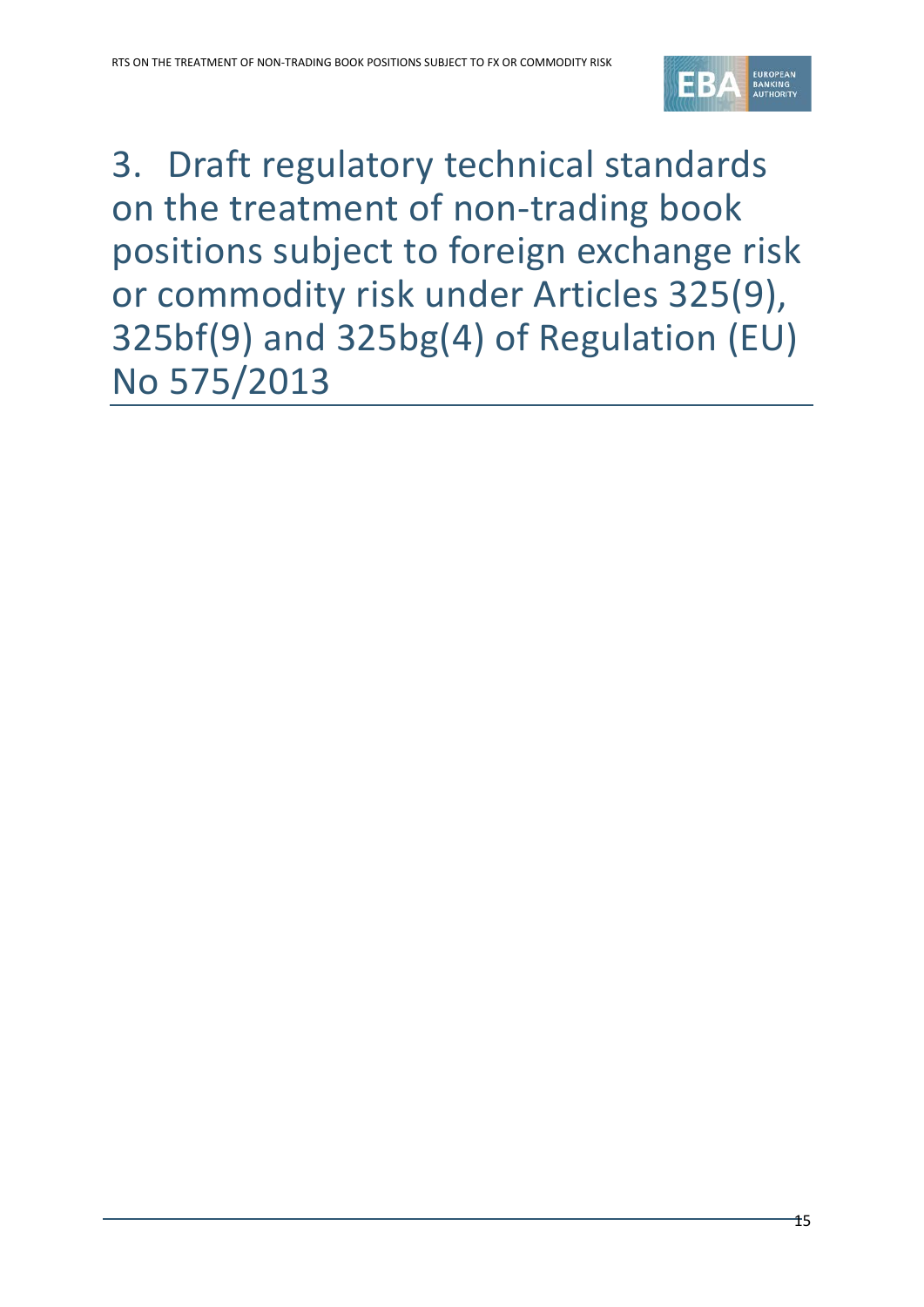

# **COMMISSION DELEGATED REGULATION (EU) No …/..**

# **of XXX**

# **[…]**

**supplementing Regulation (EU) No 575/2013 of the European Parliament and of the Council with regard to regulatory technical standards on the calculation of the own funds requirements for market risk for non-trading book positions subject to foreign exchange risk or commodity risk with the approaches set out in points (a) and (b) of Article 325(3) of Regulation (EU) No 575/2013 and their treatment under Articles 325bf and 325bg**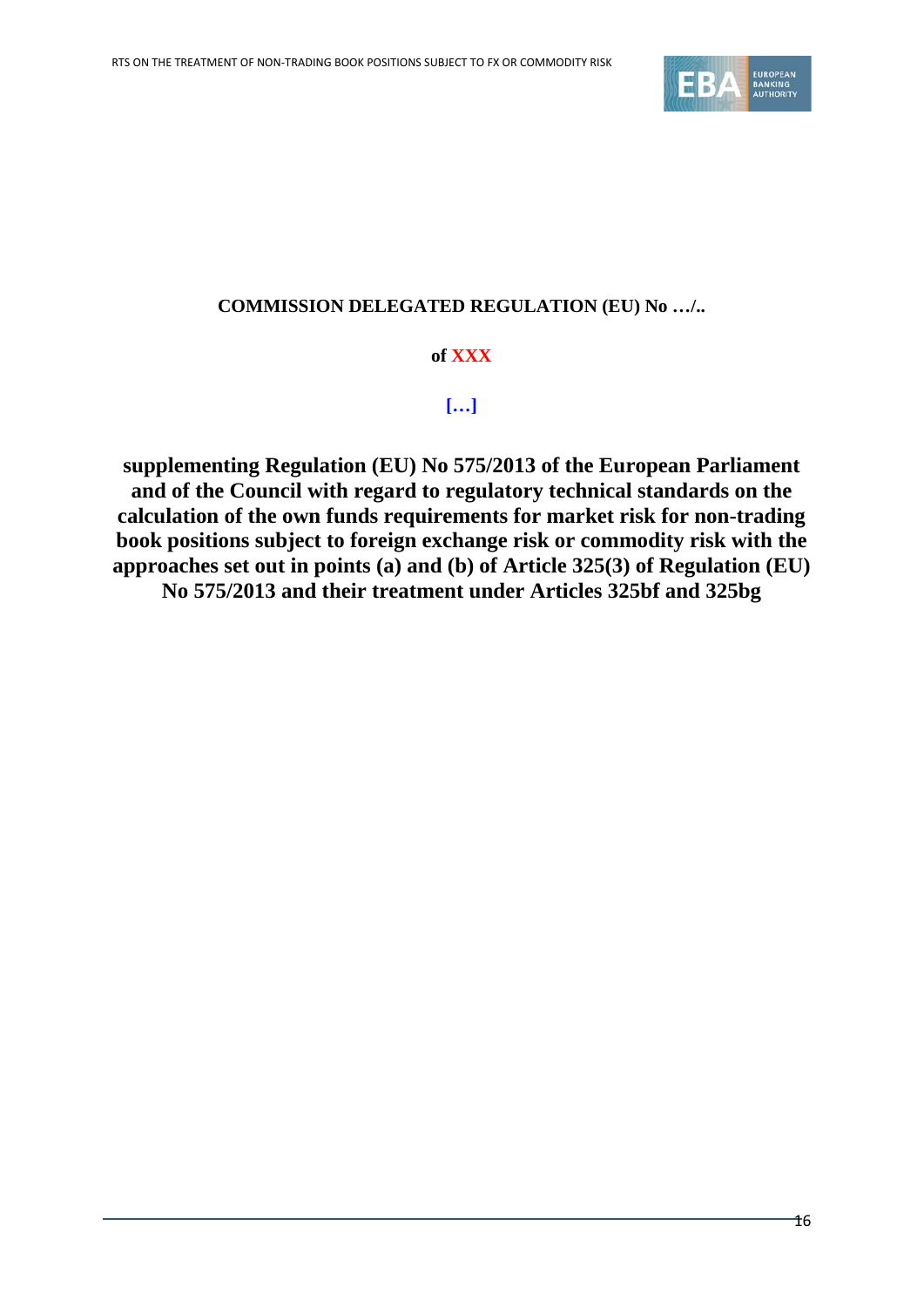

## THE EUROPEAN COMMISSION,

Having regard to the Treaty on the Functioning of the European Union,

Having regard to Regulation (EU) No 575/2013 of 26 June 2013 of the European Parliament and of the Council on prudential requirements for credit institutions and investment firms and amending Regulation (EU) No 648/[2](#page-16-0)012<sup>2</sup>, and in particular the third subparagraph of Article 325(9), the third subparagraph of Article 325bf(9) and the third subparagraph of Article 325bg(4) thereof,

Whereas:

- (1) In the context of the alternative standardised approach, institutions compute the own funds requirements for market risk stemming from non-trading book positions on the basis of the value taken by such non-trading book positions. Given that there are different ways for valuing non-trading book positions, this regulation should specify whether institutions should use the accounting or the fair value.
- (2) Under the alternative standardised approach, own funds requirements for foreign exchange risk for non-trading book positions should be calculated considering the nontrading nature of the items from which those positions stem. Institutions should not be required to perform a daily valuation for non-trading book positions since the value of those positions is not only driven by market risk factors. Instead, institutions should, in general, be required to reflect only those changes that are associated with the foreign exchange risk components of non-trading book positions.
- (3) In order to limit the operational burden in implementing these standards, institutions should use the most recent accounting value of a non-trading book position as a basis for the purpose of computing the own funds requirement for foreign exchange risk in accordance with the alternative standardised approach. However, institutions should be allowed to use the fair value instead of the accounting value if the fair value of all nontrading book positions is calculated at least quarterly, since the fair value is deemed an appropriate basis for the calculation.
- (4) The frequency at which institutions should be requested to update the basis used to reflect the changes in the foreign exchange risk factors should be monthly because such frequency would limit any potential misrepresentation of the foreign exchange risk in the non-trading book. At the same time, that frequency is proportionate, in particular compared to the frequency at which institutions are required to update the foreign exchange risk factors under the alternative model approach in accordance with this Regulation.
- (5) Considering the specificities characterising foreign exchange positions stemming from non-monetary items whose value is not updated at each reporting date to reflect changes in the exchange rate, a specific treatment should be laid down in this regulation to

1

<span id="page-16-0"></span><sup>2</sup> OJ, L176, 27.6.2013, p. 1.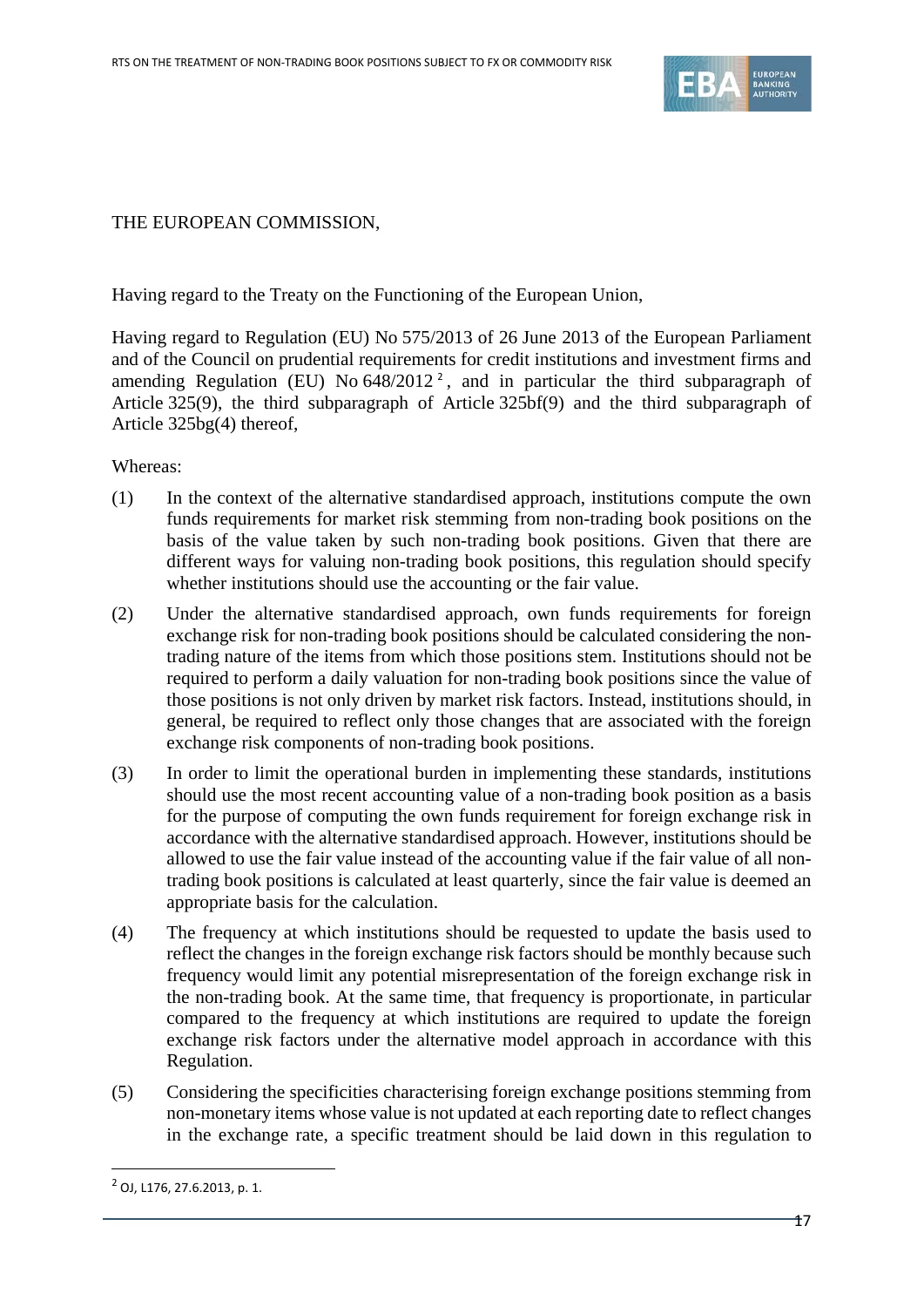

harmonise practises where calculating the own funds requirements for foreign exchange risk for those items in accordance with the sensitivity-based method referred to in part 3, title IV, Chapter 1a, section 2 of Regulation (EU) No 575/2013.

- (6) In line with the international accounting standards, institutions are in general required to fair value financial instruments bearing commodity risk. Also in cases where an institution physically holds a commodity and does not use the fair value of that position for accounting purposes, the fair value of that position should be used, however, as a basis for computing the own funds requirements, since it ensures an accurate and simple implementation of the alternative standardised approach. In addition, using the fair value as a basis allows institutions to accurately recognise hedges and diversification effects between positions that are held in the non-trading book and those held in the trading book. That basis should be updated monthly, since the same considerations as for the update of the basis for computing the own funds requirements for foreign exchange risk apply.
- (7) The overarching regulatory framework setting out the requirements on the valuation of positions in the non-trading book subject to foreign exchange or commodity risk under the alternative internal model approach should be aligned to the one envisaged under the standardised approach, considering that there may be trading desks the positions of which are capitalised using the alternative standardised approach in one quarter and the alternative internal model approach in another. However, this Regulation should reflect that, differently from the alternative standardised approach, the alternative internal model approach requires the computation of daily figures.
- (8) For the purposes of the back-testing and the profit and loss attribution requirement as set out in Articles 325bf and 325bg of Regulation (EU) No 575/2013 under the alternative internal model approach, this regulation should also specify how institutions have to calculate actual and hypothetical changes specifically in relation to the value of their non-trading book positions. To this end, it is necessary to establish special provisions with regards to Commission Delegated Regulation (EU) (…/…) of xxx on back-testing and profit and loss attribution requirements under Articles 325bf and 325bg of Regulation (EU) No 575/2013[3](#page-17-0) in order to address specific characteristics of non-trading book positions subject to foreign exchange risk or commodity risk. In general, the actual and hypothetical changes should only reflect those changes related to market risk factors in order to ensure consistency with the scope of risks captured in the risk-measurement model. However, for non-trading book positions subject to commodity risk and non-trading book positions that do not change linearly with movements in the exchange rate, this Regulation should also allow institutions to reflect in the actual and hypothetical changes the changes related to all components determining the value of a non-trading book position, in order to take duly into account that it may be challenging to isolate changes related to foreign exchange and commodity risk.
- (9) The provisions in this Regulation are closely linked, since they all deal with the treatment of non-trading book positions that are subject to foreign exchange risk or commodity risk. To ensure coherence between those provisions, which should enter into force at the same time, and to facilitate a comprehensive view and compact access to them by persons subject to those obligations, it is desirable to include all the

1

<span id="page-17-0"></span><sup>3</sup> OJ reference to be inserted once available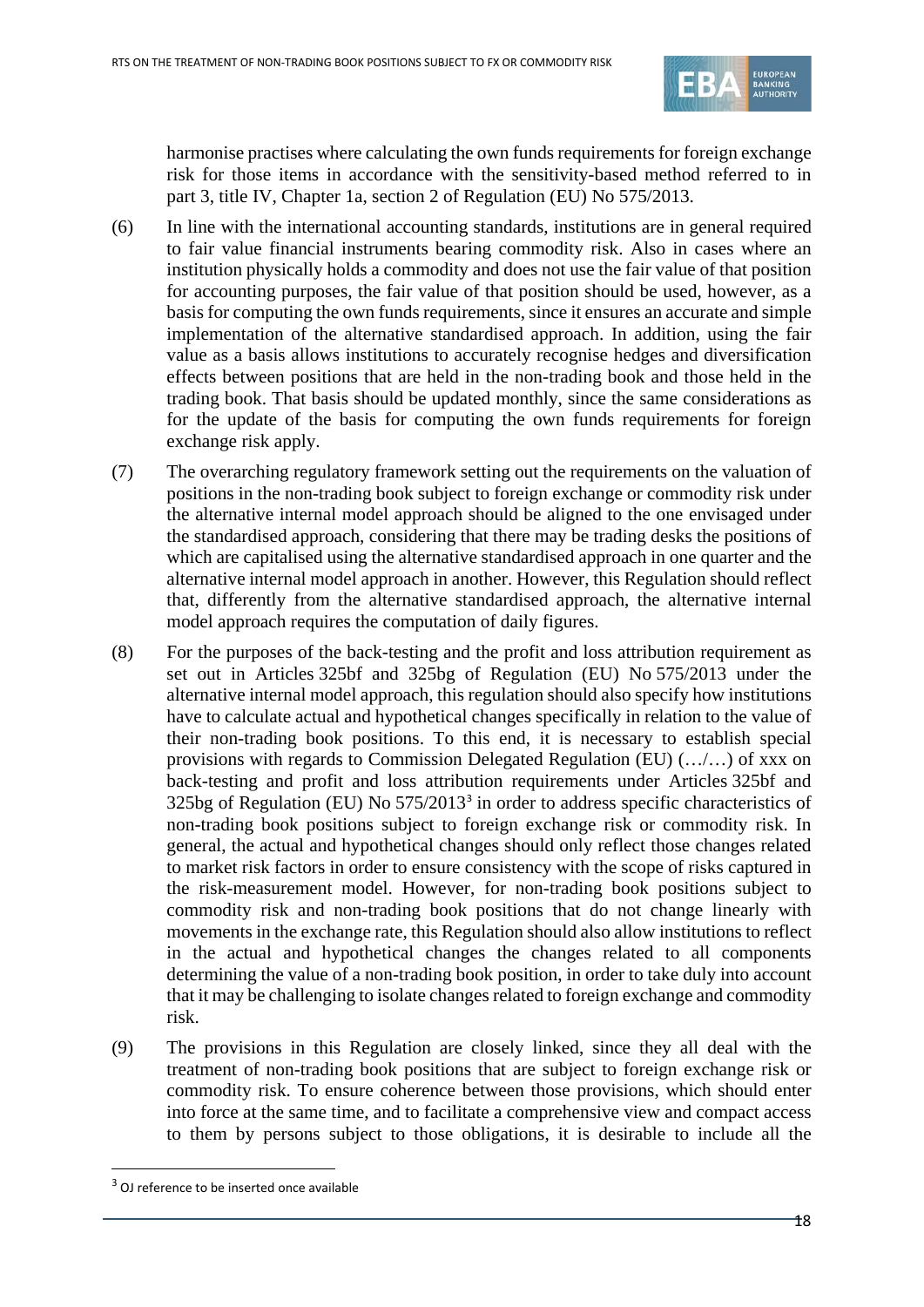

regulatory technical standards required by Regulation (EU) No 575/2013 on this topic in a single Regulation.

- (10) This Regulation is based on the draft regulatory technical standards submitted by the European Supervisory Authority (European Banking Authority) (EBA) to the Commission.
- (11) EBA has conducted open public consultations on the draft regulatory technical standards on which this Regulation is based, analysed the potential related costs and benefits and requested the opinion of the Banking Stakeholder Group established in accordance with Article 37 of Regulation (EU) No 1093/2010[4](#page-18-0) ,

### HAS ADOPTED THIS REGULATION:

.

# **SECTION 1**

# *CALCULATION OF THE OWN FUNDS REQUIREMENTS FOR MARKET RISK FOR NON-TRADING BOOK POSITIONS THAT ARE SUBJECT TO FOREIGN EXCHANGE RISK OR COMMODITY RISK IN ACCORDANCE WITH THE ALTERNATIVE STANDARDISED APPROACH UNDER POINT (a) OF ARTICLE 325(3) OF REGULATION (EU) No 575/2013*

#### *Article 1*

### *Calculation of the own funds requirements for non-trading book positions subject to foreign exchange risk*

1. Where calculating the own funds requirement for non-trading book positions subject to foreign exchange risk under the sensitivities-based method in accordance with section 2 of part 3, title IV, Chapter 1a of Regulation (EU) No 575/2013, institutions shall use the last available accounting value of a non-trading book position that is subject to foreign exchange risk as a basis.

2. By way of derogation from paragraph 1, institutions may use the last available fair value of a non-trading book position that is subject to foreign exchange risk, provided that the fair value of all non-trading book positions is calculated at least on a quarterly basis. Where institutions apply this paragraph, they shall apply it consistently to all non-trading book positions subject to foreign exchange risk.

3. Institutions shall update the last available value that is used as a basis for computing the own funds for foreign exchange risk in accordance with paragraphs 1 and 2 at least on a monthly basis in order to reflect changes in the value of the foreign exchange risk factors.

<span id="page-18-0"></span><sup>4</sup> Regulation (EU) No 1093/2010 of the European Parliament and of the Council of 24 November 2010 establishing a European Supervisory Authority (European Banking Authority), amending Decision No 716/2009/EC and repealing Commission Decision 2009/78/EC (OJ L 331, 15.12.2020, p. 12).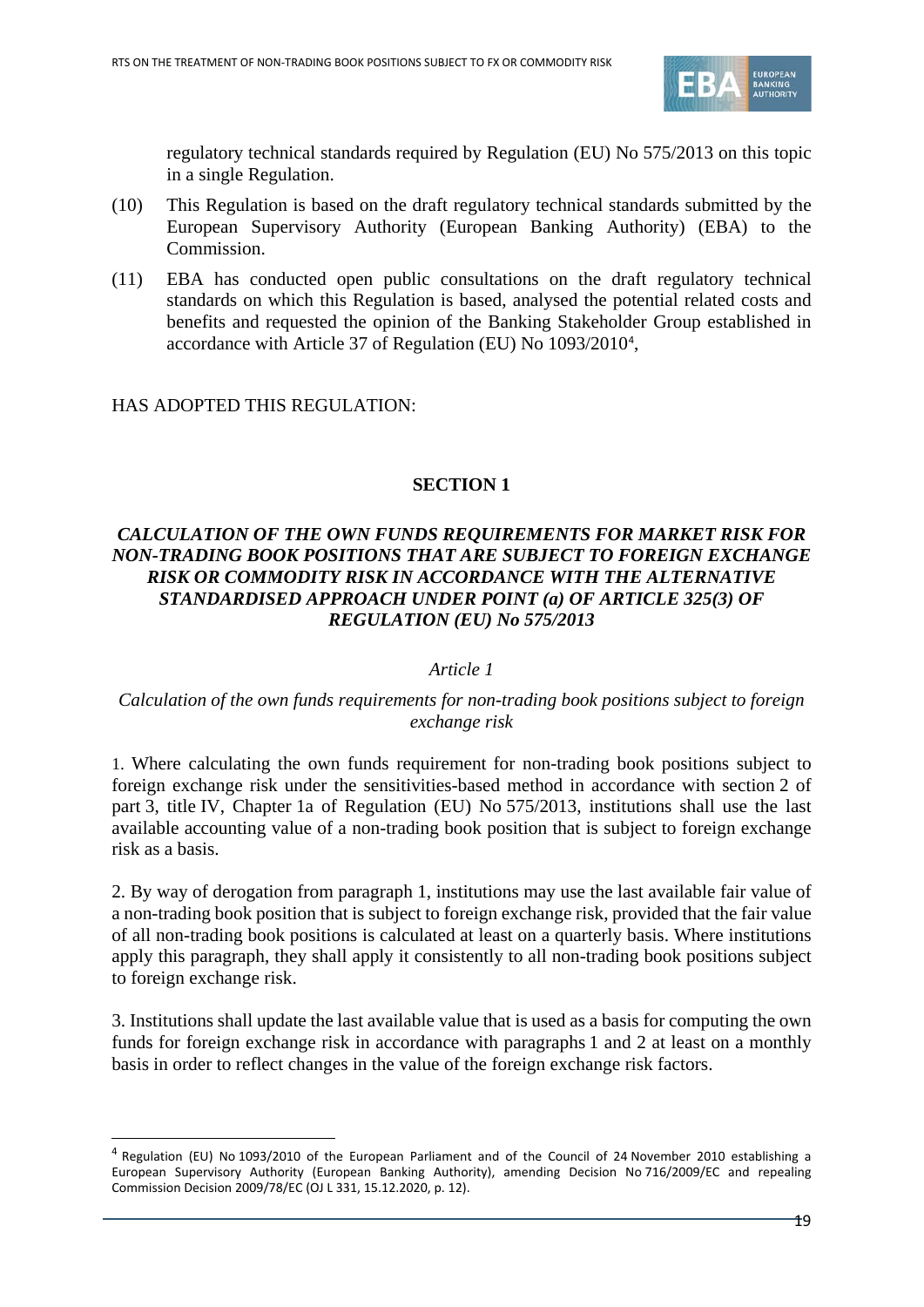

- 4. Where an item meets all of the following conditions:
	- (a) it is not measured at fair value,
	- (b) it is subject to the risk of impairment due to foreign exchange risk, and
	- (c) its accounting value is not updated at each reporting date to reflect the changes in the exchange rate between the foreign currency and the reporting currency,

institutions shall identify the currency of denomination of the item as the foreign currency whose depreciation against its reporting currency would lead to the highest impairment of the item.

Where an institution computes the own funds requirements of Regulation (EU) No 575/2013 for market risk on a consolidated basis, the currency of denomination of an item shall be identified as the reporting currency of the institution which recognises that item in its individual financial statement, where all of the following conditions are met:

- (a) the item is not measured at fair value,
- (b) the item is subject to the risk of impairment due to foreign exchange risk,
- (c) the institution's reporting currency differs from the reporting currency of the institution that recognises the item in its individual financial statement,
- (d) the item's accounting value is not updated at each reporting date to reflect the changes in the exchange rate between the foreign currency and the reporting currency of the institution recognising the item in its individual financial statement.

5. The value of the sensitivity calculated in accordance with Article 325r(5) of Regulation (EU) No 575/2013 corresponding to the items referred to in paragraph 4 shall be equal to the value which those items have in the currency of denomination identified in accordance with paragraph 4 multiplied by the spot exchange rates between the currency of denomination and the institution's reporting currency.

#### *Article 2*

# *Calculation of the own funds requirements for non-trading book positions subject to commodity risk*

Where calculating the own funds requirement for non-trading book positions subject to commodity risk under the sensitivities-based method in accordance with section 2 of part 3, title IV, Chapter 1a of Regulation (EU) No 575/2013, institutions shall use the latest available fair value of those positions as a basis. Institutions shall fair value those positions at least on a monthly basis.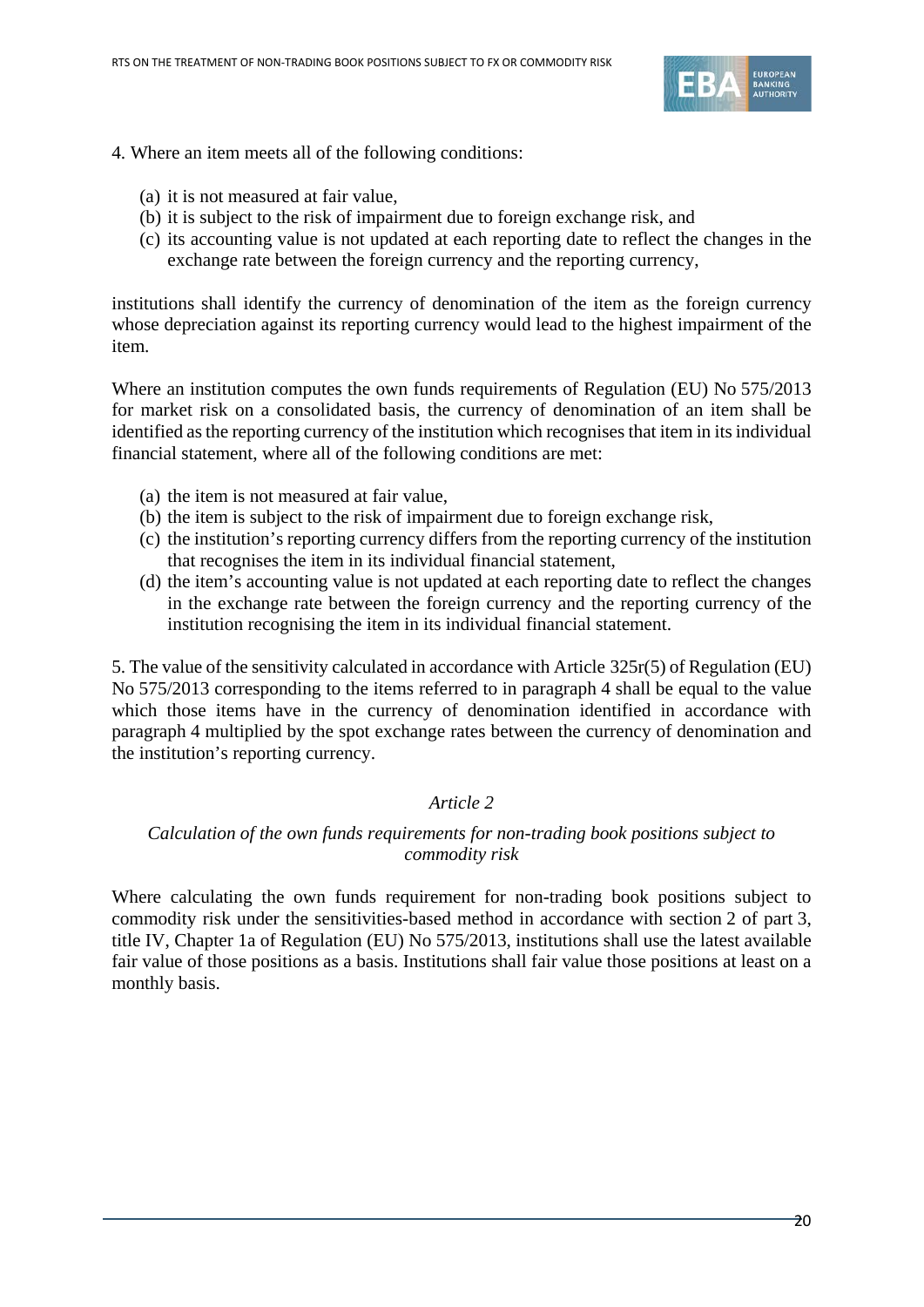

# *SECTION 2*

# *CALCULATION OF THE OWN FUNDS REQUIREMENTS FOR MARKET RISK FOR NON-TRADING BOOK POSITIONS THAT ARE SUBJECT TO FOREIGN EXCHANGE RISK OR COMMODITY RISK IN ACCORDANCE WITH THE ALTERNATIVE INTERNAL MODEL APPROACH UNDER POINT (b) OF ARTICLE 325(3) OF REGULATION (EU) No 575/2013*

# *Article 3*

### *Calculation of the own funds requirements for non-trading book positions subject to foreign exchange risk and not to commodity risk*

1. Where calculating the own funds requirements for non-trading book positions subject to foreign exchange risk and not to commodity risk assigned to trading desks in accordance with the alternative internal model approach as set out in Chapter 1b of part 3, title IV of Regulation (EU) No 575/2013, institutions shall use the last available accounting value of a non-trading book position that is subject to foreign exchange risk as a basis.

2. By way of derogation from paragraph 1, institutions may use the last available fair value of a non-trading book position as referred to in paragraph 1as a basis for calculating the own funds requirements, provided that the fair value of all non-trading book positions is calculated at least on a quarterly basis. Where institutions apply this paragraph, they shall apply it consistently to all non-trading book positions referred to in paragraph 1.

3. Institutions shall update the last available value that is used as a basis for computing the own funds for foreign exchange risk in accordance with paragraphs 1 and 2 on a daily basis in order to reflect changes in the value of the foreign exchange risk factors.

4. By way of derogation from paragraph 3, when updating the last available value of a nontrading book position on a daily basis, institutions shall reflect changes in the value of all risk factors for a position for which they used the derogation referred to in Article 5(2).

5. For the purposes of calculating the expected shortfall risk measure referred to in Article 325bb of Regulation (EU) No 575/2013 and the stress scenario risk measure referred to in Article 325bk of that Regulation in relation to non-trading book positions subject to foreign exchange risk and not to commodity risk, institutions shall apply scenarios of future shock only to risk factors that belong to the foreign exchange broad risk factor category.

6. Institutions shall capture in their risk-measurement model the risk of impairment due to changes in the relevant exchange rates posed by items that are subject to that risk, where those items are not measured at fair value and their accounting values are not updated at each reporting date to reflect the changes in the exchange rate between the foreign currency and the reporting currency of the institution recognising the item in its individual financial statement.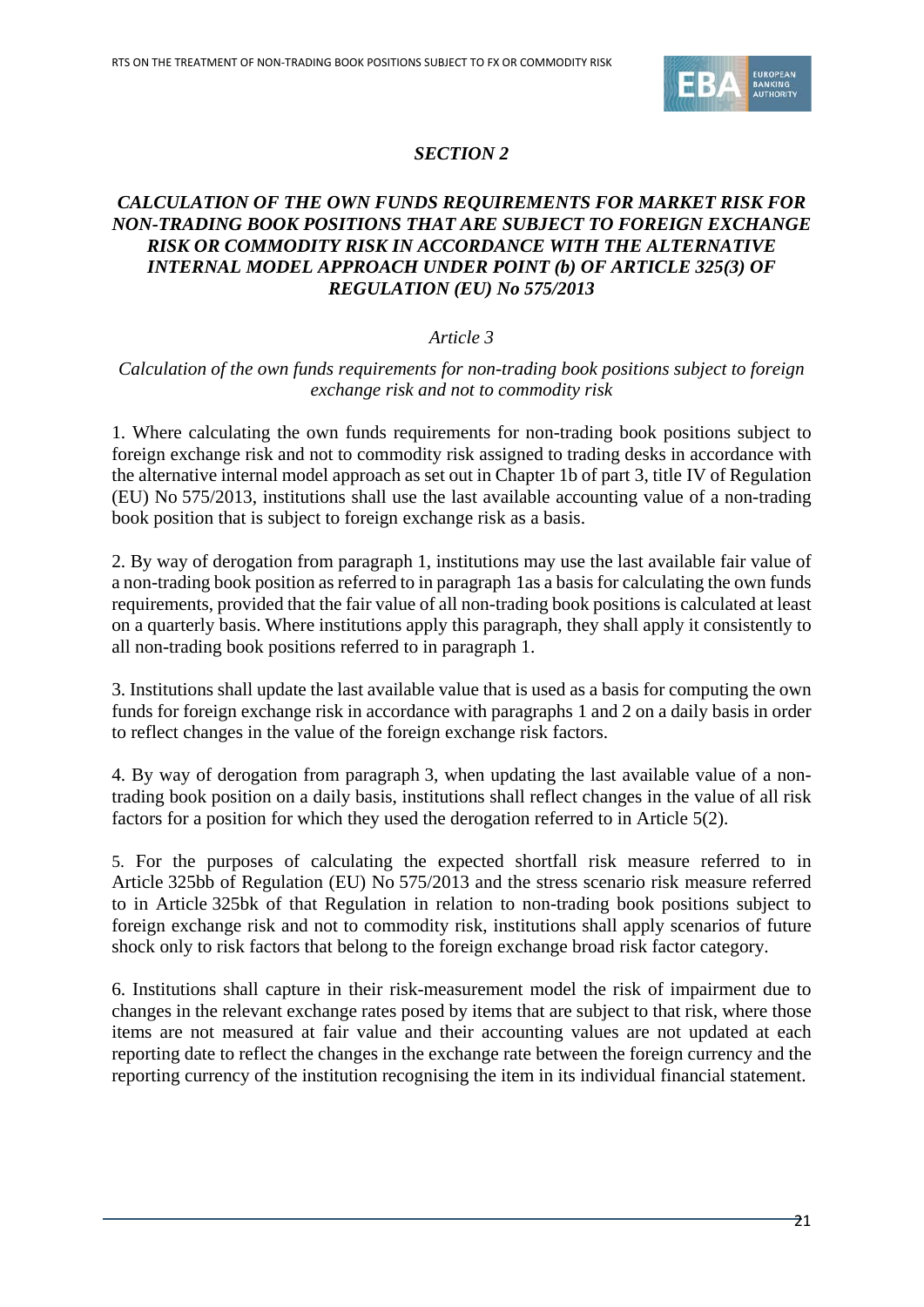

# *Article 4*

# *Calculation of the own funds requirements for non-trading book positions subject to commodity risk*

1. Where calculating the own funds requirement for non-trading book positions subject either to commodity risk or both to commodity and foreign exchange risk assigned to trading desks in accordance with the alternative internal model as set out in Chapter 1b of part 3, title IV of Regulation (EU) No 575/2013, institutions shall use the last available fair value of those positions. Institutions shall fair value those positions on a daily basis.

2. In relation to non-trading book positions subject to commodity risk and not to foreign exchange risk, institutions shall apply scenarios of future shock, for the purposes of calculating the expected shortfall risk measure referred to in Article 325bb of Regulation (EU) No 575/2013 or the stress scenario risk measure referred to in Article 325bk of that Regulation, only to risk factors that belong to the commodity broad risk factor category.

3. In relation to non-trading book positions subject to commodity risk and foreign exchange risk, institutions shall apply scenarios of future shock for the purpose of calculating the expected shortfall risk measure referred to in Article 325bb of Regulation (EU) No 575/2013 or the stress scenario risk measure referred to in Article 325bk of that Regulation, only to risk factors that belong to the commodity or foreign exchange broad risk factor category.

# *Article 5*

## *Computation of the hypothetical and actual changes related to non-trading book positions subject to foreign exchange risk or commodity risk under Article 325bf and Article 325bg of Regulation (EU) No 575/2013*

1. By way of derogation from Articles 1 to 4 of Delegated Regulation (EU) (…/…), institutions computing the hypothetical and the actual changes in the portfolio's value referred to in Article 325bf and Article 325bg of Regulation (EU) No 575/2013 in relation to a non-trading book position which is subject to foreign exchange risk and not to commodity risk shall calculate the value of that non-trading book position at the end of the day following the computation of the value-at-risk number referred to in Article 325bf of that Regulation by using the value of that non-trading book position at the end of the previous day and updating its component reflecting the foreign exchange risk.

2.Where the value of a non-trading book position does not change linearly with movements in an exchange rate to which it is subject, institutions may, in derogation from paragraph 1, calculate the value of that non-trading book position at the end of the day following the computation of the value-at-risk number by using the value of that non-trading book position at the end of the previous day and updating all the components the institution uses to value that non-trading book position, including those components not pertaining to the foreign exchange risk broad risk factor category.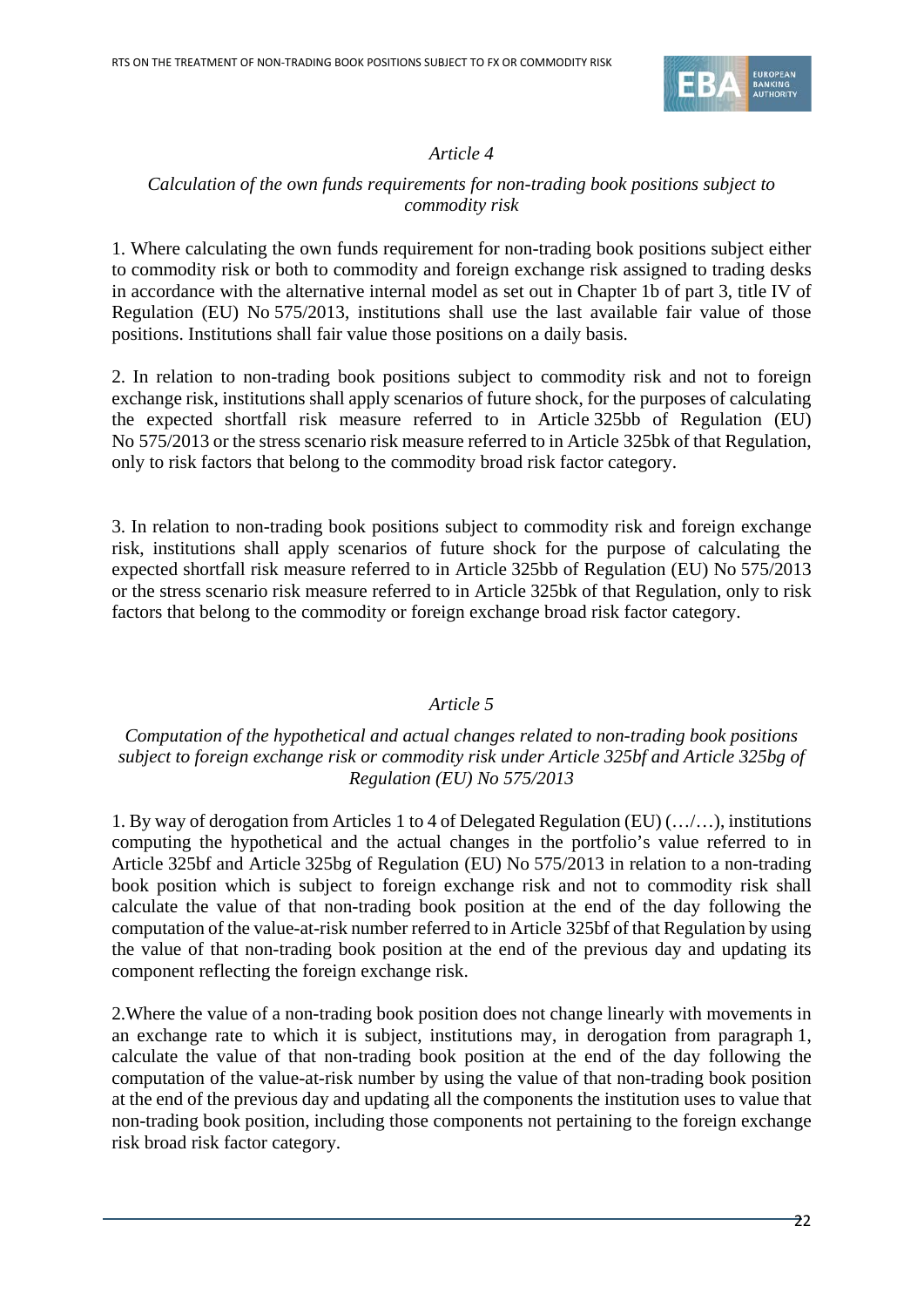

Where applying this paragraph, institutions shall apply it consistently to all positions in the trading desk that do not change linearly with movements in an exchange rate to which they are subject.

3. By way of derogation from Articles 1 to 4 of Delegated Regulation (EU) (…/…), institutions computing the hypothetical and the actual changes in the portfolio's value referred to in Article 325bf and Article 325bg of Regulation (EU) No 575/2013 in relation to a non-trading book position which is subject to commodity risk shall calculate the value of that non-trading book position at the end of the day following the computation of the value-at-risk number referred to in Article 325bf of that Regulation in accordance with either of the following, provided that they use it consistently for all positions subject to commodity risk in the trading desk:

- (a) institutions shall use the value of that non-trading book position at the end of the previous day and update only the components reflecting the foreign exchange and commodity risk, or
- (b) institutions shall use the value of that non-trading book position at the end of the previous day and update all the components the institution uses to value that nontrading book position, including those not pertaining to the foreign exchange or commodity risk broad risk factor categories.

4. Institutions shall apply paragraphs 1-3 only to non-trading book positions that are included both in the portfolio on the day of the computation of the Value-At-Risk number referred to in Article 325bf of Regulation (EU) No 575/2013, and in the portfolio on the day following the computation of that Value-At-Risk number.

#### *Article 6*

This Regulation shall enter into force on the twentieth day following that of its publication in the *Official Journal of the European Union*.

This Regulation shall be binding in its entirety and directly applicable in all Member States.

Done at Brussels,

*For the Commission The President*

*[For the Commission On behalf of the President*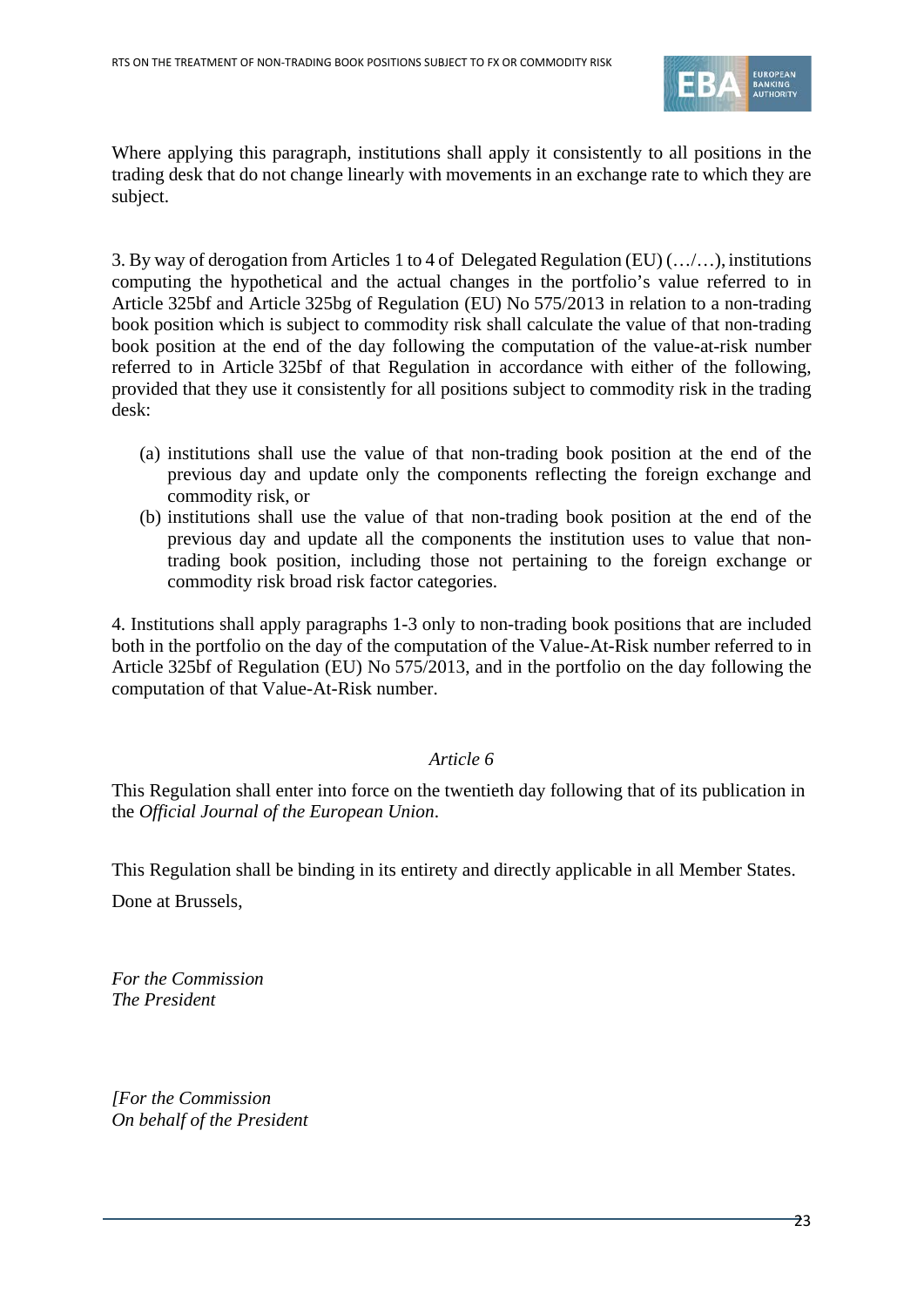

# <span id="page-23-0"></span>4. Accompanying documents

# <span id="page-23-1"></span>4.1 Draft cost-benefit analysis/impact assessment

Article 325(9) of CRR2 requires the EBA to develop draft RTS to specify how institutions should calculate the own funds requirements for non-trading book positions that are subject to FX risk or commodity risk where using the FRTB SA and the FRTB IMA.

As per Article 10(1) of Regulation (EU) No 1093/2010 (EBA Regulation), any regulatory technical standards developed by the EBA shall be accompanied by an Impact Assessment (IA), which analyses 'the potential related costs and benefits'.

This section presents the cost-benefit analysis of the main policy options included in the RTS. Given the nature and the scope of the RTS, the impact assessment is high level and qualitative in nature.

#### A. Problem identification and baseline scenario

Under CRR2, institutions are required to calculate capital requirements for market risk for:

- positions held in the trading book; and
- positions held in the banking book (i.e. non-trading book positions) subject to FX risk and commodity risk.

Article 105 requires institutions to revalue trading book positions at fair value on at least a daily basis. However, it does not set any specific requirements with respect to the valuation of banking book positions in the context of the calculation of the own funds requirements for market risk associated with those positions. The lack of such a specification can result in inconsistent implementation of the capital requirements for market risk for banking book positions subject to FX risk and commodity risk across institutions in the EU.

#### B. Policy objectives

The specific objective of the RTS is to establish common requirements for:

- the valuation of FX and commodity non-trading book positions;
- the specifications of the calculation of hypothetical and actual changes for the purpose of the backtesting and the profit and loss attribution test for positions in the non-trading book.

Generally, the RTS aim to create a level playing field, promote convergence of institutions' practices and enhance the comparability of own funds requirements across the EU. Overall, the RTS are expected to promote the effective and efficient functioning of the EU banking sector.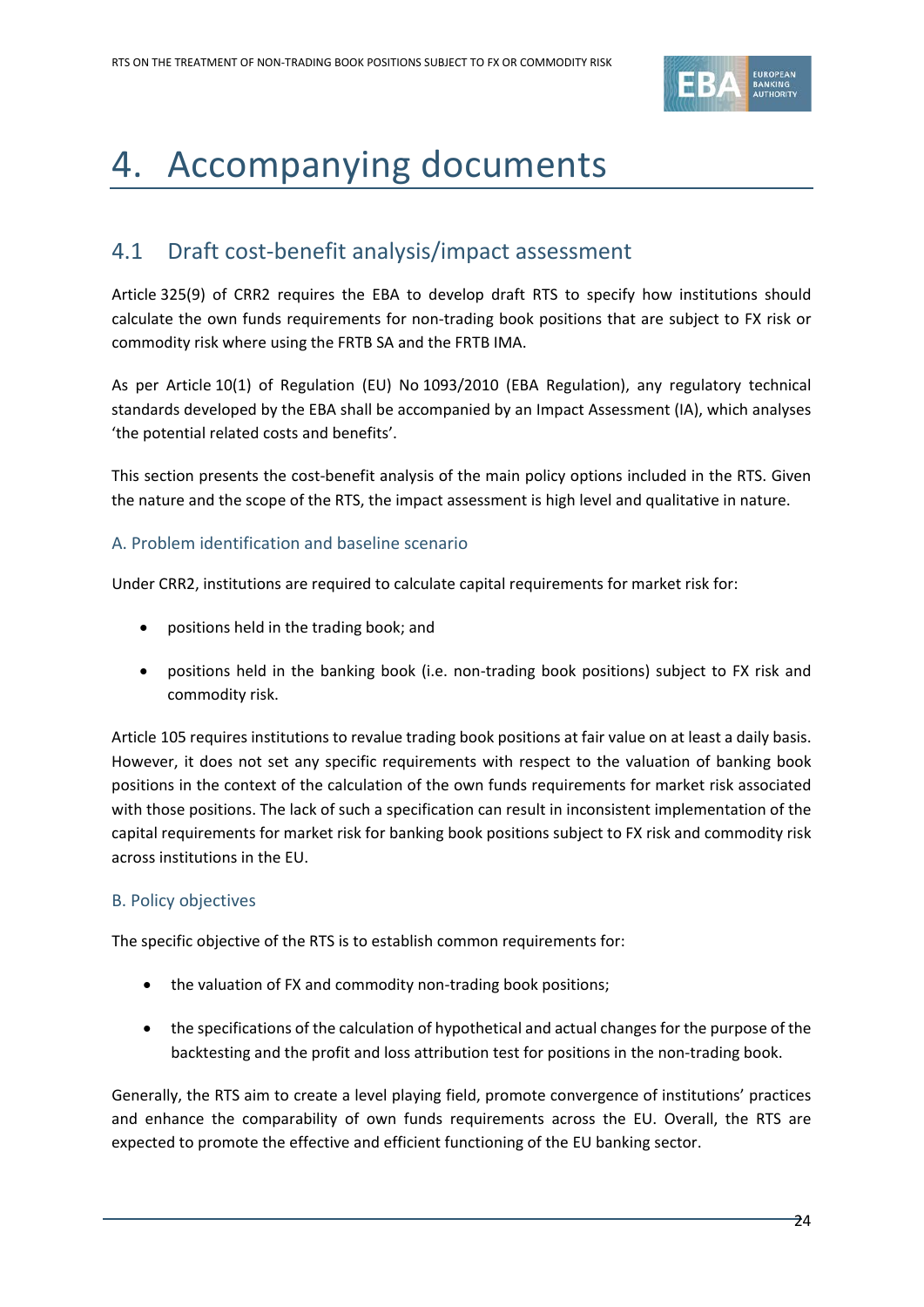

## C. Options considered, cost-benefit analysis and preferred options

This section presents the main policy options discussed during the development of the Consultation Paper, the costs and benefits of these options, and the preferred options included in the final draft RTS.

#### Valuation of non-trading book positions attracting FX risk

In general, positions in the banking book (i.e. non-trading book) are not fair valued; however, institutions may for disclosure purposes – depending on the accounting standards implemented in the institution's jurisdiction – fair value all banking positions, e.g. on a quarterly basis. Against this background, the following options were assessed regarding the value of a non-trading book position that should be used as a basis for computing own funds requirements for FX risk.

**Option 1a:** Institutions should fully revalue non-trading book positions at fair value on a daily basis and use that fair value as a basis for calculating the relevant risk measures that are needed for obtaining the own funds requirements for FX risk.

**Option 1b:** Institutions should use either the last available accounting value or the fair value of banking book positions as a basis for calculating the relevant risk measures that are needed for obtaining the own funds requirements for FX risk and update only the FX component of these positions. The frequency at which updates are performed should be monthly for non-trading book positions capitalised under the alternative SA and daily for those capitalised under the alternative IMA.

Option 1a would force institutions to fair value on a daily basis non-trading book positions, which they probably would otherwise not do, only for the purpose of calculating capital requirements. Although it would allow consistency with the procedure for trading book positions, it would be overly burdensome for institutions relative to the benefits that such a potential requirement would bring.

On the other hand, Option 1b allows institutions to use either the last available accounting value or the fair value as the basis for the calculation, while requesting only the FX component of the banking book positions to be revalued on a more frequent basis. In other words, the positions are not revalued daily (i.e. the value in the currency of denomination is not updated daily, e.g. to capture changes in the credit risk component of the item), but the value of such positions in the reporting currency is adjusted – daily for the alternative IMA/monthly for the alternative SA – to consider the effect of the fluctuation of the exchange rate between the reporting currency and the currency of a particular transaction. This option is more in line with institutions' current practices and is expected to reduce the operational burden, while still reflecting the most recent FX rate in the value of the positions. The choice of monthly frequency for the alternative SA is in line with FRTB standards, where institutions are required to compute the own funds requirements for market risk under the SA on a monthly basis. The choice of daily frequency for the alternative IMA is aligned with the (daily) frequency for calculating the relevant risk measures that are needed to obtain the own funds requirements for FX risk (e.g. expected shortfall measure, VaR measure, etc.)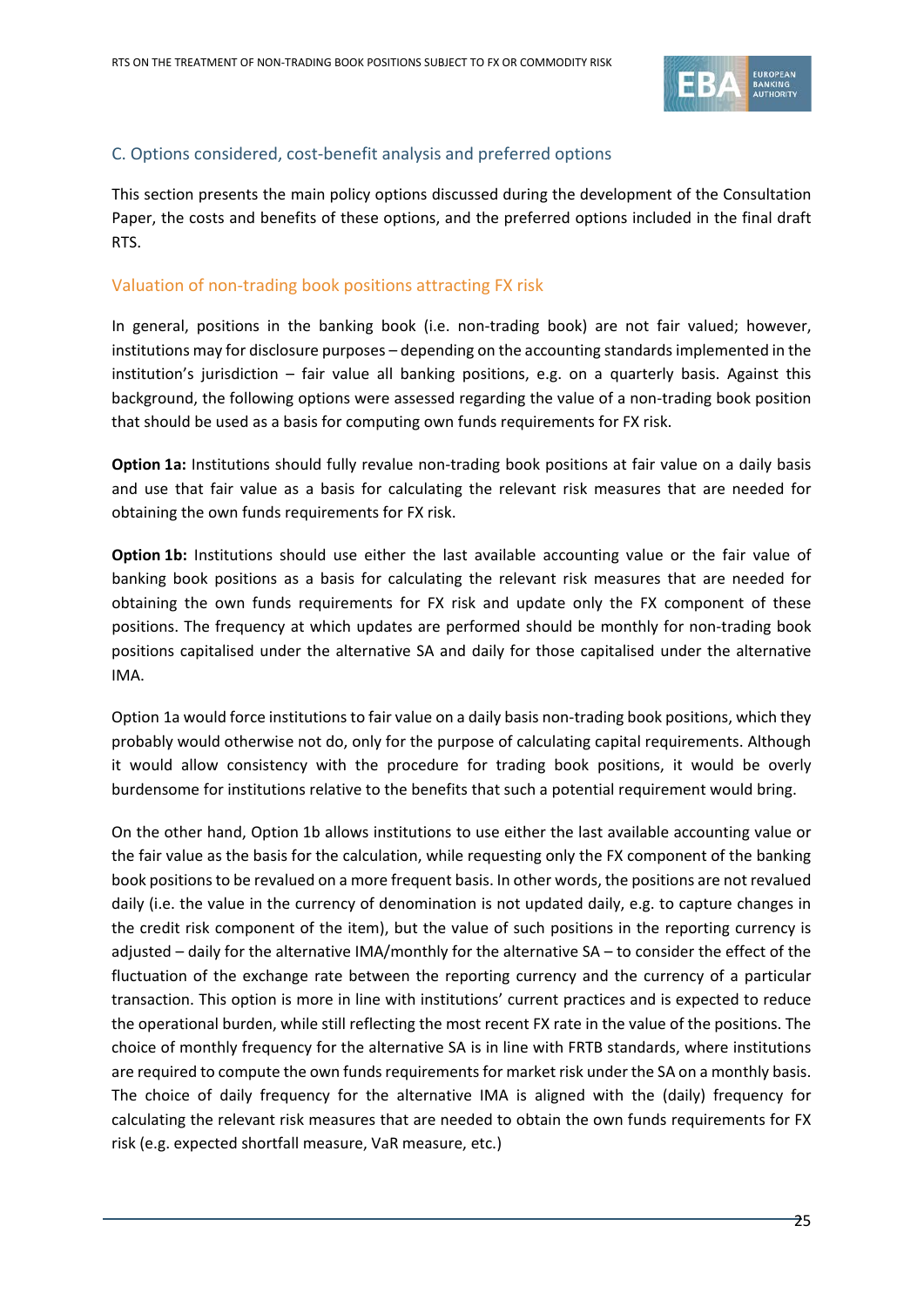

Option 1b is preferred. In order to avoid any sort of regulatory arbitrage, the final draft RTS propose that institutions should use the same kind of valuation (either accounting or fair value) for all banking positions. In addition, it is clarified that institutions are free to use the fair value as long as the fair valuing of banking book positions is performed at least on a quarterly basis. Finally, the same valuation treatment is prescribed for the SA and IMA, with the only difference being the frequency at which the update of the FX component should be performed.

# Non-monetary items at historical cost under the standardised approach

In general, non-monetary items are booked at historical cost and do not change their balance sheet value with the movements in the exchange rates. However, in case of an indication of an impairment (due to a sharp move in the FX rate and/or other circumstances) the carrying amount of an asset is the lower of:

- its carrying amount before considering possible impairment losses (using the FX rate on the date of the transaction);
- its recoverable amount (using the FX rate on the reporting date).

Thus, in certain instances a movement of the FX rate may also lead to FX-related losses with respect to non-monetary items that are booked at historical cost.

The EBA acknowledges that the sensitivity-based method may not be fit for the purpose of calculating the own funds requirements for foreign exchange risk stemming from non-monetary items that are held at historical cost, as it was not designed to capture this type of impairment risk. From a technical perspective, the delta risk of items that are held at historical cost is zero, as their balance sheet value does not change with fluctuations in exchange rates. As a result, the FX risk associated with those items would not be capitalised under the SA.

Against this background, two options were considered for how to capture FX risk for historical cost positions:

**Option 2a:** Setting a delta risk equal to zero.

**Option 2b:** Treating those items as linear in the FX rate (i.e. delta-1 product).

Option 2a acknowledges that the FRTB SA is not designed to capture the FX risk stemming from nonmonetary items (e.g. impairment risk) and proposes setting the Pillar 1 requirements to zero. While this could be considered to be the most technically clean solution, it should be noted that such treatment would fail to capture any impairment risk, even if it would not pre-empt national competent authorities capturing such risk under Pillar 2 requirements.

However, from a prudential perspective, the EBA believes that it is important that the foreign exchange risk of those items is captured under the Pillar 1 requirements (as this is the case for all other instruments), as it would ensure a harmonised treatment across the EU. Accordingly, as part of these draft RTS, the EBA considered Option 2b, which treats items at historical cost as linearly dependent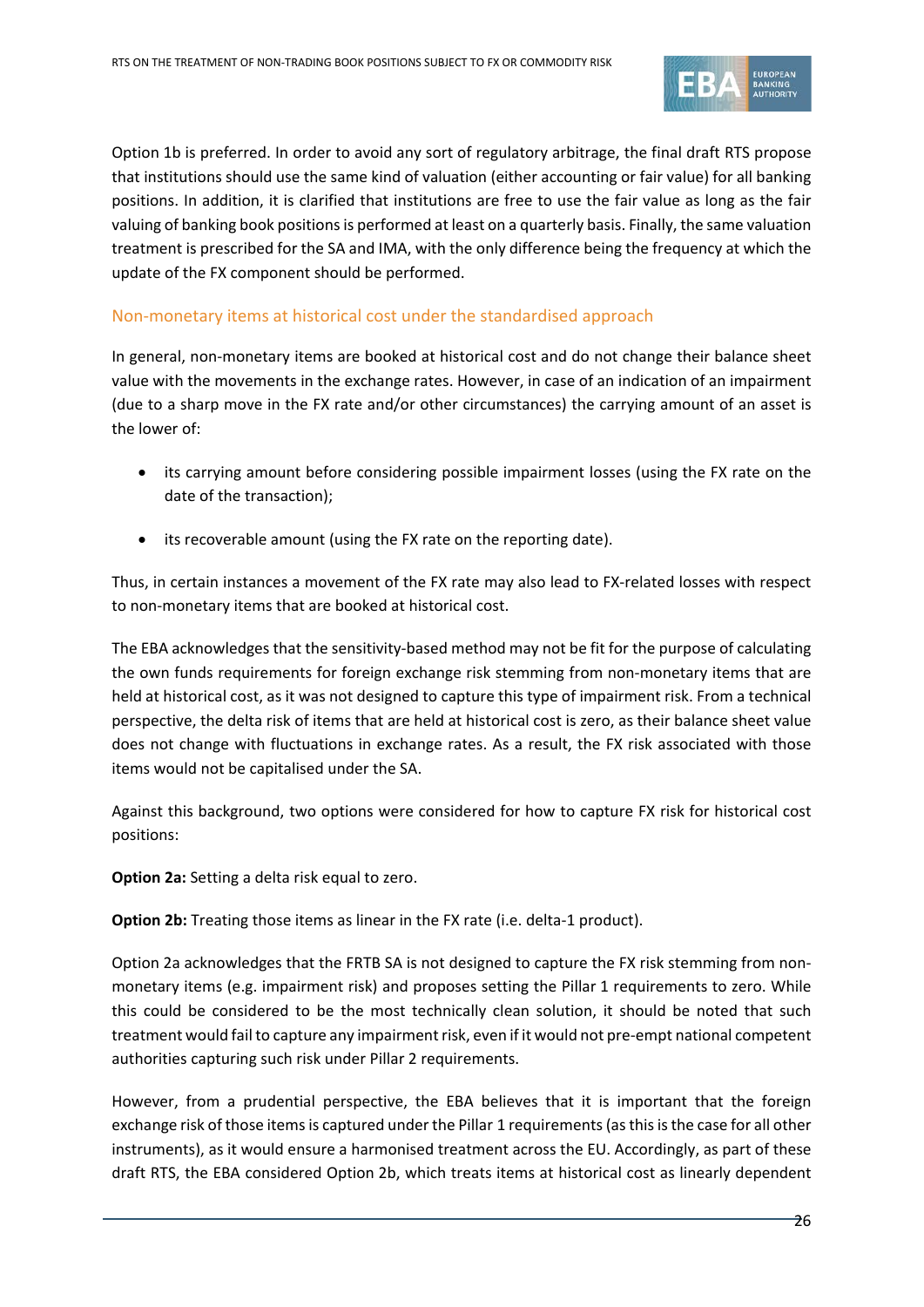

on the FX rate (i.e. delta-1 product) and requires the institution to update the FX component on a monthly basis, as for all other instruments. Such treatment is deemed to be the least burdensome from an operational perspective and still captures the FX risk stemming from these items under Pillar 1.

Option 2b is preferred. It should be highlighted that non-monetary items at historical cost are typically structural. Accordingly, the FX risk position associated with these items may be waived as part of the structural FX provision (if the institution applies for the structural FX waiver). Therefore, the costs of Option 2b should be understood in the context of the wider regulatory framework and not solely in the context of these RTS.

# Specification of the HPL and APL for non-trading book positions subject to FX risk (and not to commodity risk)

As described in Option 1b, the draft RTS do not require a daily fair valuation of the instruments bearing FX risk (and not commodity risk). Instead, for items bearing FX risk, only a daily fair valuation of the FX component is required under the alternative IMA. Accordingly, for example, an institution that is fair valuing its banking book positions on a quarterly basis will observe bumps in the value of its portfolio at the full revaluation date that are not triggered by FX risk factors. Consequently, these bumps may lead to overshootings in the backtesting, which are unrelated to changes in the FX risk component of the price.

The EBA has considered the following options for clarifying the definitions of HPL and APL.

**Option 3a:** Do not consider specific definitions for HPL and APL.

**Option 3b:** Allow for specific definitions of HPL and APL to address the problem of having bumps in the value of the portfolio at the full revaluation date, while reflecting challenges that institutions may face in implementing this specific adjustment.

Under Option 3a, on the fair-valuing date, institutions could experience overshootings in the backtesting that are unrelated to the changes in the foreign exchange risk component of the price. Alternatively, Option 3b would allow the institution at time  $t$ , when it is fully revaluing its banking book positions, to calculate APL/HPL =  $V_t - V_{t-1}$  for the purpose of backtesting  $VaR_{t-1}$ , using a value of the portfolio in  $t$ ,  $V_t$ , which ignores that at time  $t$  a full revaluation of the banking book positions has been performed. Accordingly, where calculating  $V_t$ , the institution should be allowed to take the last fair value of the banking book positions available (before time  $t$ ) as a basis and update the FX component with the FX rate at time  $t$ . In this way, the fair value basis over which the FX component is updated will be the same, and any overshooting will be due only to changes in the FX risk component. Option 3b provides for a practical solution to address the problem of artificial overshootings on the date of full revaluation.

While, in general, respondents to the Consultation Paper agreed with the above definitions for HPL and APL for non-trading book positions attracting FX risk, some respondents highlighted that it may be operationally challenging to capture only the changes in the FX components when computing HPL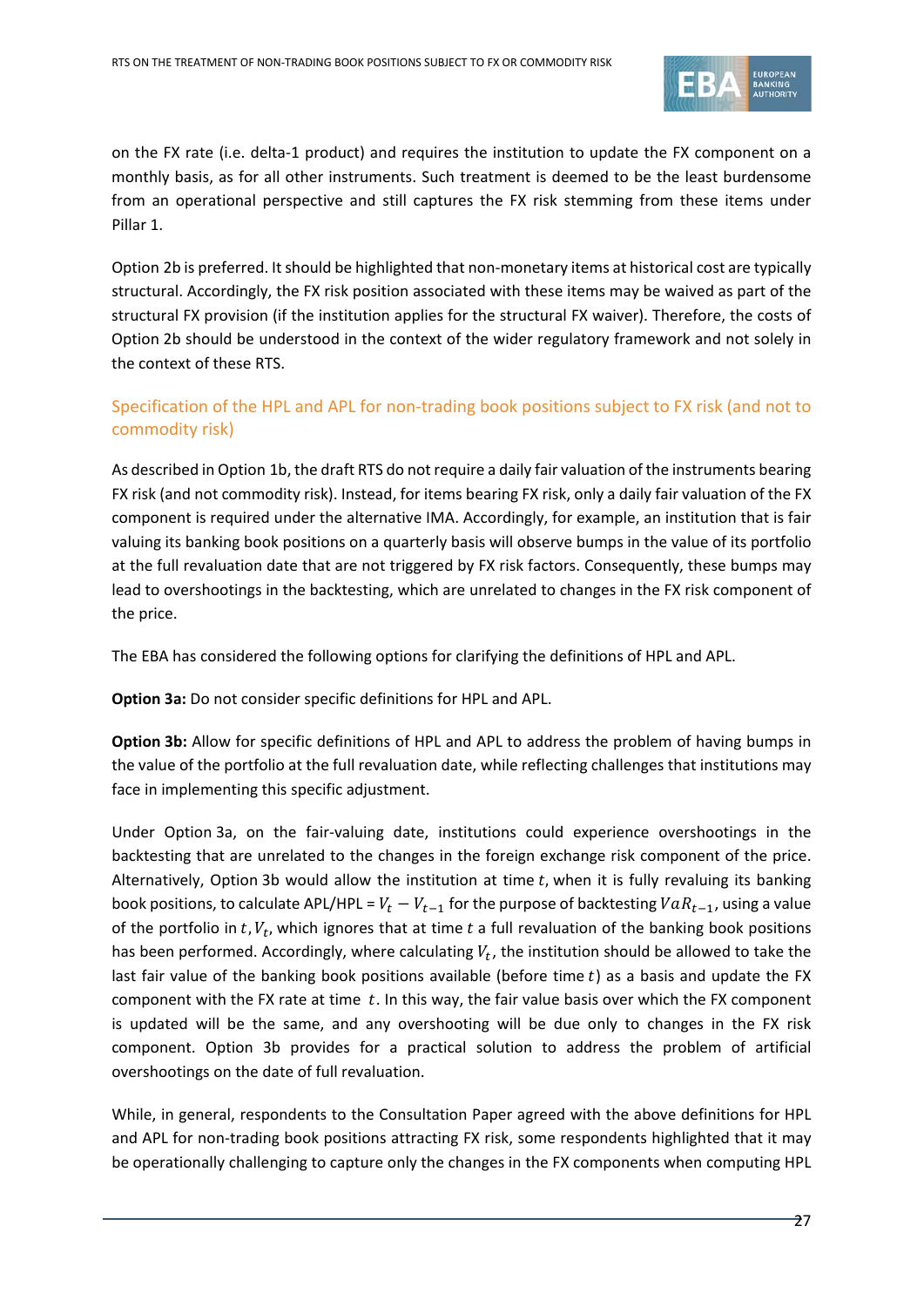

and APL. The EBA decided to amend the draft RTS proposed for consultation to reflect these challenges. In particular, institutions will be allowed to calculate the HPL and APL by reflecting the changes in all the components determining the value of the non-trading book positions, instead of only changes in the FX components. This possibility is limited to non-trading book positions, the value of which does not change linearly with changes in the relevant exchange rate, since for those that are linear a full revaluation-based P&L coincides with a sensitivity-based P&L, and as such fulfilling the requirements presented in the Consultation Paper should not pose operational issues to institutions. It should be noted that reflecting changes in all components for the purpose of computing the HPL and APL actually means fully revaluing the non-trading book position on a daily basis. Thus, for those positions for which the institution reflects all changes in the HPL and APL, the institution is not required to just update the foreign exchange risk factors from the last available value to obtain the value that is used as a basis for computing the own funds requirements. Instead, the institution is required to update all risk factors on a daily basis.

Option 3b is preferred.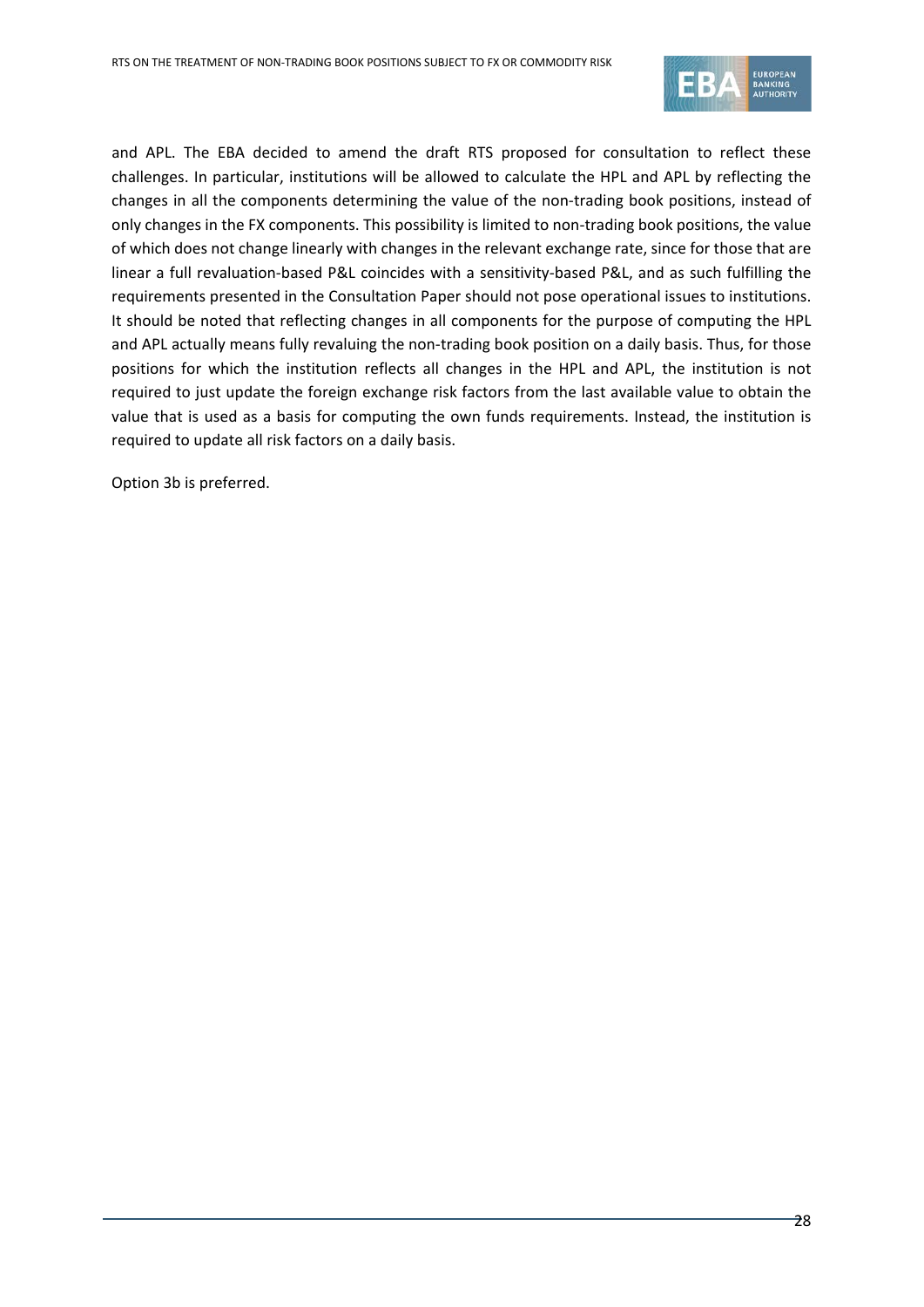

# <span id="page-28-0"></span>4.2 Feedback on the public consultation

The EBA publicly consulted on the draft proposal contained in this paper. The consultation period lasted for [5](#page-28-1) months<sup>5</sup> and ended on 10 June 2020. Seven responses were received, of which five were published on the EBA website as non-confidential.

This section presents a summary of the key points and other comments arising from the consultation, the analysis and discussion triggered by these comments and the actions taken to address them if deemed necessary. In a number of cases, several industry bodies made similar comments, or the same body repeated its comments in its responses to different questions. In such cases, the comments and the EBA's analysis have been included in the section of this paper where the EBA considers them most appropriate.

Changes to the draft RTS have been incorporated as a result of the responses received during the public consultation.

#### **Summary of key issues and the EBA's response**

In the feedback table below, the EBA has summarised the comments received and explains which responses have and have not led to changes and the reasons for this. With the exception of the treatment proposed for the capitalisation of non-monetary items held at historical cost, respondents broadly agreed with the provisions put forward in the draft RTS for consultation.

In detail, respondents agreed that they should be allowed to use the accounting value of non-trading book positions as a basis for computing the own funds requirements for foreign exchange risk and that institutions should not be required to perform a full revaluation of those positions. Some respondents mentioned that it could be excessive to require institutions using the SA to update the foreign exchange component on a daily basis and requested the EBA to amend the draft RTS to reflect this concern. In light of the comments made, and considering that the FRTB sets out that institutions are to calculate and report the own funds requirements for market risk on a monthly basis for those positions capitalised using the SA, the EBA decided to amend the draft RTS to require at least a monthly update of the foreign exchange component related to non-trading book positions. The requirement to update that component daily has, however, been kept for institutions capitalising the foreign exchange risk stemming from banking book positions using the IMA.

All respondents to the Consultation Paper on which these final draft RTS are based were critical of the treatment proposed for the capitalisation of non-monetary items at historical cost. In particular, a clear preference for a Pillar 2 requirement treatment was highlighted. None of the respondents put forward a proposal with respect to the capitalisation of those items under the Pillar 1 requirements that could ensure a harmonised treatment across institutions in the Union and that would fit with the provisions included in the CRR (i.e. the sensitivity-based method). As better detailed in the background section, the EBA does not deem prudent an exclusion of the foreign exchange risk stemming from non-monetary items at historical cost from the Pillar 1 requirements.

1

<span id="page-28-1"></span><sup>5</sup> The usual 3-month consultation period was extended by 2 months due to the COVID-19 outbreak.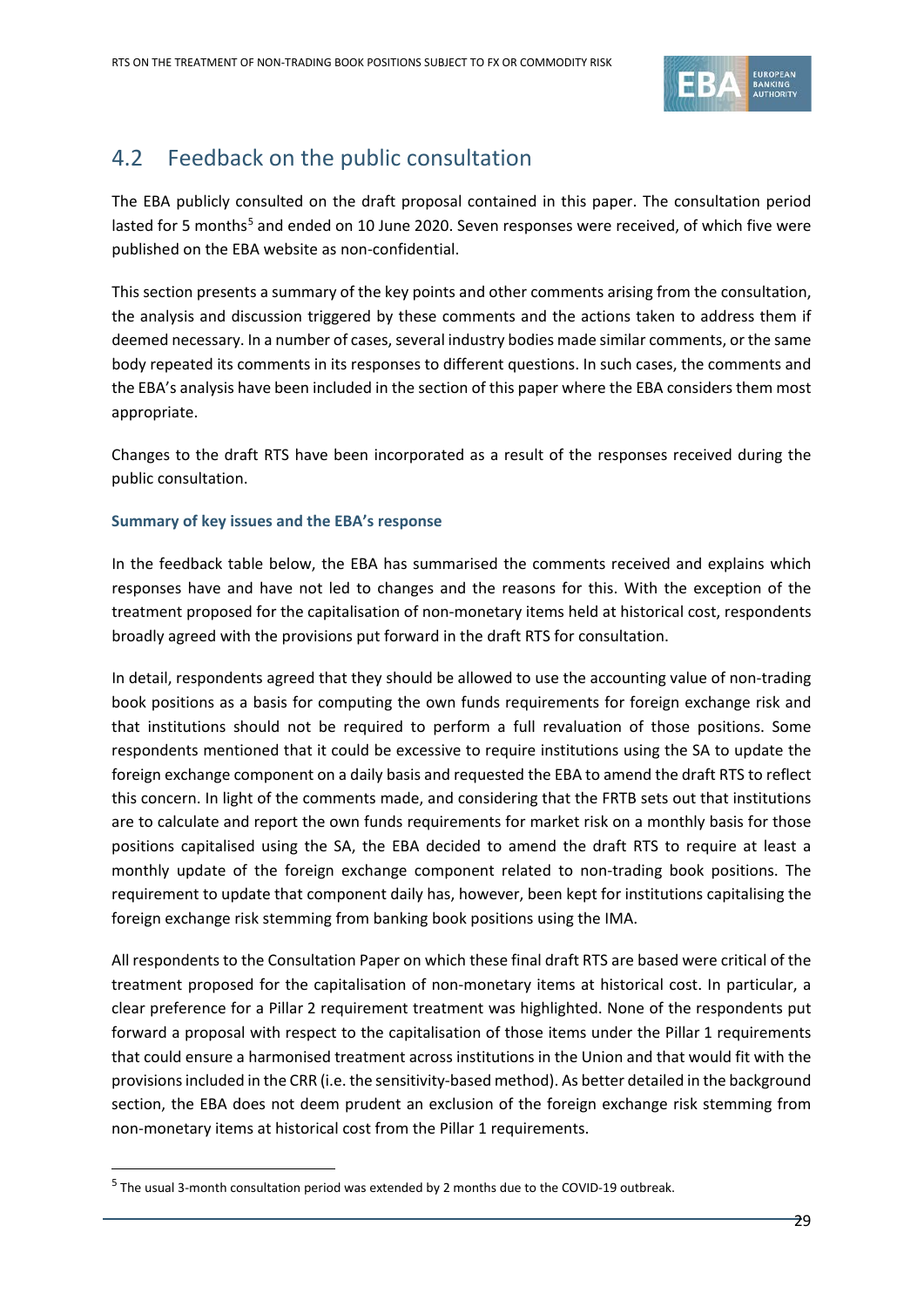

It should be noted that these RTS are relevant in the context of the alternative SA, which is in place only for reporting purposes. The alternative SA, as currently framed in CRR2, does not foresee any treatment for structural FX positions, i.e. CRR2 does not allow banks to exclude any FX position from the calculation of own funds requirements under the alternative SA.

When it comes to the current SA, which is used for capital purposes, the EBA has addressed the concerns from respondents in the guidelines on structural  $FX^6$  $FX^6$ . Specifically, the structural FX guidelines clarify the following points.

- At the solo level, the competent authorities are expected to recognise as structural investments in subsidiaries. Those items are in general kept at historical cost.
- Non-monetary items at historical cost are not subject to the cap imposed by the maximum open position, as defined in those guidelines.

Thus, for capital purposes, investments in subsidiaries are expected to be waived as part of the structural FX provision, and the corresponding FX risk is not to be capitalised as part of the Pillar 1 requirements under that scenario. However, the exclusion is the result of the assessment performed by the competent authority, which is expected, for example, to check that the item is actually structural (e.g. that the institution does not intend to sell the subsidiary in accordance with its business strategy). The EBA deems such supervisory assessment warranted.

Considering that:

1

- (i) the EBA expects CRR3 to finally include the possibility for banks to remove structural positions from the scope of positions subject to FX risk; and
- (ii) the EBA expects that the above-mentioned favourable treatment for investment in the subsidiaries under the structural FX provision will also be kept under the FRTB SA;

the EBA decided to keep the treatment proposed for consultation.

As regards the definitions proposed for HPL and APL, in general, respondents to the Consultation Paper on which these final draft RTS are based accepted them; however, it was also mentioned that for institutions it may be operationally challenging to capture only the changes in the FX components when computing the HPL and APL. On that basis, it was proposed that the operational issue should be addressed by allowing institutions to use a sensitivity-based P&L to obtain the HPL and APL changes in the portfolio's value. Following such feedback, the EBA decided to amend the draft RTS to allow banks to reflect changes in all components determining the value of non-trading book positions when computing the HPL and APL, as long as such non-trading book positions are non-linear with regard to changes in the relevant exchange rate.

<span id="page-29-0"></span><sup>6</sup> [https://eba.europa.eu/regulation-and-policy/market-risk/guidelines-on-the-treatment-of-structural-fx-under-352-2-of](https://eba.europa.eu/regulation-and-policy/market-risk/guidelines-on-the-treatment-of-structural-fx-under-352-2-of-the-crr)[the-crr](https://eba.europa.eu/regulation-and-policy/market-risk/guidelines-on-the-treatment-of-structural-fx-under-352-2-of-the-crr)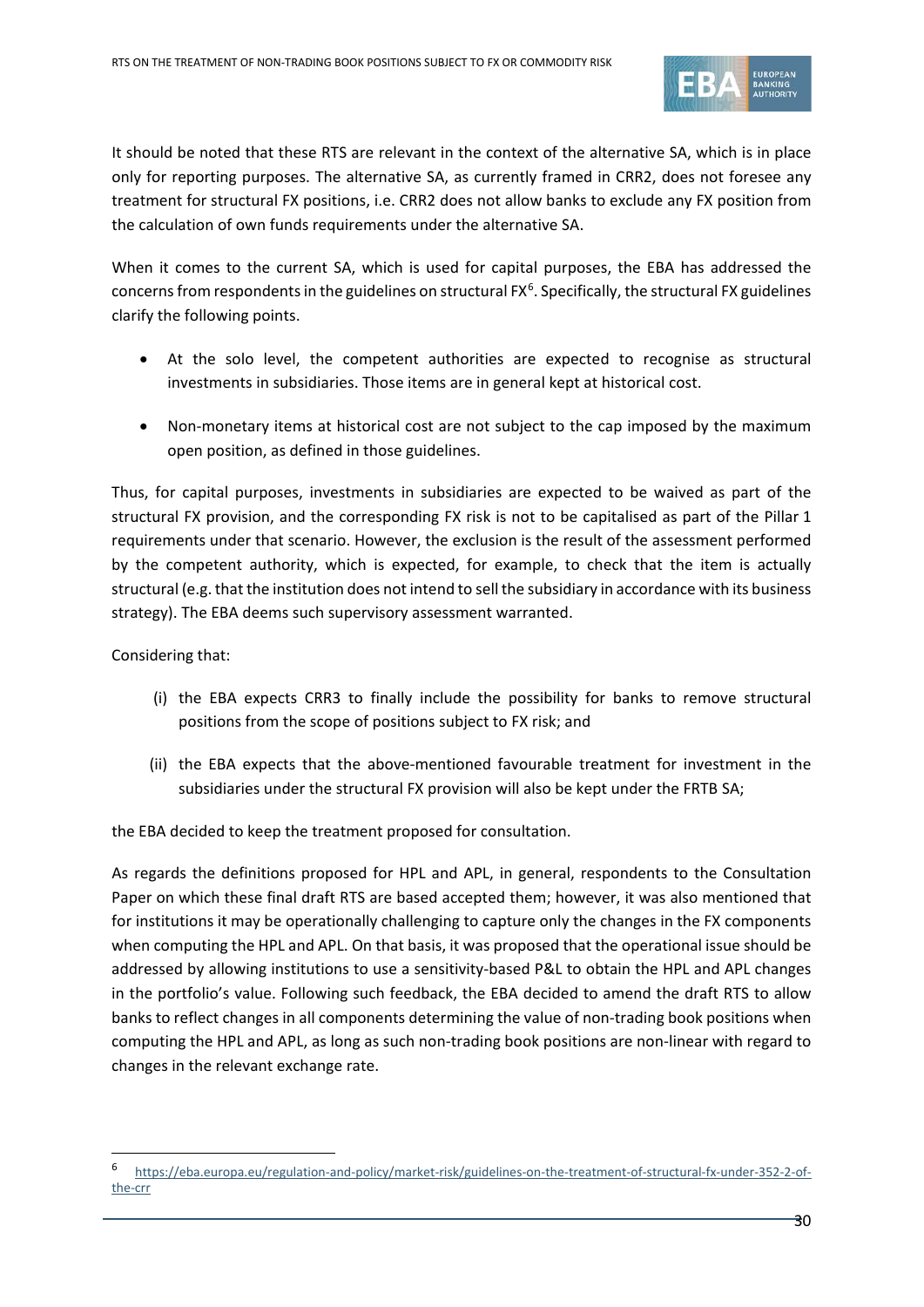

# **Summary of responses to the consultation and the EBA's analysis**

| <b>Comments</b>                                                                             | <b>Summary of responses received</b>                                                                                                                                                                                                                                  | <b>EBA analysis</b>                                                                                                                                                                                                                                                                                                                                           | <b>Amendments to</b><br>the proposals |
|---------------------------------------------------------------------------------------------|-----------------------------------------------------------------------------------------------------------------------------------------------------------------------------------------------------------------------------------------------------------------------|---------------------------------------------------------------------------------------------------------------------------------------------------------------------------------------------------------------------------------------------------------------------------------------------------------------------------------------------------------------|---------------------------------------|
| <b>General comments</b>                                                                     |                                                                                                                                                                                                                                                                       |                                                                                                                                                                                                                                                                                                                                                               |                                       |
| Possibility of using internal<br>models for non-monetary items<br>(NMIs) at historical cost | One respondent agrees with the provision that<br>allows institutions that use the internal model for<br>market risk to capitalise the FX component of NMIs<br>held at historical cost under the internal model.                                                       | EBA acknowledges that institutions with<br>The<br>advanced risk modelling techniques should leverage<br>that expertise; thus, institutions allowed to use<br>internal models for the relevant market risk category<br>should be allowed to use the internal models for the<br>purposes of these RTS. The EBA takes note of the<br>positive feedback received. | No amendments.                        |
| Capitalisation of items that do<br>not affect the P&L under Pillar 1                        | One respondent states that items that do not affect<br>the P&L, such as NMIs held at historical cost, should<br>not be capitalised under Pillar 1.                                                                                                                    | The FBA is of the view that the CRR does not limit the<br>scope of Pillar 1 capital requirements to risks that<br>materialise in the accounting P&L. Further details can<br>be found in the analysis of the responses to<br>Question 4.                                                                                                                       | No amendments.                        |
| Definition of impairment risk<br>stemming from FX                                           | One respondent states that the term 'impairment'<br>should be replaced by 'diminution of value' in the<br>context of the RTS because the former term has<br>broader implications, including in the context of<br>International Financial Reporting Standard (IFRS) 9. | The EBA decided to keep the terminology unchanged,<br>as it does not expect this to be misinterpreted by<br>persons subject to the regulation.                                                                                                                                                                                                                | No amendments.                        |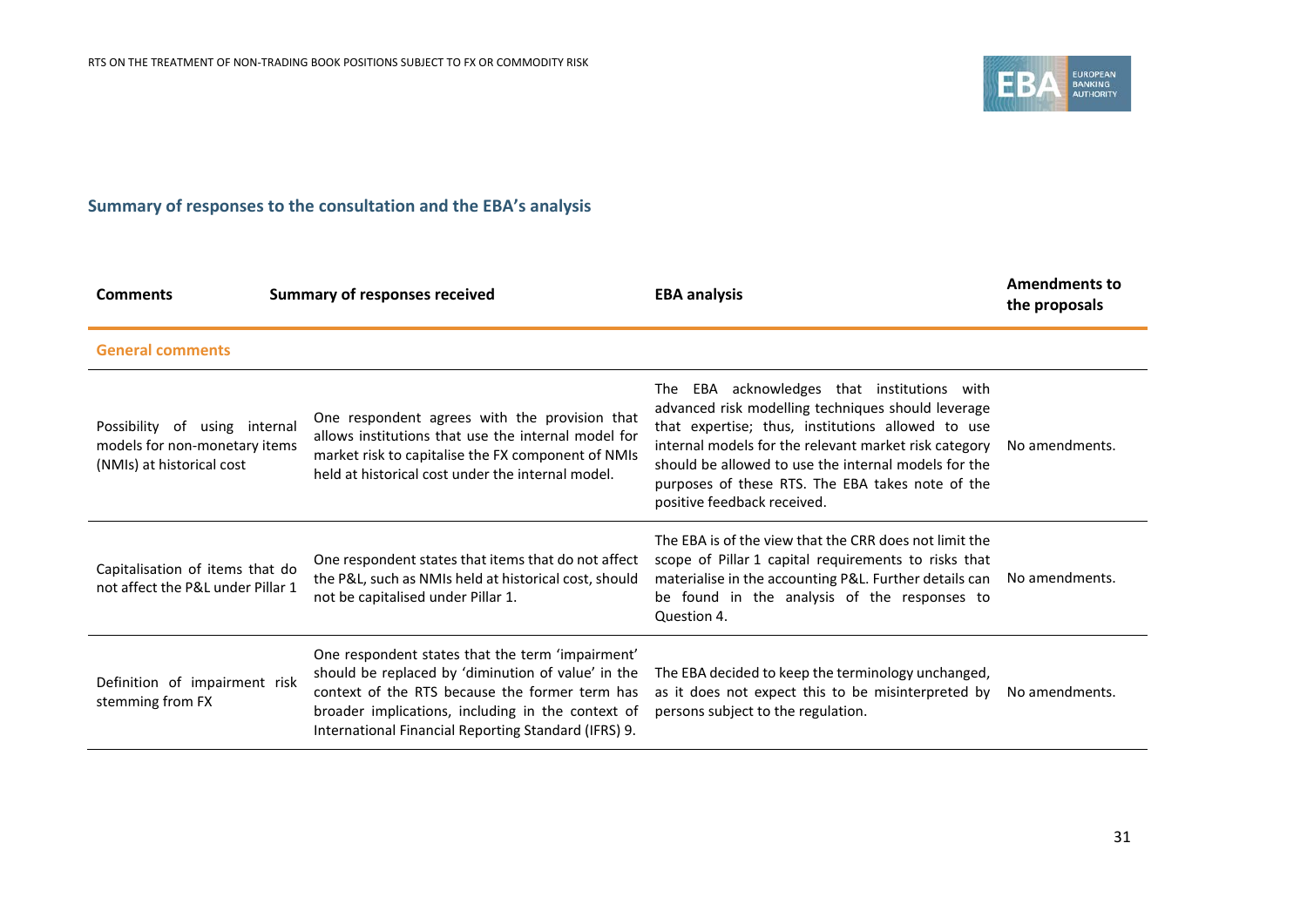

| <b>Comments</b>    | <b>Summary of responses received</b>                                                                                                                                                                                                                         | <b>EBA analysis</b>                                                                                                                                                                                                                                                                                                                                                                                                                                                                                                                                                                              | <b>Amendments to</b><br>the proposals |           |
|--------------------|--------------------------------------------------------------------------------------------------------------------------------------------------------------------------------------------------------------------------------------------------------------|--------------------------------------------------------------------------------------------------------------------------------------------------------------------------------------------------------------------------------------------------------------------------------------------------------------------------------------------------------------------------------------------------------------------------------------------------------------------------------------------------------------------------------------------------------------------------------------------------|---------------------------------------|-----------|
| Definition of NMIs | In order to preserve the level playing field, one<br>respondent asks the EBA to provide clarity over the<br>definition of NMI, which varies across accounting<br>standards and jurisdictions and is subject to<br>different interpretations by institutions. | The EBA decided to amend the draft RTS, avoiding any<br>reference to the term 'non-monetary items at<br>historical cost' subject to the risk of an impairment.<br>Specifically, those items can be equivalently<br>identified as those meeting all the following<br>conditions:<br>items that are not fair valued;<br>items that may be impaired due to FX risk;<br>$\overline{\phantom{a}}$<br>items whose accounting value is not updated<br>at each reporting date to reflect changes in<br>the exchange rate between a foreign<br>currency and the reporting currency of the<br>institution. | Amendments<br>Article 1<br>Article 3. | to<br>and |

#### **Responses to questions in Consultation Paper EBA/CP/2020/01**

**Question 1.** Do you agree with the approach in relation to the use of the accounting value and alternatively the fair value as a basis for computing the own funds requirements for foreignexchange risk, or do you think that institutions should be requested to use e.g. only the accounting value? Please elaborate.

All respondents agree that institutions should be granted the possibility to use accounting values or alternatively fair values.

All respondents believe that the accounting value should be the default measurement, particularly for non-trading book positions, implying that the accounting value stems from the business model and positions that are not in the trading book are not necessarily accounted for at fair value. One respondent states that a strict interpretation of the use of the book value should be avoided to allow banks flexibility concerning their technical

The EBA notes that all respondents agreed with the possibility for banks to use either the accounting value or the fair value for calculating the own funds requirements for FX risk. The EBA decided to leave that option in the final draft RTS. No amendments.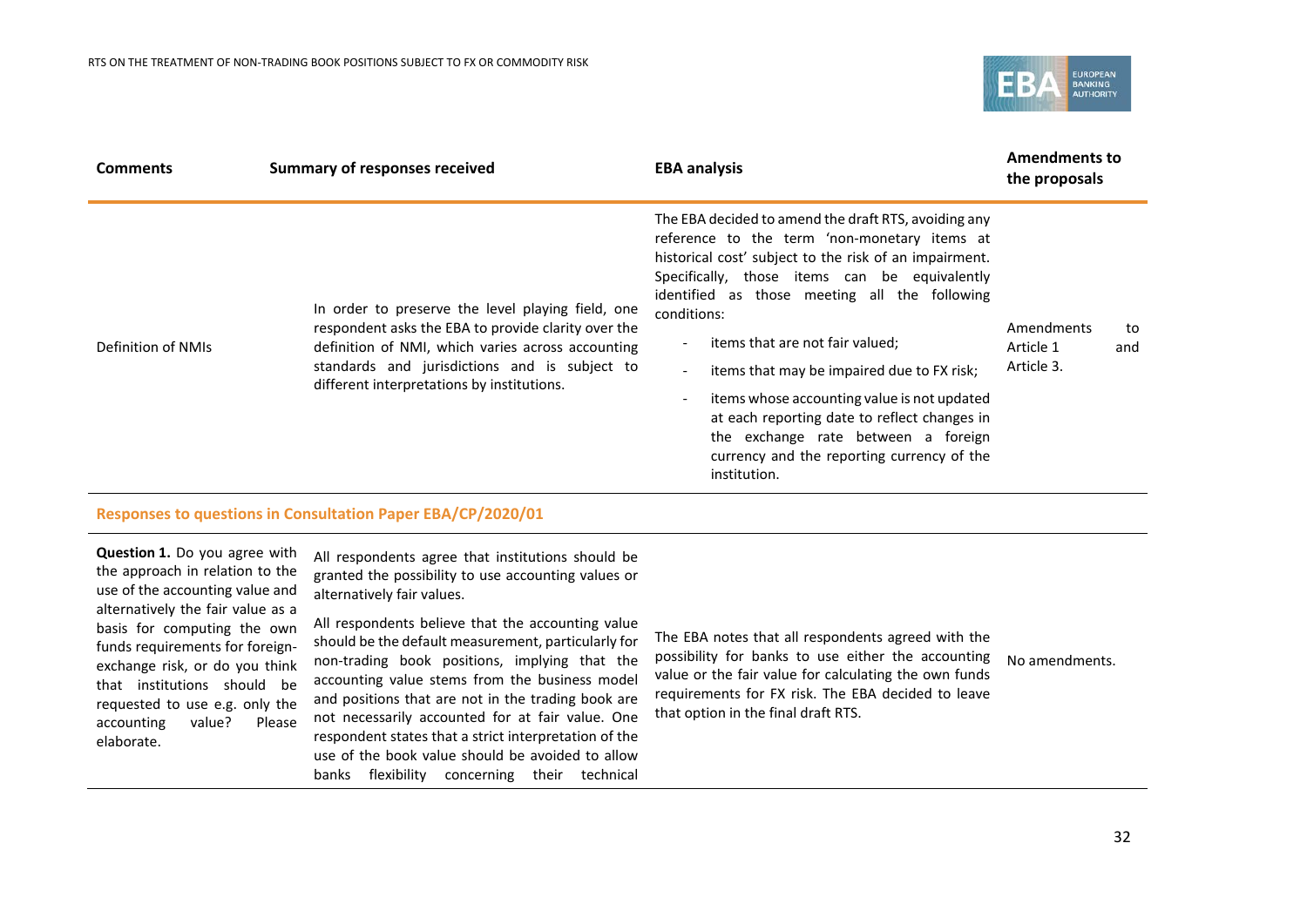

| <b>Comments</b>                                                                                                                                                                                  | <b>Summary of responses received</b>                                                                                                                                                                                                                                                                                                                                                                                                                                                                                                                                                                                                                                                                                                                                                                                                                                                                                                                                                                                                                                                   | <b>EBA analysis</b>                                                                                                                                                                                                                                                                                                                                                                                                                                                                                                                                                                                                                                                                                                                                                                                                                                                                                                                                                              | <b>Amendments to</b><br>the proposals |    |
|--------------------------------------------------------------------------------------------------------------------------------------------------------------------------------------------------|----------------------------------------------------------------------------------------------------------------------------------------------------------------------------------------------------------------------------------------------------------------------------------------------------------------------------------------------------------------------------------------------------------------------------------------------------------------------------------------------------------------------------------------------------------------------------------------------------------------------------------------------------------------------------------------------------------------------------------------------------------------------------------------------------------------------------------------------------------------------------------------------------------------------------------------------------------------------------------------------------------------------------------------------------------------------------------------|----------------------------------------------------------------------------------------------------------------------------------------------------------------------------------------------------------------------------------------------------------------------------------------------------------------------------------------------------------------------------------------------------------------------------------------------------------------------------------------------------------------------------------------------------------------------------------------------------------------------------------------------------------------------------------------------------------------------------------------------------------------------------------------------------------------------------------------------------------------------------------------------------------------------------------------------------------------------------------|---------------------------------------|----|
|                                                                                                                                                                                                  | equipment (i.e. banks should be able to use<br>sufficiently accurate book values).<br>Two respondents highlighted the reference to FRTB<br>MAR11.4, which explicitly states that no FX risk<br>capital requirements should be applied to positions<br>related to the items that are deducted from a bank's<br>capital when calculating its capital base, or to<br>positions of a structural nature as per EBA-CP-2019-<br>11.<br>Some respondents suggest that the regulation gives<br>leeway to institutions to match the risk components<br>hedged under different accounting valuation<br>regimes. For example, when using derivatives to<br>hedge foreign currency-denominated cash flows of<br>an amortised item, by establishing a cash flow<br>hedge relationship, the FX exposure will be<br>completely closed. However, asymmetries in the<br>account value<br>by currency<br>will appear.<br>Furthermore, Article 33 of the CRR indicates that<br>valuations of cash flow hedges are not considered<br>subject to capital requirements when hedging<br>amortised cost items. | The EBA acknowledges the fact that FRTB standards<br>stipulate that positions related to items deducted<br>from an institution's capital are not subject to an FX<br>risk capital requirement. In the context of a call for<br>advice, the EBA recommended including such a<br>specification in the level 1 text. However, the EBA is<br>not mandated to specify in these draft RTS the scope<br>of items attracting the FX charge. Instead, the EBA is<br>mandated to specify how institutions are to compute<br>those requirements according to the scope identified<br>by level 1. Thus, the EBA cannot include such a<br>specification in these draft RTS.<br>With respect to the point raised around Article 33,<br>the EBA agrees with the comments received;<br>however, as mentioned above, the EBA does not have<br>any mandate to clarify the scope of items attracting<br>FX own funds requirements. Thus, the EBA cannot<br>address this comment in these draft RTS. |                                       |    |
| Question 2. Do you agree that<br>should<br>institutions<br>requested to update on a daily<br>basis only the foreign-exchange<br>risk component of banking book<br>instruments? Please elaborate. | Some respondents agree with the proposal. One<br>respondent suggested clarifying that a daily<br>be<br>revaluation of the underlying asset can be updated<br>for parts of transactions faster than other exposures<br>depending on their technical needs.<br>Other respondents<br>argue<br>that the<br>daily<br>computation of own funds for FX risk for most                                                                                                                                                                                                                                                                                                                                                                                                                                                                                                                                                                                                                                                                                                                          | Following the comments made by some respondents<br>to the consultation, and considering that the FRTB<br>sets out that the 'standardised approach must be<br>calculated and reported to the relevant supervisor on<br>a monthly basis', the EBA decided to amend these<br>draft RTS so as to require institutions to update the<br>FX component on at least a monthly basis.                                                                                                                                                                                                                                                                                                                                                                                                                                                                                                                                                                                                     | Amendments<br>Article 1.              | to |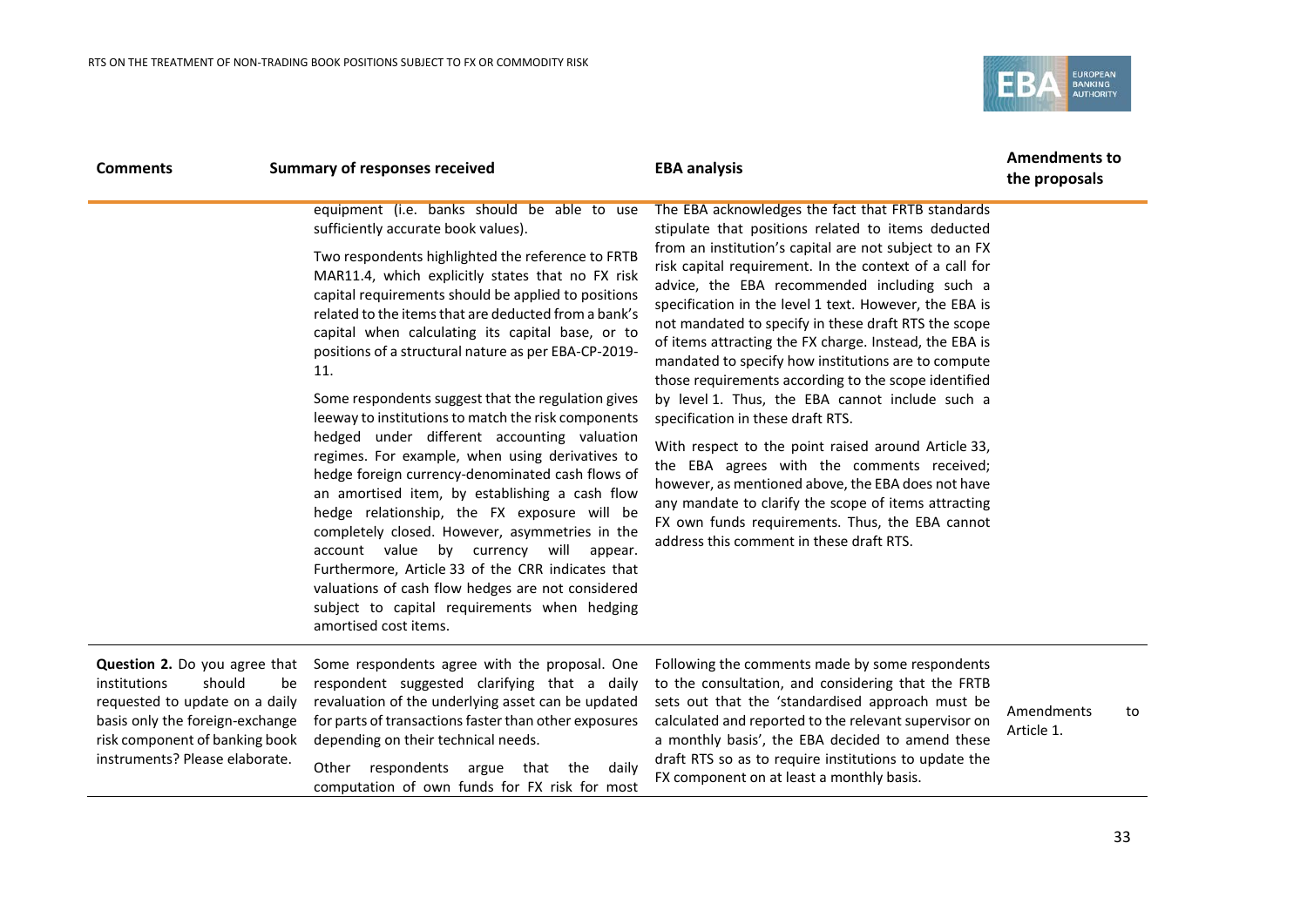

| <b>Comments</b>                                                                                                                                                                                                                                                                                                                                                                                                                                                       | <b>Summary of responses received</b>                                                                                                                                                                                                                                                                                                                                                                                                                                                                                                                                                                                                                                                                                                                                                        | <b>EBA analysis</b>                                                                                                                                                                                                                                      | <b>Amendments to</b><br>the proposals |
|-----------------------------------------------------------------------------------------------------------------------------------------------------------------------------------------------------------------------------------------------------------------------------------------------------------------------------------------------------------------------------------------------------------------------------------------------------------------------|---------------------------------------------------------------------------------------------------------------------------------------------------------------------------------------------------------------------------------------------------------------------------------------------------------------------------------------------------------------------------------------------------------------------------------------------------------------------------------------------------------------------------------------------------------------------------------------------------------------------------------------------------------------------------------------------------------------------------------------------------------------------------------------------|----------------------------------------------------------------------------------------------------------------------------------------------------------------------------------------------------------------------------------------------------------|---------------------------------------|
|                                                                                                                                                                                                                                                                                                                                                                                                                                                                       | banking book positions under the SA by valuing only<br>the FX component might be an excessive<br>requirement and that daily reporting would be<br>inconsistent with the availability of financial<br>statements. They suggest allowing institutions that<br>apply the SA to have the flexibility to compute own<br>funds for FX risk less frequently than daily or to<br>compute them in accordance with applicable<br>accounting reporting. One respondent explicitly<br>added that capital requirements calculation for own<br>funds requirements for the FX risk of instruments in<br>the banking book are required only on a monthly<br>basis and reporting is carried out on a quarterly<br>basis.                                                                                     |                                                                                                                                                                                                                                                          |                                       |
| Question 3. Could you please<br>describe the current risk-<br>management practices that<br>institutions use for managing<br>the foreign exchange<br>stemming from banking book<br>positions, e.g. whether the<br>accounting or the fair value is<br>used as a basis for determining<br>the exposure in a currency, the<br>frequency at which banking<br>book positions are fully<br>revalued, the frequency at<br>which the foreign-exchange<br>component is updated? | Most respondents replied that, in general, the<br>accounting values are used for determination of the<br>exposures of banking book positions. Some<br>respondents added that for traded instruments the<br>fair values are generally updated daily but at least<br>risk<br>monthly, while for non-traded instruments a fair<br>value calculation follows the quarterly IFRS<br>reporting frequency, and that the FX component is<br>updated on a daily basis.<br>Some respondents furthermore replied that<br>monetary assets/liabilities are revaluated daily<br>using fixing rate through P&L and non-monetary<br>assets/liabilities are revaluated at historical cost or<br>at the revaluation date. Additionally, an entity shall<br>assess at the end of each reporting period whether | The EBA takes note of the answers provided by the<br>respondents and deems the framework proposed in<br>the RTS to fit with current practices. Comments on<br>the non-monetary items at historical cost have been<br>addressed in the relevant question. | No amendments.                        |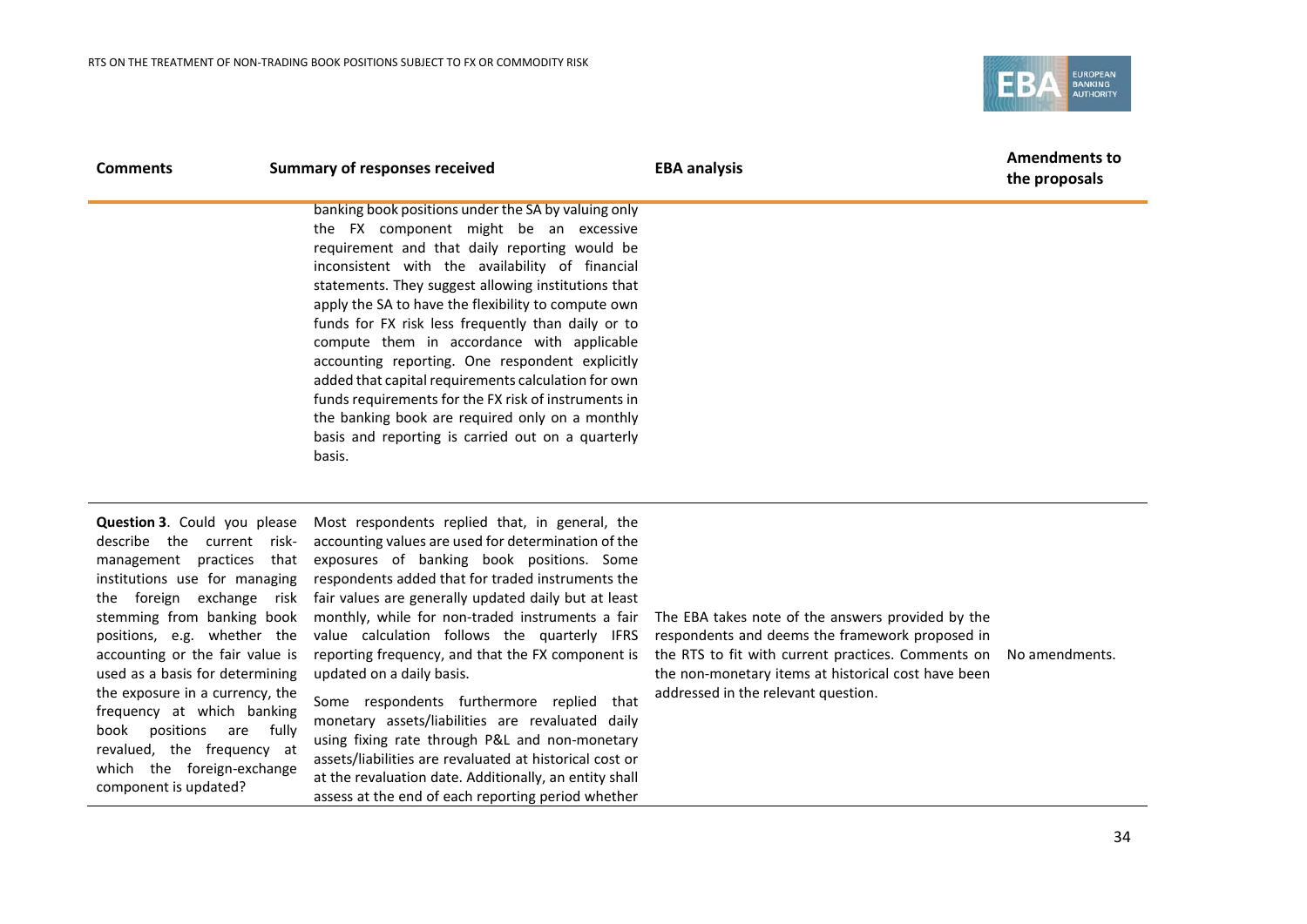

| <b>Comments</b>                                                                                                                                                                                                                                                                                                                                                                                                                                                              | <b>Summary of responses received</b>                                                                                                                                                                                                                                                                                                                                                                                                                                                                                                                                                                                                                                                                                                                                                                                                                                                                                                                                                                                                                                                                 | <b>EBA analysis</b>                                                                                                                                                                                                                                                                                                                                                                                                                                                                                                                                                                                                                                                                                                                                                                                                                                                                                                                                                                                                                   | <b>Amendments to</b><br>the proposals |    |
|------------------------------------------------------------------------------------------------------------------------------------------------------------------------------------------------------------------------------------------------------------------------------------------------------------------------------------------------------------------------------------------------------------------------------------------------------------------------------|------------------------------------------------------------------------------------------------------------------------------------------------------------------------------------------------------------------------------------------------------------------------------------------------------------------------------------------------------------------------------------------------------------------------------------------------------------------------------------------------------------------------------------------------------------------------------------------------------------------------------------------------------------------------------------------------------------------------------------------------------------------------------------------------------------------------------------------------------------------------------------------------------------------------------------------------------------------------------------------------------------------------------------------------------------------------------------------------------|---------------------------------------------------------------------------------------------------------------------------------------------------------------------------------------------------------------------------------------------------------------------------------------------------------------------------------------------------------------------------------------------------------------------------------------------------------------------------------------------------------------------------------------------------------------------------------------------------------------------------------------------------------------------------------------------------------------------------------------------------------------------------------------------------------------------------------------------------------------------------------------------------------------------------------------------------------------------------------------------------------------------------------------|---------------------------------------|----|
|                                                                                                                                                                                                                                                                                                                                                                                                                                                                              | there is any indication that a non-monetary asset<br>may be impaired. If any such indication exists, the<br>entity shall estimate the recoverable amount of the<br>non-monetary asset, which includes the fair value<br>decrease and FX impact.                                                                                                                                                                                                                                                                                                                                                                                                                                                                                                                                                                                                                                                                                                                                                                                                                                                      |                                                                                                                                                                                                                                                                                                                                                                                                                                                                                                                                                                                                                                                                                                                                                                                                                                                                                                                                                                                                                                       |                                       |    |
| Question 4. Do you agree with<br>the proposed methodology for<br>capturing the foreign exchange<br>risk stemming from non-<br>monetary items at historical<br>cost under the standardised<br>approach? Do you have any<br>other proposal for capturing the<br>foreign exchange risk stemming<br>from non-monetary items at<br>historical cost that would be<br>prudentially sound while fitting<br>within<br>the<br>standardised<br>approach framework? Please<br>elaborate. | Several respondents believe that the inclusion of<br>items at historical cost with the proposed linear<br>methodology is conservative (especially for stable<br>currencies, where the probability of impairments is<br>comparatively low). It is mentioned that an<br>impairment for participation in a foreign subsidiary<br>could derive from a general deterioration of the<br>economic conditions of the hosting country that<br>might well be associated with a depreciation of its<br>currency. Disentangling the domestic effects from<br>the FX ones, it is hard to identify cases in which FX<br>depreciation alone eventually leads to an<br>impairment. In fact, impairments depend on many<br>parameters, and the risk of impairments due to FX<br>movements may be remote according to those<br>respondents.<br>Therefore, some respondents recommend allowing<br>the full exclusion of items at historical cost or<br>establishing criteria for reduced risk weights<br>depending on the probability of an FX-induced<br>impairment.<br>One respondent said that the proposed approach | The EBA notes that none of the respondents<br>proposed an alternative methodology in keeping with<br>the sensitivity-based method that would ensure a<br>harmonised capitalisation of those items.<br>On the one hand, the EBA agrees with some of the<br>comments received, but on the other hand it believes<br>that the framework proposed in the draft RTS<br>presents several advantages.<br>It should be noted that these RTS are relevant in the<br>context of the alternative SA, which is in place only for<br>reporting purposes. The alternative SA as currently<br>framed in CRR2 does not foresee any treatment for<br>structural FX positions, i.e. CRR2 does not allow banks<br>to exclude any FX position from the calculation of own<br>funds requirements under the alternative SA.<br>When it comes to the current SA, which is used for<br>capital purposes, the EBA has addressed the concerns<br>from respondents in the guidelines on structural FX.<br>Specifically, the structural FX guidelines clarify the | Amendments<br>Article 1.              | to |
|                                                                                                                                                                                                                                                                                                                                                                                                                                                                              | conceptually overlaps with credit risk capitalisation.                                                                                                                                                                                                                                                                                                                                                                                                                                                                                                                                                                                                                                                                                                                                                                                                                                                                                                                                                                                                                                               | following points.                                                                                                                                                                                                                                                                                                                                                                                                                                                                                                                                                                                                                                                                                                                                                                                                                                                                                                                                                                                                                     |                                       |    |
|                                                                                                                                                                                                                                                                                                                                                                                                                                                                              |                                                                                                                                                                                                                                                                                                                                                                                                                                                                                                                                                                                                                                                                                                                                                                                                                                                                                                                                                                                                                                                                                                      |                                                                                                                                                                                                                                                                                                                                                                                                                                                                                                                                                                                                                                                                                                                                                                                                                                                                                                                                                                                                                                       |                                       | 35 |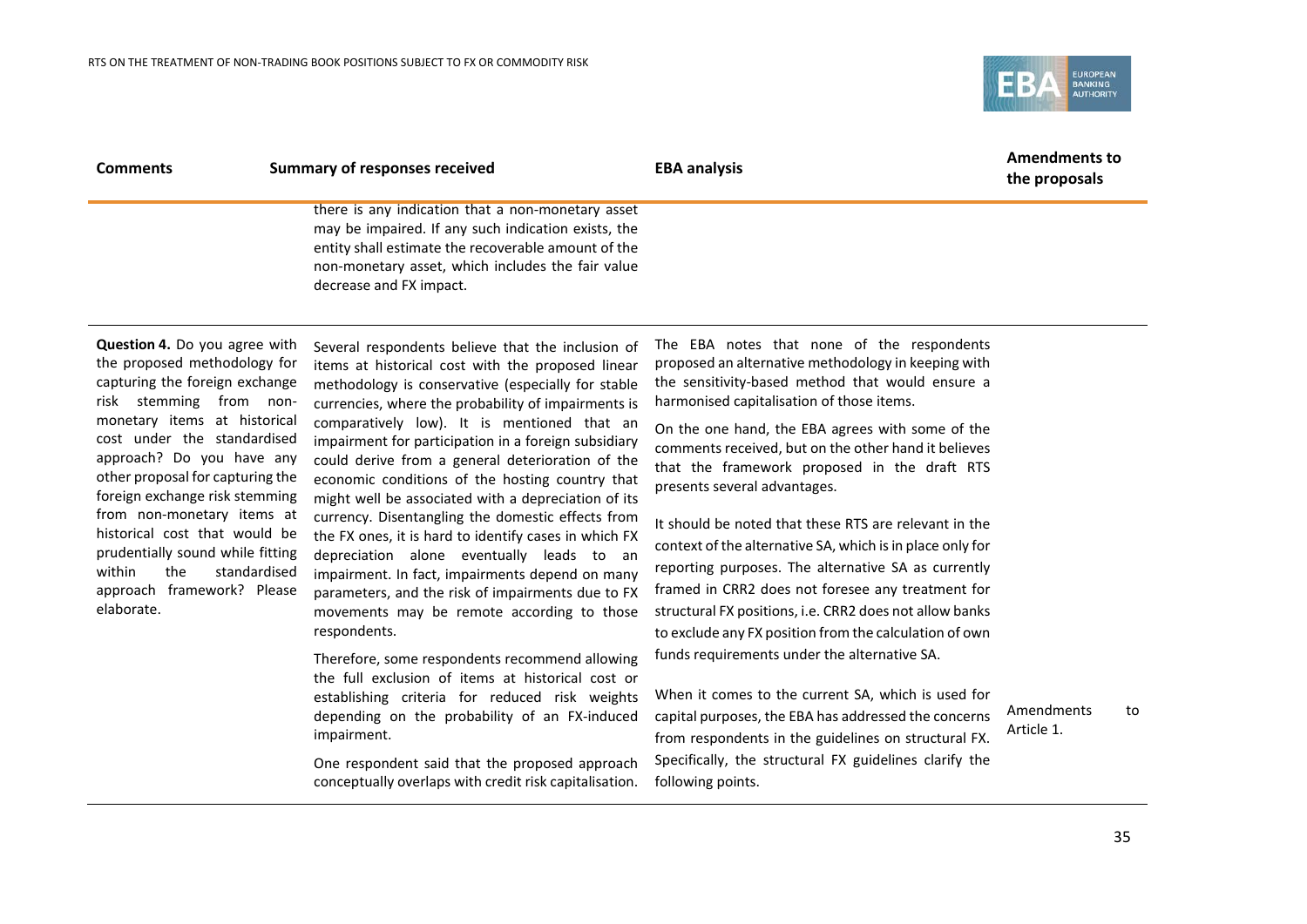

| <b>Comments</b> | <b>Summary of responses received</b>                                                                                                                                                                                                                                                                                                                                                                                                                                                                                                                                                                                                                                                                                                                                                                                                                                                                                                                            | <b>EBA analysis</b>                                                                                                                                                                                                                                                                                                                                                                                                                                                                                                                                                                                                                                                                                                                                       | <b>Amendments to</b><br>the proposals |
|-----------------|-----------------------------------------------------------------------------------------------------------------------------------------------------------------------------------------------------------------------------------------------------------------------------------------------------------------------------------------------------------------------------------------------------------------------------------------------------------------------------------------------------------------------------------------------------------------------------------------------------------------------------------------------------------------------------------------------------------------------------------------------------------------------------------------------------------------------------------------------------------------------------------------------------------------------------------------------------------------|-----------------------------------------------------------------------------------------------------------------------------------------------------------------------------------------------------------------------------------------------------------------------------------------------------------------------------------------------------------------------------------------------------------------------------------------------------------------------------------------------------------------------------------------------------------------------------------------------------------------------------------------------------------------------------------------------------------------------------------------------------------|---------------------------------------|
|                 | Some respondents mentioned that efficient hedges<br>for risk-weighted assets generated from historical<br>cost items are difficult to perform (without<br>introducing open FX positions), as these positions<br>do not automatically revalue with FX movements.                                                                                                                                                                                                                                                                                                                                                                                                                                                                                                                                                                                                                                                                                                 | At the solo level, the competent authorities<br>are expected to recognise as structural<br>investments in subsidiaries. Those items are,<br>in general, kept at historical cost.                                                                                                                                                                                                                                                                                                                                                                                                                                                                                                                                                                          |                                       |
|                 | Some respondents mentioned that the inclusion of<br>items at historical cost is directly connected to the<br>EBA guidelines on the treatment of structural FX<br>under Article 352(2) of the CRR. According to these<br>respondents, regulatory approval for exclusion of<br>such items generates an overly complex, resource-<br>intensive and time-consuming process.                                                                                                                                                                                                                                                                                                                                                                                                                                                                                                                                                                                         | Non-monetary items at historical cost are<br>not subject to the cap imposed on the<br>maximum open position as defined in those<br>guidelines.                                                                                                                                                                                                                                                                                                                                                                                                                                                                                                                                                                                                            |                                       |
|                 | Some respondents said that they see a possible<br>overlap between inclusion of subsidiaries at<br>historical cost and the systemic risk buffer and O-SII<br>buffer that would lead to double coverage of the<br>same risks. One respondent said that there is a<br>possible overlap between Pillar 2 add-ons.<br>One respondent said that the term 'diminution of<br>value' is more appropriate in the context of FX risk<br>than the term 'impairment', as the latter has further<br>connotations, including provisioning under IFRS 9.<br>Furthermore, some respondents said that the<br>regulatory framework set out by the CRR does not<br>provide a clear definition of non-monetary items<br>and refers to accounting standards as a general<br>description. This could be misleading, as there are<br>deviations across the accounting standards,<br>jurisdictions and legal entity structures, and<br>different interpretations among banks. Therefore, | Thus, for capital purposes, investments in the<br>subsidiaries are expected to be waived as part of the<br>structural FX provision, and the corresponding FX risk<br>to not be capitalised as part of the Pillar 1<br>requirements under that scenario. However, the<br>exclusion is the result of the assessment performed<br>by the competent authority, which is expected to<br>check, for example, that the item is actually structural<br>(e.g. that the institution does not intend to sell the<br>subsidiary in accordance with its business strategy).<br>The EBA deems such supervisory assessment<br>warranted.<br>Considering that:<br>(i) the EBA expects CRR3 to finally include the<br>possibility for banks to remove structural positions |                                       |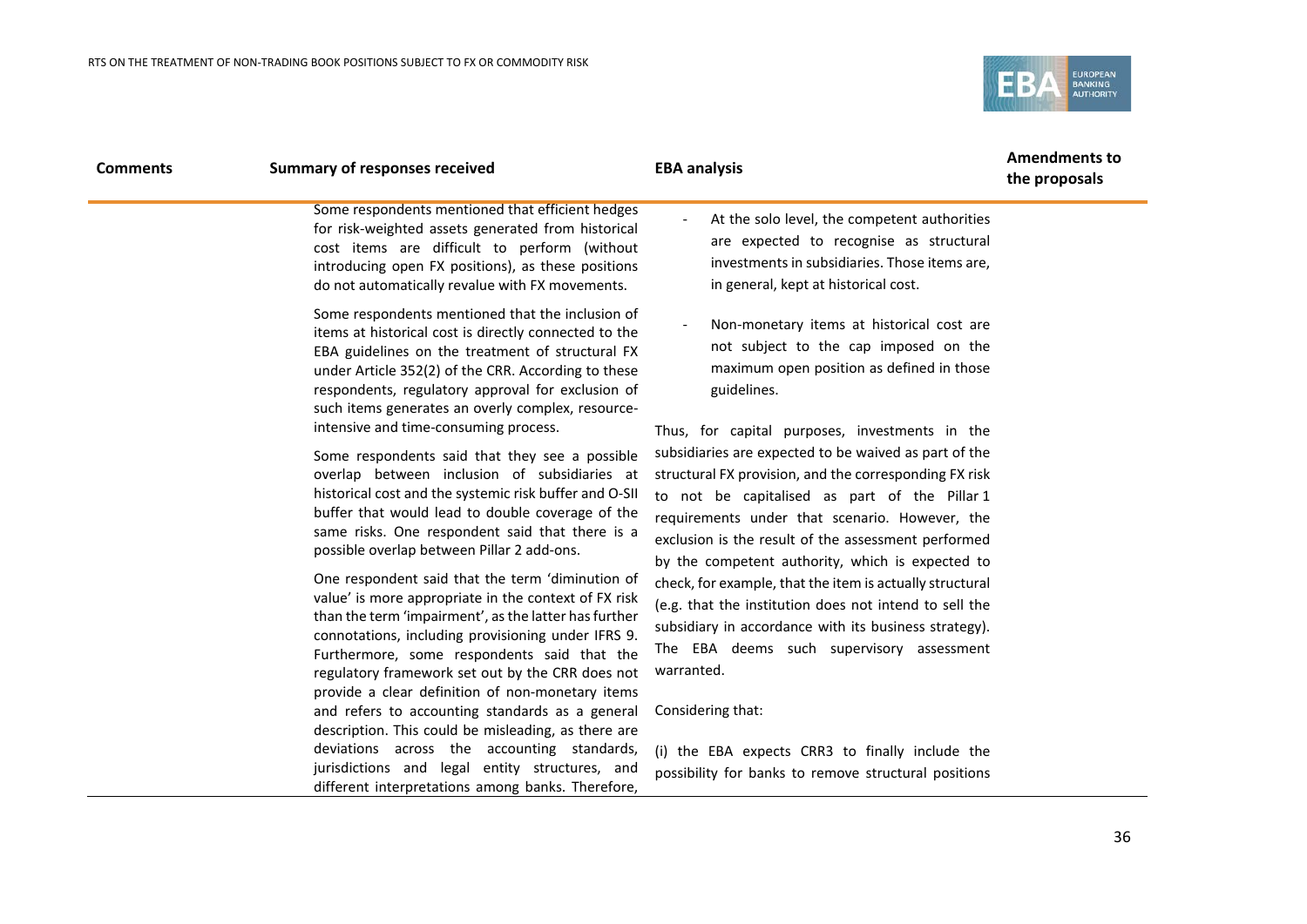

| <b>Comments</b>                                                                                                                | <b>Summary of responses received</b>                                                                                                                                                                                                                                                                                                                                                                                                                                                                                                                                                                                                                                                                                                                                                                                                                                                                                                                                                                 | <b>EBA analysis</b>                                                                                                                                                                                                                                                                                                                                                                                                                                                                          | <b>Amendments to</b><br>the proposals |
|--------------------------------------------------------------------------------------------------------------------------------|------------------------------------------------------------------------------------------------------------------------------------------------------------------------------------------------------------------------------------------------------------------------------------------------------------------------------------------------------------------------------------------------------------------------------------------------------------------------------------------------------------------------------------------------------------------------------------------------------------------------------------------------------------------------------------------------------------------------------------------------------------------------------------------------------------------------------------------------------------------------------------------------------------------------------------------------------------------------------------------------------|----------------------------------------------------------------------------------------------------------------------------------------------------------------------------------------------------------------------------------------------------------------------------------------------------------------------------------------------------------------------------------------------------------------------------------------------------------------------------------------------|---------------------------------------|
|                                                                                                                                | the EBA should provide a better definition of non-<br>monetary items or should define non-monetary<br>items for prudential purposes.                                                                                                                                                                                                                                                                                                                                                                                                                                                                                                                                                                                                                                                                                                                                                                                                                                                                 | from the scope of positions subject to foreign<br>exchange risk; and                                                                                                                                                                                                                                                                                                                                                                                                                         |                                       |
|                                                                                                                                | Some respondents said that the assignment of the<br>currency in question is not in line with Article 24 of<br>the CRR, which requires the valuation of assets and<br>liabilities to be effected in accordance with the<br>applicable accounting framework. For example,<br>according to the IFRS, items at historical cost are<br>denominated in the functional currency of the<br>entity in which they are accounted for. Accordingly,<br>based on the level 1 text, those items do not affect<br>the net open position.<br>Some respondents said that neither in the CRR nor<br>in the Basel framework is there an example of a<br>Pillar 1 capital charge that would not have an<br>impact on the P&L statement. Given that the<br>impacts of FX rates on investments in subsidiaries<br>do not affect the P&L statement (both at the<br>consolidated level and at the individual level), they<br>therefore disagree with the proposed methodology.<br>In order to align the SA and the IMA, some | (ii) the EBA expects that the above-mentioned<br>favourable treatment for investment in the<br>subsidiaries under the structural FX provision will also<br>be kept under the FRTB SA;<br>the EBA decided to keep the treatment proposed for<br>consultation. The EBA slightly amended the proposed<br>treatment for the identification of the currency of<br>denomination associated with non-monetary items<br>that are held at historical cost to ensure a correct<br>currency assignment. |                                       |
|                                                                                                                                | respondents suggest allowing individual modelling<br>as an alternative for SA banks.                                                                                                                                                                                                                                                                                                                                                                                                                                                                                                                                                                                                                                                                                                                                                                                                                                                                                                                 |                                                                                                                                                                                                                                                                                                                                                                                                                                                                                              |                                       |
| Question 5.<br>How<br>are you<br>currently treating, from a<br>perspective, non-<br>prudential<br>monetary items at historical | Some respondents said that items at historical cost<br>are currently not included in Pillar 1 capital                                                                                                                                                                                                                                                                                                                                                                                                                                                                                                                                                                                                                                                                                                                                                                                                                                                                                                | The EBA believes that, from a prudential perspective,<br>it is important that the FX risk of non-monetary items<br>at historical cost is captured under the Pillar 1<br>requirements. The EBA kept the treatment presented                                                                                                                                                                                                                                                                   | No amendments.                        |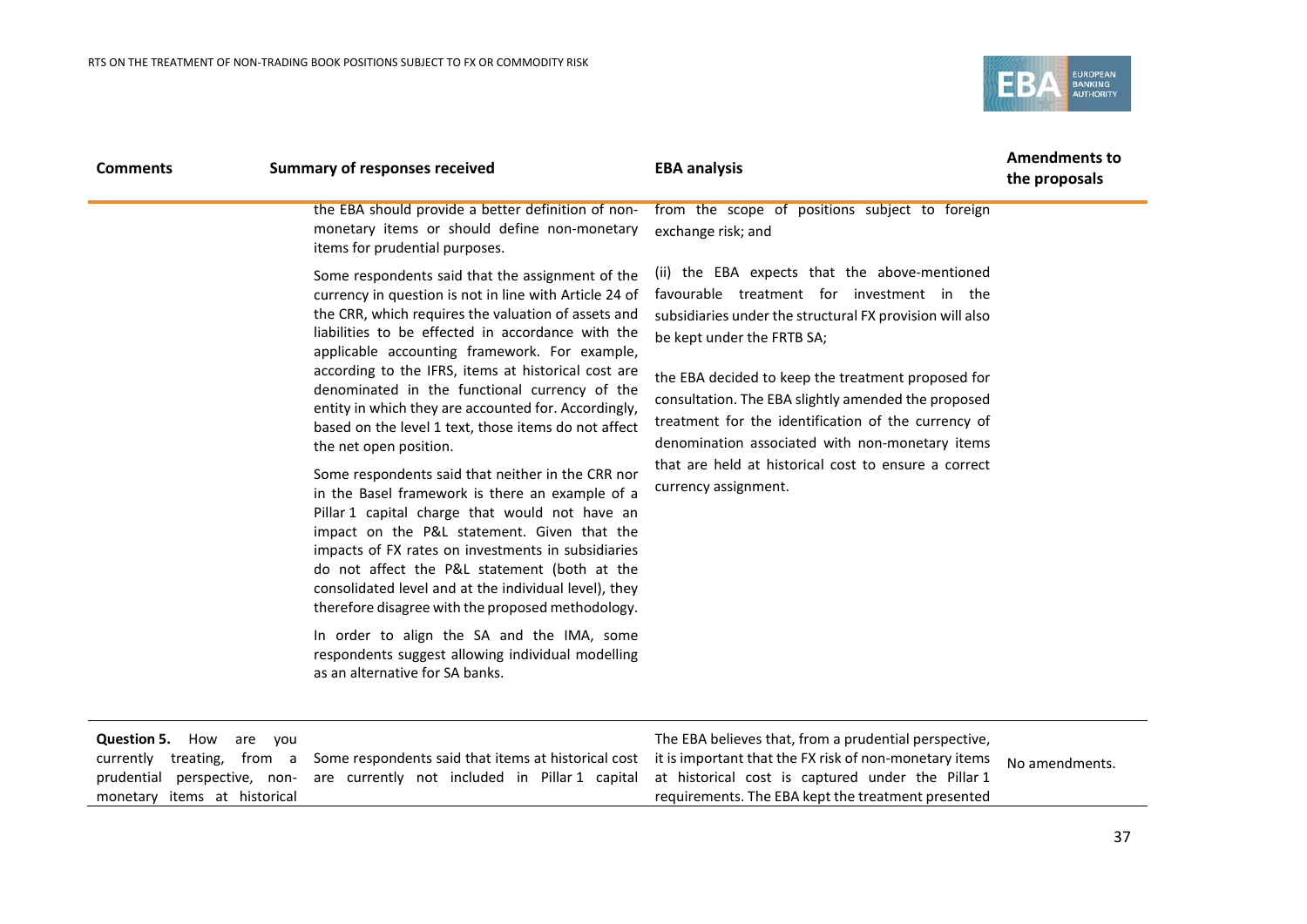

| <b>Comments</b>                                                                                                                                                                                                                                                                                                                                    | <b>Summary of responses received</b>                                                                                                                                                                                                                                                                                                                                                                                                                                                                                                                                                                                                                                                              | <b>EBA analysis</b>                                                                                                                                                                                                                                                                                                                                                                                                                                                           | <b>Amendments to</b><br>the proposals |
|----------------------------------------------------------------------------------------------------------------------------------------------------------------------------------------------------------------------------------------------------------------------------------------------------------------------------------------------------|---------------------------------------------------------------------------------------------------------------------------------------------------------------------------------------------------------------------------------------------------------------------------------------------------------------------------------------------------------------------------------------------------------------------------------------------------------------------------------------------------------------------------------------------------------------------------------------------------------------------------------------------------------------------------------------------------|-------------------------------------------------------------------------------------------------------------------------------------------------------------------------------------------------------------------------------------------------------------------------------------------------------------------------------------------------------------------------------------------------------------------------------------------------------------------------------|---------------------------------------|
| cost that may be subject to an<br>impairment due to a sharp<br>in the<br>foreign<br>movement<br>exchange<br>rate?<br>which<br>In<br>are those<br>items<br>currency<br>treated from an accounting<br>perspective?                                                                                                                                   | requirements. These items are included in the<br>Pillar 2 framework (e.g. via stress tests).                                                                                                                                                                                                                                                                                                                                                                                                                                                                                                                                                                                                      | for consultation around the capitalisation of NMI at<br>historical cost under the SA.                                                                                                                                                                                                                                                                                                                                                                                         |                                       |
| Question 6. Could you please<br>provide an estimate of the<br>materiality of non-monetary<br>items that are held at historical<br>cost for your institution (e.g.<br>size of the non-monetary items<br>at historical cost with respect to<br>the institution's balance sheet)?<br>Please elaborate.                                                | Some respondents mentioned that participation in<br>subsidiaries held at historical cost is material from a<br>solo perspective. From a consolidated perspective,<br>items in FX held at historical cost are not material.                                                                                                                                                                                                                                                                                                                                                                                                                                                                        | The EBA acknowledges that participation in<br>subsidiaries held at historical cost is material from a<br>solo perspective and that non-monetary items at<br>historical cost are material from that perspective<br>only, i.e. they are not material at the consolidated<br>level.                                                                                                                                                                                              | No amendments.                        |
| <b>Question 7.</b> Do you think there<br>are any exceptional cases where<br>institutions are not able to meet<br>the requirement to daily fair<br>value commodity positions?<br>Would these exceptional cases<br>occur only for commodity<br>positions held in the banking<br>book or also for commodity<br>positions held in the trading<br>book? | One respondent assumed that the daily fair valuing<br>of commodity positions would provide smaller<br>banks with challenges and high costs (e.g. through<br>higher fees for the supply of daily market data).<br>Two respondents replied that it is possible for<br>institutions to take ownership of commodities in<br>the banking book in which no daily prices are<br>available. This could be, for example, as a result of a<br>restructuring or the taking of a commodity that had<br>previously been provided as collateral and for which<br>no liquid markets exist. On such assets, valuation<br>والبارات والمتواط والمستوين ومراقيته ومرارا وعلامته والمتلازم والمتابع والمالية والمالية | To ensure consistency with the changes made<br>following the feedback on the Consultation Paper on<br>the treatment of positions attracting FX risk, the EBA<br>decided to amend the draft RTS to allow a monthly<br>fair valuation of commodity positions for institutions<br>using the SA. Along the same lines, the requirement<br>for a daily revaluation has been kept for institutions<br>using the IMA for capitalising the commodity risk in<br>the non-trading book. | Amendments<br>to<br>Article 2.        |

methodologies for capital requirements should be no different to the valuation requirements for

38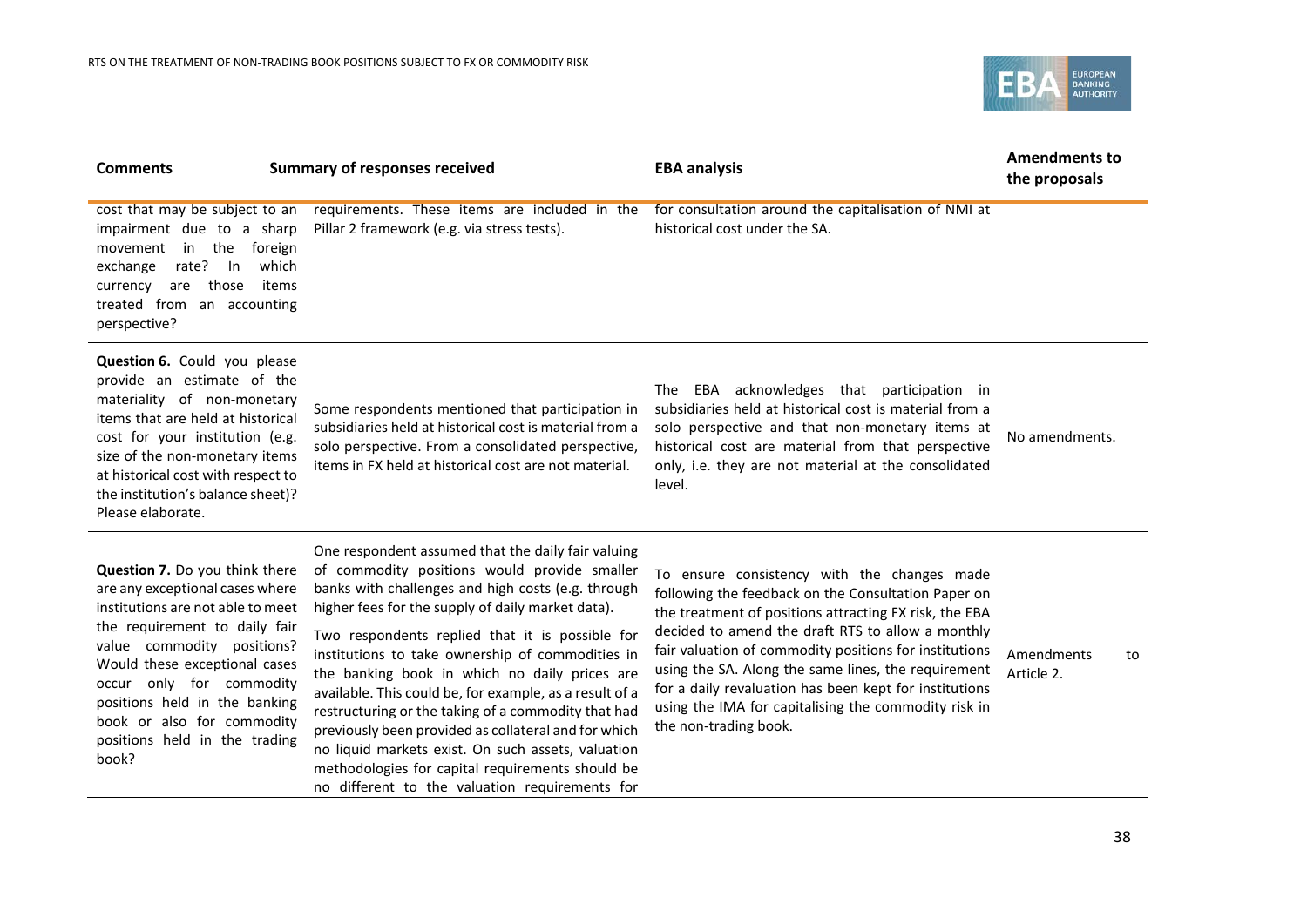Please elaborate.



| <b>Comments</b>                                                                                                                                                                                                                                                                                                                                                                                                                                 | <b>Summary of responses received</b>                                                                                                                                                                                                                                                                                                                                                                                                                                                                                                                         | <b>EBA analysis</b>                                                                                                                                                                                                                                                                                                                                                                                                                            | <b>Amendments to</b><br>the proposals |
|-------------------------------------------------------------------------------------------------------------------------------------------------------------------------------------------------------------------------------------------------------------------------------------------------------------------------------------------------------------------------------------------------------------------------------------------------|--------------------------------------------------------------------------------------------------------------------------------------------------------------------------------------------------------------------------------------------------------------------------------------------------------------------------------------------------------------------------------------------------------------------------------------------------------------------------------------------------------------------------------------------------------------|------------------------------------------------------------------------------------------------------------------------------------------------------------------------------------------------------------------------------------------------------------------------------------------------------------------------------------------------------------------------------------------------------------------------------------------------|---------------------------------------|
|                                                                                                                                                                                                                                                                                                                                                                                                                                                 | accounting purposes. They do not see the same<br>issues arising in the trading book.                                                                                                                                                                                                                                                                                                                                                                                                                                                                         |                                                                                                                                                                                                                                                                                                                                                                                                                                                |                                       |
| Question 8. Do you agree that,<br>with respect to the valuation of<br>foreign<br>exchange<br>and<br>commodity positions held in the<br>banking book, the provisions<br>applicable in the context of the<br>alternative<br>standardised<br>(Article 1,<br>approach<br>paragraphs 1 and 2) should also<br>apply in the context of the<br>alternative<br>model<br>internal<br>(Article 3,<br>approach<br>paragraphs 1 and 2)? Please<br>elaborate. | Some respondents agree with the proposal.<br>Other respondents believe that banks should be<br>allowed to use internal models for calculation if<br>they have sufficient data to do so. This is because of<br>the general principle that the measurement<br>approach used to quantify a risk should not affect<br>the scope of the relevant positions subject to that<br>risk. In particular, all the considerations expressed<br>before on the relevance of at-cost items in the<br>context of FX-related market risk are also applicable<br>under the IMA. | The EBA decided to keep the same overarching<br>framework in the SA and in the IMA with respect to<br>the valuation of non-trading book positions subject to<br>foreign exchangeFX or commodity risk. However, as<br>already mentioned, institutions using the SA are<br>required, under the final draft RTS, to update the<br>foreign exchange and commodity components only<br>on a monthly basis.                                           | Amendments<br>to<br>Articles 1 and 2. |
| Question 9. Do you agree with<br>provision<br>the<br>requiring<br>institutions to model the risk<br>that non-monetary items at<br>historical cost are impaired due<br>to changes in the relevant<br>exchange rate or do you think<br>that the RTS should be more<br>prescribing in this respect?<br>Dlassa alahawata                                                                                                                            | Most respondents agree with the provision<br>requiring institutions to model the risk that NMIs<br>held at historical cost are impaired due to changes<br>in the relevant exchange rate. One respondent,<br>while agreeing with the general principle, states<br>that IMA institutions should be allowed flexibility in<br>modelling the impairment risk stemming from FX,<br>without further guidance.<br>Some respondents do not agree with the provision                                                                                                  | The EBA agrees that there is no need to provide<br>further guidance on the modelling of the risk that<br>NMIs at historical cost are impaired due to changes in<br>the relevant exchange rate. The EBA considers this<br>risk to be part of the market risk framework, to be<br>capitalised under Pillar 1. Nevertheless, the EBA<br>expectation is that most positions stemming from<br>NMIs held at historical cost will be waived according | No amendments.                        |

because the modelling of impairment risk as a to the guidelines on the treatment of structural FX

positions.

consequence of FX risk is very unlikely and artificial. In their view, the FX component is not material and is very unlikely to trigger the impairment of NMIs at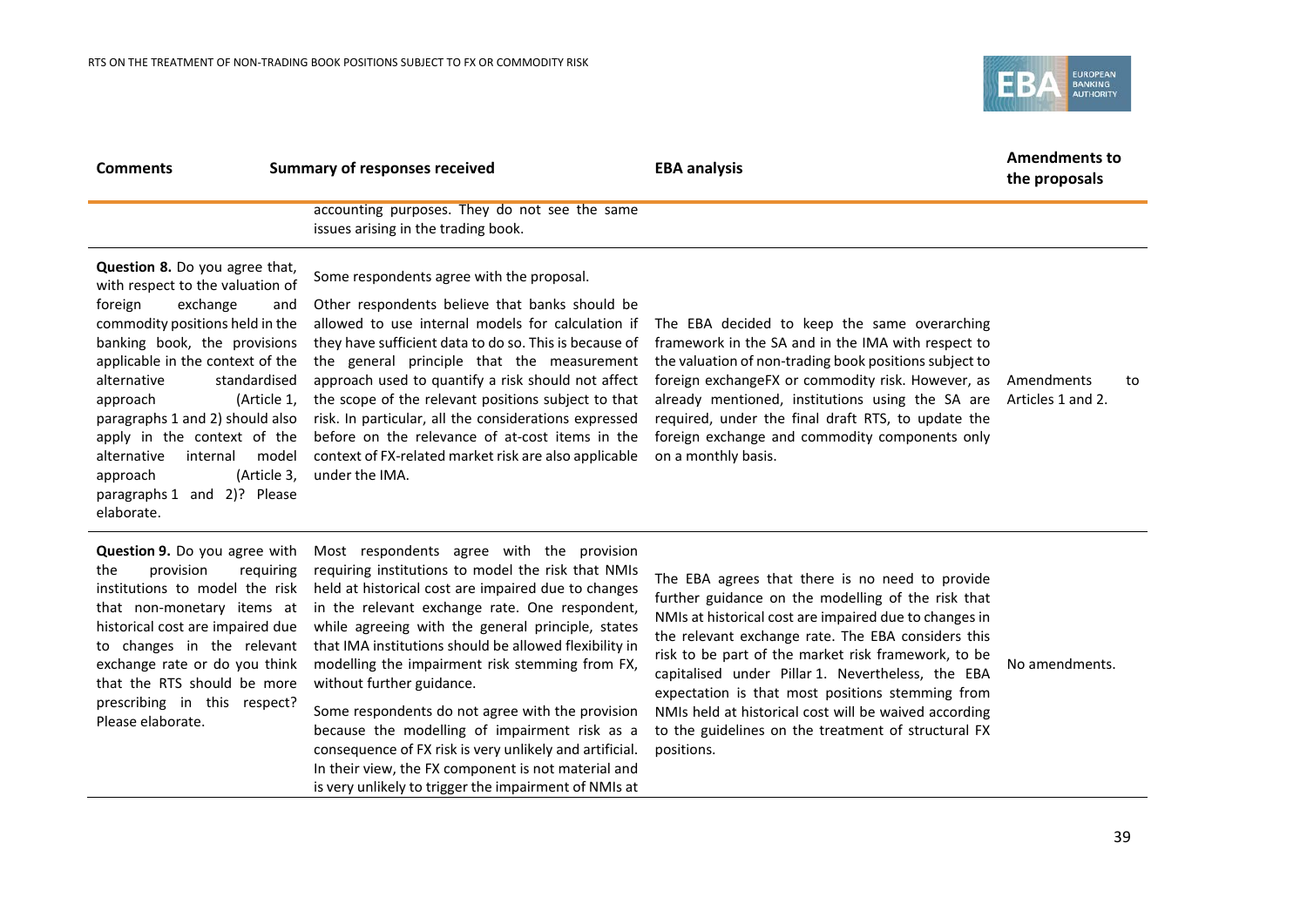

| <b>Comments</b>                                                                                                                                                                                                                                                                                  | <b>Summary of responses received</b>                                                                                                                                                                                                                                                                                                                                                                                                                                                                                                                                                                                                                                                | <b>EBA analysis</b>                                                                                                                                                                                                                                                                                                          | <b>Amendments to</b><br>the proposals |
|--------------------------------------------------------------------------------------------------------------------------------------------------------------------------------------------------------------------------------------------------------------------------------------------------|-------------------------------------------------------------------------------------------------------------------------------------------------------------------------------------------------------------------------------------------------------------------------------------------------------------------------------------------------------------------------------------------------------------------------------------------------------------------------------------------------------------------------------------------------------------------------------------------------------------------------------------------------------------------------------------|------------------------------------------------------------------------------------------------------------------------------------------------------------------------------------------------------------------------------------------------------------------------------------------------------------------------------|---------------------------------------|
|                                                                                                                                                                                                                                                                                                  | historical cost. The impairment is more likely to be<br>triggered by the credit risk component; thus, there<br>is a possible overlapping between the two<br>components (FX and credit risk). Furthermore, even<br>in the unlikely event that the FX component<br>triggered an impairment, the respondents believe<br>that it should be capitalised under the credit risk<br>framework. One respondent proposes capturing<br>the impairment risk due to FX risk in Pillar 2.                                                                                                                                                                                                         |                                                                                                                                                                                                                                                                                                                              |                                       |
| <b>Question 10.</b> How institutions<br>would capture the risk of an<br>impairment in their<br>risk-<br>measurement model?<br>definition<br>Would<br>the<br>0f<br>impairment used in the internal<br>model be identical to the one<br>proposed in the accounting<br>standards? Please elaborate. | For some respondents, there is not an available<br>methodology for modelling the impairment risk in<br>the internal model. In their view, the starting point<br>should be the accounting value, to which the<br>techniques available for the quantification of tail<br>risk apply.<br>One respondent maintains that the FX risk is not fit<br>for impairment purposes since it is just a minor<br>component of the possible elements that may<br>trigger an impairment, and hardly its cause.<br>Nevertheless, in case the provision is left<br>unchanged, the respondent states that the starting<br>point should be the definition of impairment used<br>in accounting standards. | The EBA takes note of the answers provided by the<br>respondents and encourages the industry to develop<br>adequate modelling techniques.                                                                                                                                                                                    | No amendments.                        |
| Question 11. Do you think that<br>the requirement to capture the<br>impairment risk in the risk-<br>model<br>for<br>measurement<br>institutions using the internal<br>model approach is less or more                                                                                             | Two respondents agree that the requirement<br>proposed to capture the impairment risk in the risk-<br>measurement model for institutions using the IMA<br>is less conservative, although more complex,<br>compared with the one envisaged for institutions<br>using the SA.                                                                                                                                                                                                                                                                                                                                                                                                         | The EBA takes note of the answers provided by the<br>respondents and confirms that the use of the IMA for<br>modelling the risk that NMIs at historical cost are<br>impaired due to changes in the relevant exchange<br>rate is available only for institutions authorised to use<br>the IMA for the relevant risk category. | No amendments.                        |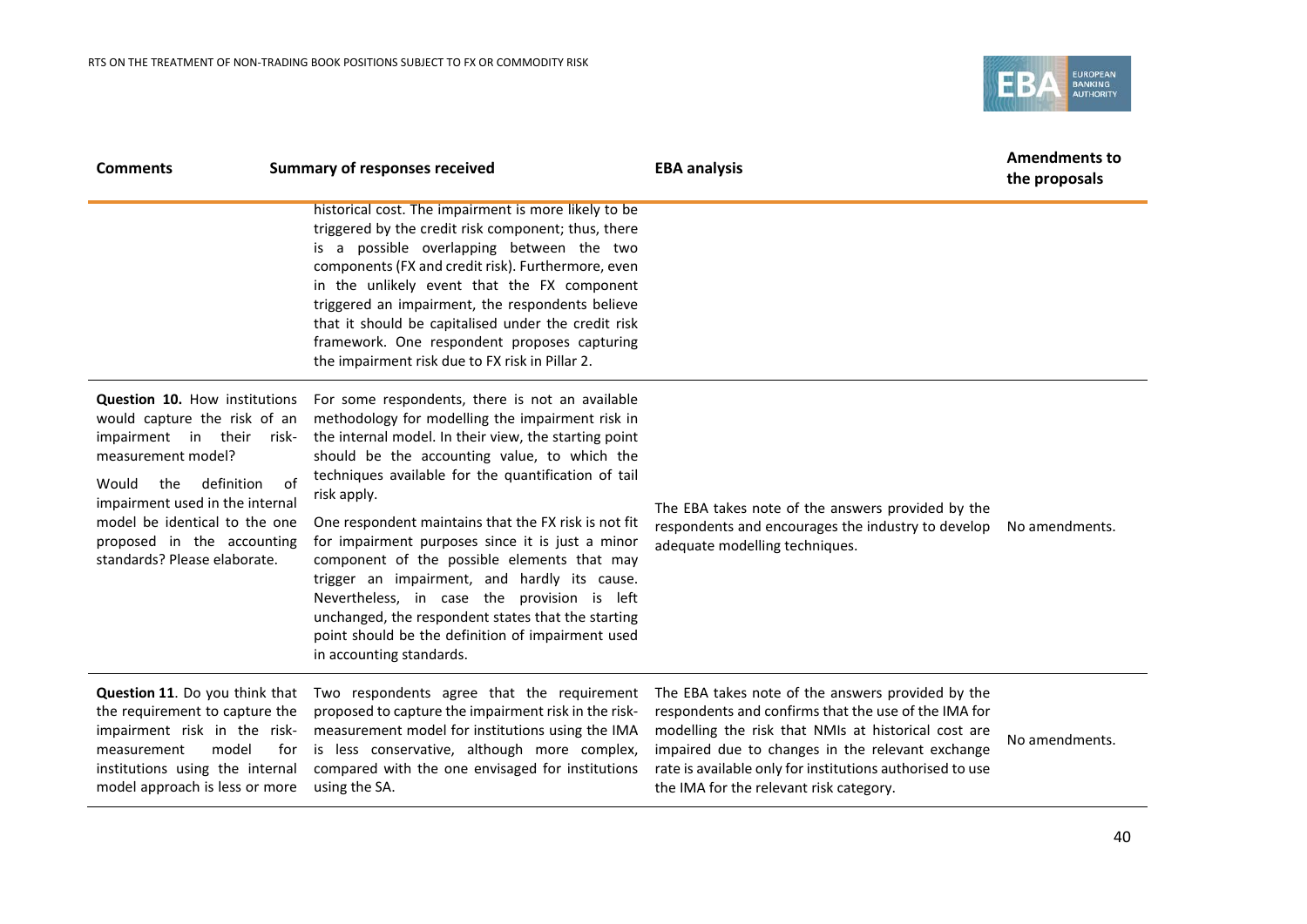

| <b>Summary of responses received</b>                                                                                                                                                                                                                                                                                                                                                                                                                                  | <b>EBA analysis</b>                                                                                                                                                                                                                                                                                                                                                                                                                    | <b>Amendments to</b><br>the proposals |
|-----------------------------------------------------------------------------------------------------------------------------------------------------------------------------------------------------------------------------------------------------------------------------------------------------------------------------------------------------------------------------------------------------------------------------------------------------------------------|----------------------------------------------------------------------------------------------------------------------------------------------------------------------------------------------------------------------------------------------------------------------------------------------------------------------------------------------------------------------------------------------------------------------------------------|---------------------------------------|
| One respondent states that the modelling approach<br>should be granted for all institutions, including<br>those not authorised to use the IMA.                                                                                                                                                                                                                                                                                                                        |                                                                                                                                                                                                                                                                                                                                                                                                                                        |                                       |
| One respondent reports that it is not in a position to<br>estimate the conservativeness of the proposed<br>approach.                                                                                                                                                                                                                                                                                                                                                  |                                                                                                                                                                                                                                                                                                                                                                                                                                        |                                       |
| One respondent states that the impact of the<br>requirement cannot be estimated a priori, but on<br>theoretical grounds the approach envisaged for<br>institutions using the standardised approach is<br>more conservative than the one envisaged for<br>institutions using the internal model approach.                                                                                                                                                              |                                                                                                                                                                                                                                                                                                                                                                                                                                        |                                       |
| Some respondents agree with the proposed<br>approach.                                                                                                                                                                                                                                                                                                                                                                                                                 |                                                                                                                                                                                                                                                                                                                                                                                                                                        |                                       |
| One respondent agrees with the definitions of HPL<br>and APL changes provided by the RTS, as it is<br>conceptually coherent with how the banking book<br>risks should then be modelled under the IMA.                                                                                                                                                                                                                                                                 | The treatment proposed for consultation is consistent<br>with the way foreign exchange risk should be<br>modelled under the IMA. Thus, the EBA decided to<br>retain it as a default treatment.                                                                                                                                                                                                                                         |                                       |
| However, some respondents disagree with the<br>proposed backtesting and PLA test requirements<br>because the notion of a hypothetical portfolio is<br>inappropriate in a non-trading book context.<br>In accordance with these respondents, it would be<br>very difficult to use official accounting systems to<br>produce APL and HPL for banking book purposes.<br>Sterilising portfolio changes could be very<br>complicated and require a significant overhaul of | The EBA acknowledges that there may be positions<br>for which it may be challenging to isolate changes<br>related to foreign exchange risk factors when<br>calculating the APL and HPL changes. Thus, the final<br>draft RTS allow institutions to recognise changes in all<br>the components determining the value of a non-<br>trading book position, as long as the value of such a<br>position is non-linear in the exchange rate. | Amendments<br>to<br>Article 5.        |
|                                                                                                                                                                                                                                                                                                                                                                                                                                                                       | banks' specific systems and practices, and could                                                                                                                                                                                                                                                                                                                                                                                       |                                       |